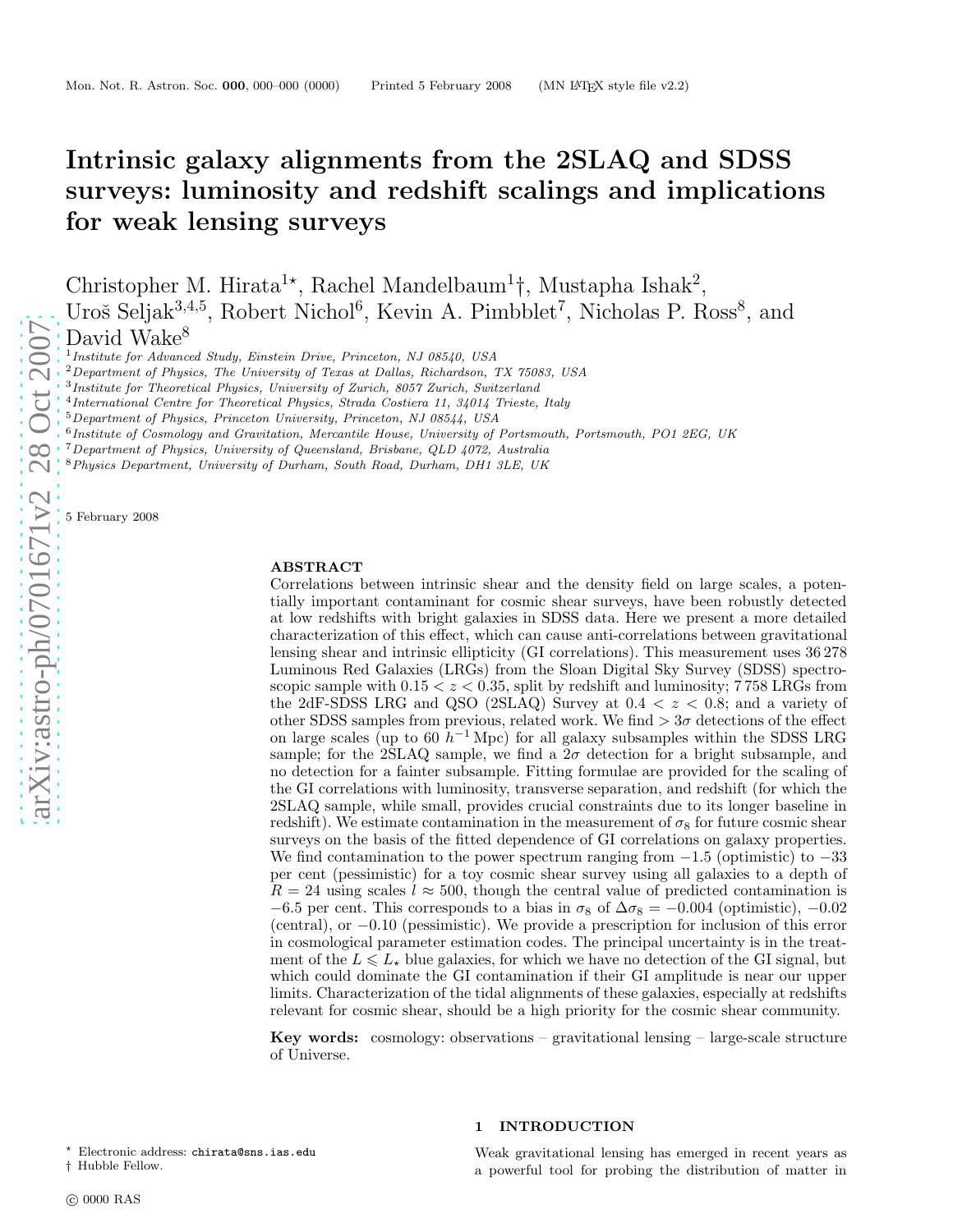the universe (see e.g. the review by [Refregier 2003](#page-20-0)). Lensing directly traces the matter distribution, and thus is less sensitive to modeling of baryonic physics than other cosmological probes. Because of the relative cleanness of the theory, several groups are engaged in a programme to measure cosmological parameters using the two-point function of weak lensing shear. The field has grown rapidly, with the first detections [\(Bacon et al. 2000](#page-19-0); [Kaiser et al. 2000;](#page-20-1) [Van Waerbeke et al. 2000](#page-21-0); [Wittman et al. 2000\)](#page-21-1) giving way to more robust results with smaller statistical errors and better control of observational systematics [\(Brown et al.](#page-19-1) [2003](#page-19-1); [Jarvis et al. 2003](#page-20-2); [Heymans et al. 2005;](#page-20-3) [Massey et al.](#page-20-4) [2005](#page-20-4)). Several of the more recent results provide competitive cosmological constraints [\(Hoekstra et al. 2006;](#page-20-5) [Jarvis et al.](#page-20-6) [2006](#page-20-6); [Sembolini et al. 2006](#page-20-7)).

In principle, because the cosmic shear signal has the power to constrain the matter power spectrum amplitude at a particular redshift, it may be a powerful tool to constrain models for dark energy. Splitting source samples into redshift slices, and auto- and cross-correlating each slice against itself and against the other slices can constrain the growth of perturbations as a function of time. Indeed, lensing tomography was shown to put significant constraints on the dark energy parameters [\(Hu 2002;](#page-20-8) [Huterer 2002;](#page-20-9) [Ishak](#page-20-10) [2005](#page-20-10); [Song & Knox 2005](#page-20-11)) and to have the potential to test gravitational physics on very large scales [\(Ishak et al. 2006;](#page-20-12) [Knox et al. 2006](#page-20-13)). Therefore, many future surveys are being planned to have sufficiently high statistical power to measure dark energy using cosmic shear.

The cosmological weak lensing signal is small, with typical shear of order  $10^{-2}$  or less, and some of the more ambitious projects under consideration will require measurement of the signal to very high fractional accuracy  $\langle \langle 1 \rangle$ per cent). This means that even very small systematic errors can have a significant influence on cosmic shear analyses. One of these systematics is the problem of measuring shape in the presence of an instrumental point spread function (PSF), which can easily introduce spurious ellipticity correlations between different galaxies and dilute existing correlations by making the galaxies appear rounder. There is now a substantial literature on the subject of PSF-induced systematics [\(Kaiser 2000;](#page-20-14) [Erben et al. 2001;](#page-20-15) [Bernstein & Jarvis 2002](#page-19-2); [Hirata & Seljak 2003a](#page-20-16); [Ishak et al.](#page-20-17) [2004](#page-20-17); [Vale et al. 2004](#page-21-2); [Van Waerbeke et al. 2005\)](#page-21-3), including a detailed comparison of different measurement algorithms [\(Heymans et al. 2006a](#page-20-18); [Massey et al. 2007](#page-20-19)). A second problem is the determination of the redshift distribution of source galaxies,  $dN/dz$ , which enters into the equation for the cosmic shear power spectrum. There are several ways in which this can be addressed, such as direct spectroscopic measurement of some fields [\(Bernstein & Jain](#page-19-3) [2004](#page-19-3); [Ishak & Hirata 2005](#page-20-20); [Mandelbaum et al. 2005\)](#page-20-21), selfcalibration [\(Huterer et al. 2006\)](#page-20-22), and possibly in the future by large-scale surveys in the H i 21 cm line [\(Rawlings et al.](#page-20-23) [2004](#page-20-23)). Yet a third potential difficulty is the uncertainty in the theory: the cosmic shear programme places very demanding requirements on the accuracy of N-body simulations, and the effects of baryons will be important on small scales [\(White 2004;](#page-21-4) [Zhan & Knox 2004](#page-21-5); [Jing et al. 2006\)](#page-20-24).

Most of the above-described systematics are technical in nature, and in principle can be overcome or at least suppressed with improved modeling and data reduction tech-

niques. Unfortunately, there is another possible systematic in weak lensing, namely intrinsic alignments of the source galaxy population. It has been recognized for some time that if the intrinsic ellipticities of different galaxies are correlated, then this can result in a spurious contribution to the "shear" power spectrum. Several theoretical models were constructed [\(Croft & Metzler 2000](#page-20-25); [Heavens et al. 2000](#page-20-26); [Catelan et al. 2001;](#page-20-27) [Crittenden et al. 2001](#page-20-28); [Jing 2002](#page-20-29)) and the intrinsic alignment correlation function was measured by several authors using low-redshift surveys [\(Brown et al.](#page-19-4) [2002](#page-19-4); [Heymans et al. 2004](#page-20-30)). The severity of this problem is lessened by the fact that such intrinsic ellipticity-intrinsic ellipticity (II) correlations can only exist if the two source galaxies are near each other in physical space, whereas the shape correlations induced by cosmic shear exist between any two galaxies that are near each other in angular coordinates, even if they have a large line-of-sight separation. Thus several authors proposed that galaxy pairs at neighbouring redshifts be down-weighted or removed in cosmic shear analyses [\(King & Schneider 2002](#page-20-31), [2003;](#page-20-32) [Heymans & Heavens](#page-20-33) [2003](#page-20-33); [Takada & White 2004\)](#page-20-34). However, it was later found that cosmic shear is subject to another type of intrinsic alignment contamination, in which the intrinsic ellipticity of a nearby galaxy correlates with the quadrupole of the density field surrounding it. Since this density field produces a lensing shear on more distant galaxies, it is possible to have a gravitational lensing-intrinsic ellipticity (GI) correlation. The GI correlation can in principle exist between galaxies at very different redshifts, and therefore it cannot be eliminated by considering only shear cross-correlations between different redshift slices [\(Hirata & Seljak 2004](#page-20-35)).

The cosmic shear community has proposed several methods for addressing the GI problem, such as marginalization over parameterized models [\(King 2005](#page-20-36); [Bridle & King](#page-19-5) [2007](#page-19-5)) and removal based on the redshift dependence of the signal [\(Hirata & Seljak 2004](#page-20-35)). At the same time, it would be useful to know how large a GI signal to expect, including dependence on the redshift and on the source galaxy luminosity, colour, environment, etc. Models of GI correlation, either empirical or theoretical, would provide an indication of how much of the contaminant needs to be removed in order to realize the full potential of cosmic shear, and would help guide removal strategies (e.g. rejecting certain types of galaxies with the worst GI contamination). At present, there are several analytical [\(Hui & Zhang 2002](#page-20-37); [Hirata & Seljak](#page-20-35) [2004](#page-20-35)) and simulation-based [\(Heymans et al. 2006b](#page-20-38)) models, while observationally the GI correlation function relevant for lensing has been measured only by [Mandelbaum et al.](#page-20-39) [\(2006a\)](#page-20-39). There is a much larger literature on galaxy alignments that uses statistics other than the GI correlation function, or measures correlations at very small scales (for example, [Pen et al. 2000](#page-20-40); [Lee & Pen 2001](#page-20-41); [Bernstein & Norberg](#page-19-6) [2002](#page-19-6); [Lee & Pen 2002](#page-20-42); [Hirata et al. 2004](#page-20-43); [Navarro et al.](#page-20-44) [2004](#page-20-44); [Agustsson & Brainerd 2006](#page-19-7); [Azzaro et al. 2007](#page-19-8); [Donoso, O'Mill, & Lambas 2006](#page-20-45); [Yang et al. 2006\)](#page-21-6). These studies are useful for constraining theoretical models, but cannot readily be turned into quantitative empirical estimates of contamination to cosmic shear on large scales.

In a previous paper [\(Mandelbaum et al. 2006a\)](#page-20-39) we obtained a detection of the large-scale density-ellipticity correlation and presented a preliminary analysis of the expected contamination to cosmic shear results. This paper extends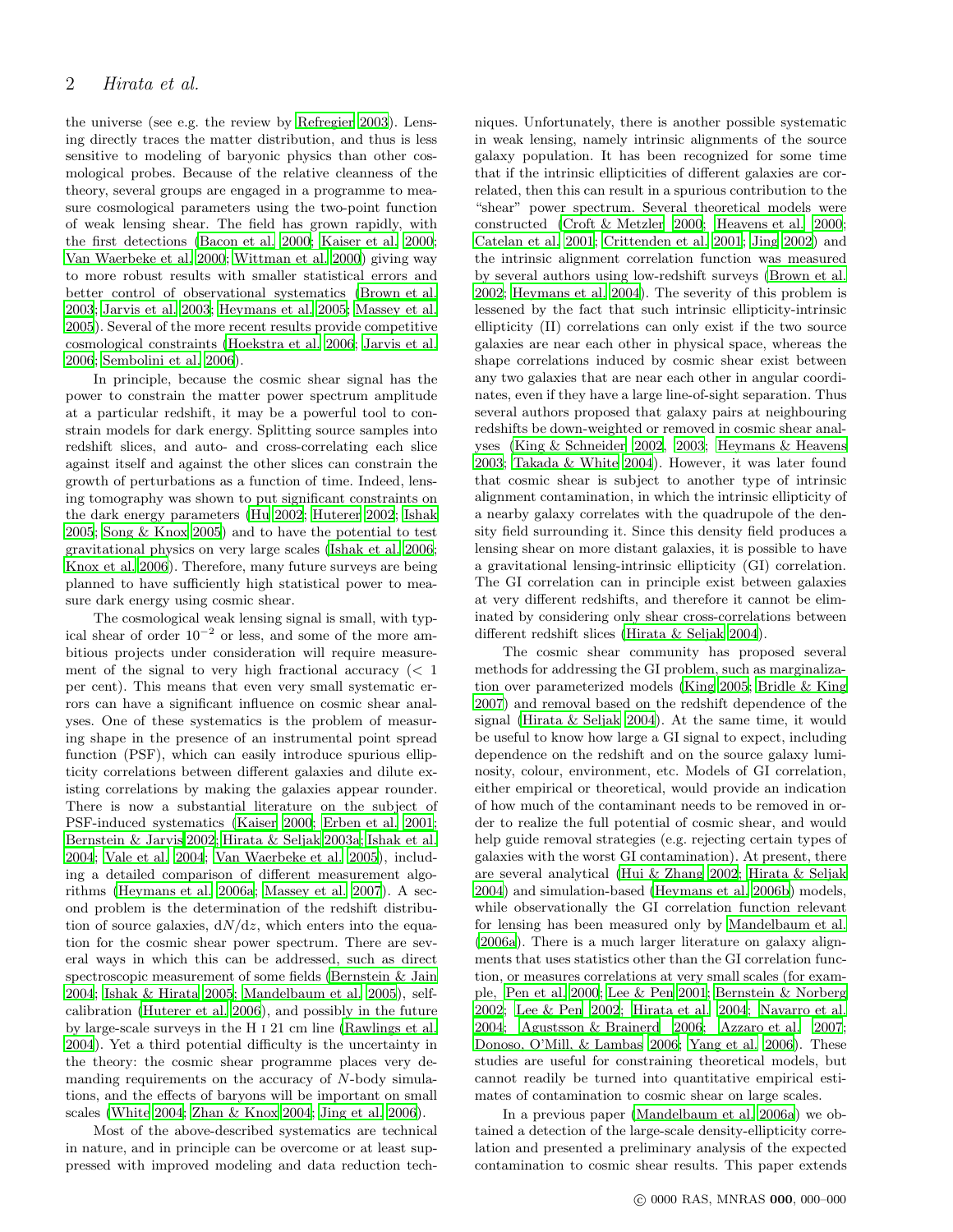that original work by providing a phenomenological characterization of the intrinsic alignment 2-point correlation functions that is as comprehensive as can be obtained with existing data. We use a variety of galaxy samples from the SDSS Main spectroscopic sample, the SDSS spectroscopic Luminous Red Galaxy (LRG) sample, and the 2dF-SDSS LRG and QSO (2SLAQ) Survey. In particular, we explore the lu-minosity, colour, environment<sup>[1](#page-2-0)</sup>, and redshift dependence of the signal. This is an important step in constructing and validating models (either empirical or simulation-based) of intrinsic alignments. In this paper we will obtain scaling relations and construct an empirical model for the intrinsic alignment 2-point functions for red galaxies; comparison to simulations and consideration of 3-point functions will be addressed in a future work.

We begin in Section [2](#page-2-1) by reviewing briefly the formalism for describing the cosmic shear and intrinsic alignment correlation functions. The sources of data used for this work are described in Section [3.](#page-3-0) The methodology used for the measurement is detailed in Section [4.](#page-5-0) The results obtained and systematics tests are discussed in Section [5.](#page-5-1) The bias of the LRG samples, needed to estimate the density, is estimated in Section [6.](#page-9-0) We present power-law fits for the GI correlations in Section [7](#page-10-0) and compare against theoretical predictions in Section [8.](#page-13-0) Using these fitting formulae, we estimate projected contamination for measurements of  $\sigma_8$  with current and future cosmic shear surveys in Section [9;](#page-15-0) we discuss how cosmic shear analyses can marginalize over our estimates of GI contamination. We conclude in Section [10.](#page-18-0) Two appendices are included: Appendix [A](#page-21-7) provides our correlation function data, and Appendix [B](#page-21-8) provides the calculations for converting the [Heymans et al. \(2006b\)](#page-20-38) simulation results to the variables used in this paper.

#### <span id="page-2-1"></span>2 FORMALISM

The formalism for the analysis of the lensing shear two-point function (Miralda-Escudé 1991) and the intrinsic alignment contamination is well developed. We will briefly summarize the important equations here, and then define some new variables that relate to observables in galaxy surveys. Our notation is consistent with that of [Hirata & Seljak \(2004](#page-20-35)) and [Mandelbaum et al. \(2006a](#page-20-39)).

#### 2.1 Correlation functions

The observed shear  $\gamma$  of a galaxy is a sum of two components: the gravitational lensing-induced shear  $\gamma^G$ , and the "intrinsic shear"  $\gamma^I$ , which includes any non-lensing shear, typically due to local tidal fields. Therefore the E-mode shear power spectrum between any two redshift bins  $\alpha$  and  $\beta$  is the sum of the gravitational lensing power spectrum (GG), the intrinsic-intrinsic, and the gravitational-intrinsic

terms,

$$
C_l^{EE}(\alpha \beta) = C_l^{EE,GG}(\alpha \beta) + C_l^{EE,II}(\alpha \beta)
$$
  
+
$$
C_l^{EE,GI}(\alpha \beta).
$$
 (1)

In [Mandelbaum et al. \(2006a\)](#page-20-39) we presented the Limber integrals that allow us to determine each of these quantities in terms of the matter power spectrum and intrinsic alignments power spectrum. Of greatest interest to us is the GI contamination term,

$$
C_l^{EE,GI}(\alpha\beta) = \int_0^{r_{\rm H}} \frac{\mathrm{d}r}{r^2} f_\alpha(r) W_\beta(r) P_{\delta,\tilde{\gamma}^I} \left( k = \frac{l+1/2}{r} \right) + (\alpha \leftrightarrow \beta), \tag{2}
$$

where  $r_H$  is the comoving distance to the horizon,  $f_\alpha(r)$  is the comoving distance distribution of the galaxies in sample  $\alpha$ , and

$$
W_{\alpha}(r) = \frac{3}{2} \Omega_m H_0^2 (1+z) \int_r^{r_{\rm H}} \frac{r(r'-r)}{r'} f_{\alpha}(r') dr'.
$$
 (3)

(The generalization of these equations to curved universes can be found in [Mandelbaum et al. 2006a](#page-20-39).) The power spectrum  $P_{\delta,\tilde{\gamma}^I}(k)$  is defined as follows. If one chooses any two points in the SDSS survey, their separation in redshift space can then be identified by the transverse separation  $r_p$  and the radial redshift space separation  $\Pi$ .<sup>[2](#page-2-2)</sup> The + and  $\times$  components of the shear are measured with respect to the axis connecting the two galaxies (i.e. positive  $+$  shear is radial, whereas negative  $+$  shear is tangential). Then one can write the density-intrinsic shear correlation in Fourier space as

$$
P_{\delta,\tilde{\gamma}^I}(k) = -2\pi \int \xi_{\delta+}(r_p, \Pi) J_2(kr_p) \, r_p \, \mathrm{d}r_p \, \mathrm{d}\Pi,\tag{4}
$$

where  $\xi_{\delta+}(r_p, \Pi)$  is the correlation function between  $\delta$  and  $\tilde{\gamma}^I_+$ . Here  $\tilde{\gamma}^I$  is the intrinsic shear weighted by the density of galaxies, i.e.  $\tilde{\boldsymbol{\gamma}}^I = (1+\delta_g)\boldsymbol{\gamma}^I$ , and  $\delta$  and  $\delta_g$  refer to the matter and galaxy overdensities, respectively. It is often convenient to do the projection through the radial direction,

$$
w_{\delta+}(r_p) = \int \xi_{\delta+}(r_p, \Pi) \, d\Pi. \tag{5}
$$

A similar set of equations can be written for the intrinsicintrinsic terms; see e.g. Eqs.  $(5)$ ,  $(7)$ ,  $(9)$ , and  $(10)$  of [Mandelbaum et al. \(2006a\)](#page-20-39).

### 2.2 Cosmology dependence

Here we note the cosmological model and units adopted for this work and the effect of changing it. Pair separations are measured in comoving  $h^{-1}$  Mpc (where  $H_0 =$  $100h \text{ km s}^{-1} \text{ Mpc}^{-1}$ , with the angular diameter distance computed in a spatially flat  $\Lambda$ CDM cosmology with  $\Omega_m =$ 0.3. The correlation function measurement depends on  $\Omega_m$ via the determination of both  $r_p$  and Π. If  $\Omega_m \neq 0.3$ , then our calculated  $r_p$  and  $\Pi$  are in error via the equations

$$
\frac{r_p(\text{calc})}{r_p(\text{true})} = \frac{D_A(z; \Omega_m)}{D_A(z; 0.3)} \quad \text{and} \quad \frac{\Pi(\text{calc})}{\Pi(\text{true})} = \frac{H(z; 0.3)}{H(z; \Omega_m)}.\tag{6}
$$

<span id="page-2-0"></span><sup>1</sup> Technically the "environment dependence of the 2-point function" is some combination of higher-order statistics, not a 2-point function. However it can be treated by the same methods used to understand colour or luminosity dependence, so we investigate it here.

<span id="page-2-2"></span><sup>&</sup>lt;sup>2</sup> The redshift space separation is frequently denoted  $\pi$ ; we use  $\Pi$ to avoid confusion since the number  $\pi = 3.14...$  appears frequently in this paper.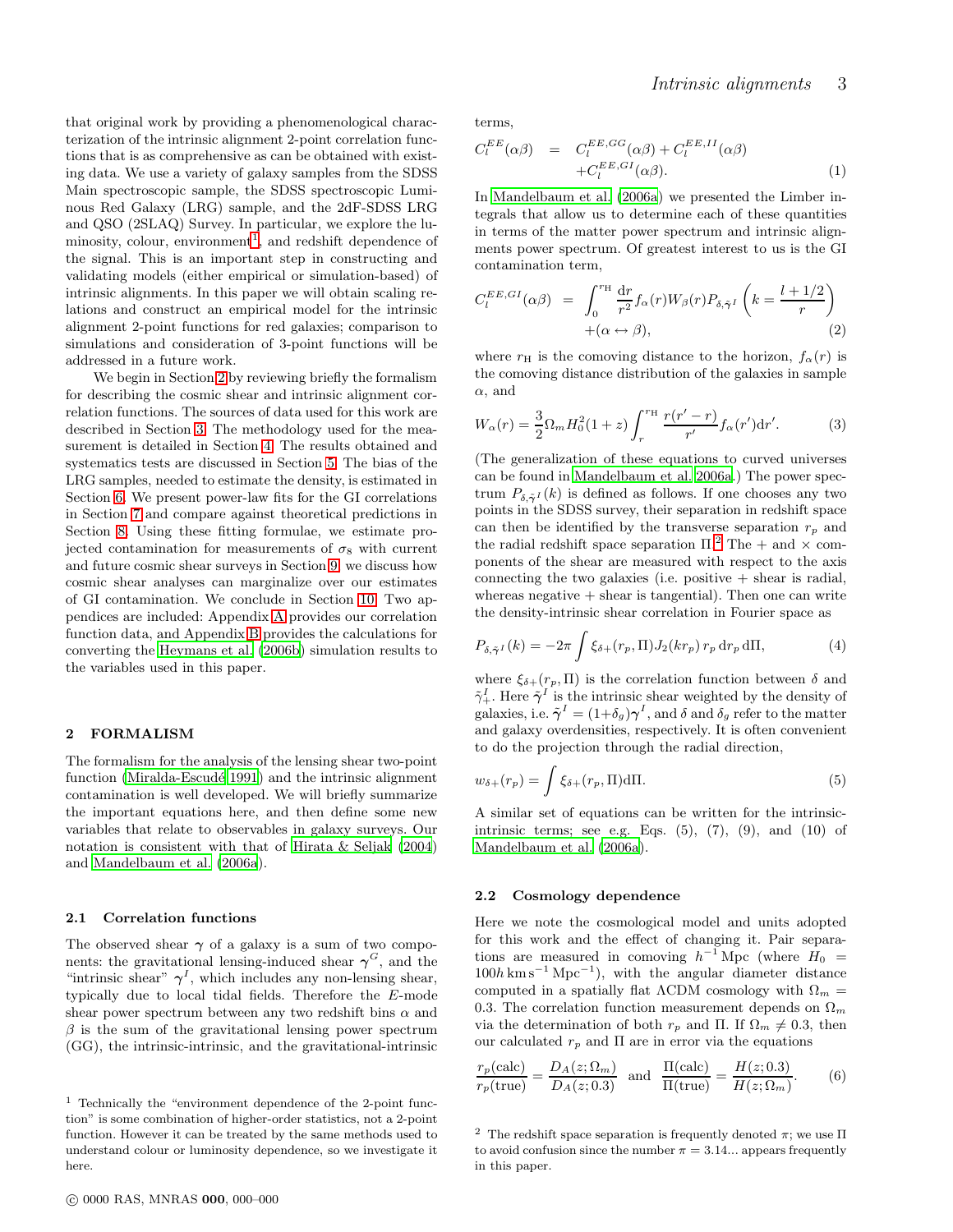# 4 Hirata et al.

Note that since angular diameter distance  $D_A$  is measured in  $h^{-1}$  Mpc and Hubble rate  $H(z)$  is measured in  $\mathrm{km\,s}^{-1}\,(h^{-1}\,\mathrm{Mpc})^{-1}$ , there is no dependence of these equations on h. The errors on  $r_p$  and  $\Pi$  are simple proportionalities and hence when we do power-law fits to the projected correlation function,  $w_{g+}(r_p) = Ar_p^{\alpha}$ , there is no effect on the power-law index  $\alpha$ . The amplitude will however be in error by

$$
\frac{A(\text{calc})}{A(\text{true})} = \frac{H(z; 0.3)}{H(z; \Omega_m)} \left[ \frac{D_A(z; \Omega_m)}{D_A(z; 0.3)} \right]^\alpha.
$$
\n(7)

This equation should be used when interpreting our results in other cosmologies. It should be noted however that the effect is rather small: for  $\alpha = -0.8$  (roughly what we observe) and  $z = 0.6$  (the cosmology matters most at high redshift), the ratio  $A(\text{calc})/A(\text{true}) = 1.05$  for  $\Omega_m = 0.2$  and 0.96 for  $\Omega_m = 0.4$ . Since this encompasses the range of  $\Omega_m$  values from recent determinations (e.g. [Spergel et al. 2007](#page-20-47)), the error in our results due to uncertainty in  $\Omega_m$  is thus at the  $\sim$  5 per cent level, which is negligible compared to our final errors. Therefore we have not included it explicitly in our error analysis, and have not attempted to re-measure the correlation function for different cosmologies.

## <span id="page-3-0"></span>3 DATA

Much of the data used here are obtained from the SDSS. The SDSS [\(York et al. 2000\)](#page-21-9) is an ongoing survey to image  $\sim \pi$  steradians of the sky, and follow up  $\sim 10^6$ of the detected objects spectroscopically [\(Eisenstein et al.](#page-20-48) [2001](#page-20-48); [Strauss et al. 2002;](#page-20-49) [Richards et al. 2002](#page-20-50)). The imaging is carried out by drift-scanning the sky in photo-metric conditions [\(Hogg et al. 2001](#page-20-51); Ivezić et al. 2004), in five bands (ugriz) [\(Fukugita et al. 1996;](#page-20-53) [Smith et al. 2002](#page-20-54)) using a specially designed wide-field camera [\(Gunn et al.](#page-20-55) [1998](#page-20-55)). These imaging data are the source of the LSS sample that we use in this paper. In addition, objects are targeted for spectroscopy using these data [\(Blanton et al.](#page-19-9) [2003a](#page-19-9)) and are observed with a 640-fibre spectrograph on the same telescope [\(Gunn et al. 2006\)](#page-20-56). All of these data are processed by completely automated pipelines that detect and measure photometric properties of objects, and astrometrically calibrate the data [\(Lupton et al.](#page-20-57) [2001](#page-20-57); [Pier et al. 2003](#page-20-58); [Tucker et al. 2006](#page-20-59)). The SDSS has had six major data releases [\(Stoughton et al. 2002;](#page-20-60) [Abazajian et al. 2003,](#page-19-10) [2004](#page-19-11), [2005](#page-19-12); [Finkbeiner et al. 2004;](#page-20-61) [Adelman-McCarthy et al. 2006a](#page-19-13)[,b](#page-19-14)). This analysis uses the spectroscopically observed galaxies in the Value-Added Galaxy Catalog, LSS sample 14 (VAGC; [Blanton et al.](#page-19-15) [2005](#page-19-15)), comprising 3423 square degrees with SDSS spectroscopic coverage, as well as photometric catalogs to be described below covering a larger area.

To determine density-shear correlation functions, one needs a sample of galaxies that traces the intrinsic shear, and another that traces the density field. Unlike in [Mandelbaum et al. \(2006a](#page-20-39)), for this paper we use a variety of galaxy samples spanning redshifts  $z = 0.05 - 0.8$ . The sources of these samples are the SDSS Main spectroscopic sample  $(z = 0.05-0.2)$ , the SDSS spectroscopic LRG sample  $(z = 0.16 - 0.36)$ , and the 2SLAQ spectroscopic LRG sample  $(z = 0.4 - 0.8)$ . In the following subsections we describe each

of these samples, and Table [1](#page-4-0) summarizes their characteristics. In each of these three redshift regions, the full sample is used to trace the density field, but we break the galaxies down into subsamples based on luminosity and (for the Main sample) colour to trace the intrinsic shear field. This enables us to explore the possibility that different types of galaxies show different intrinsic alignment signals.

#### <span id="page-3-1"></span>3.1 SDSS Main subsamples

The first samples of galaxies we discuss are those used in [Mandelbaum et al. \(2006a](#page-20-39)), subsamples of the SDSS Main spectroscopic sample divided by luminosity and other properties. The GI correlation models in this paper are split into early and late types, so we have presented here the GI signals for the Main galaxies split both by luminosity, and by colour as "blue" or "red." (The differences between the Main sample analysis of this section and that of [Mandelbaum et al.](#page-20-39) [2006a](#page-20-39) are the inclusion of the colour separator, and the use of the full Main sample rather than the luminosity subsamples to trace the density field.) For this work, we use the galaxies in L3 through L6, one magnitude fainter than  $L_{*}$  (L3) through two magnitudes brighter (L6). The sample properties were described in full in that paper; for this work, we mention only that the luminosities described are Petrosian magnitudes, extinction corrected using reddening maps from [Schlegel et al. \(1998](#page-20-62)) with the extinction-to-reddening ratios given in [Stoughton et al. \(2002](#page-20-60)), and k-corrected to  $z = 0.1$  using KCORRECT V3\_2 software as described by [Blanton et al. \(2003b\)](#page-19-16).

We use an empirically-determined redshift-dependent colour separator of  $u-r = 2.1+4.2z$ , where we use observer frame rather than rest-frame colours; within these luminosity bins, the fraction of red galaxies is 0.40 (L3), 0.52 (L4), 0.64 (L5), and 0.80 (L6).

#### <span id="page-3-2"></span>3.2 SDSS spectroscopic LRGs

Another sample we use is the DR4 spectroscopic LRG sample [\(Eisenstein et al. 2001\)](#page-20-48). This sample has a fainter flux limit  $(r < 19)$  than the Main sample, and colour cuts to isolate LRGs. We include these galaxies in the redshift range  $0.16 < z < 0.35$ , for which the sample is approximately volume-limited and includes 36 278 galaxies total.

In order to study variation within this sample, we use cuts on several parameters. First, we construct luminosities using the r-band model magnitudes, and define three luminosity subsamples as shown in Table [1.](#page-4-0) The absolute magnitude cuts are defined in terms of  $h =$  $H_0/(100 \text{ km s}^{-1} \text{ Mpc}^{-1})$  such that one can implement the cuts without specifying the value of  $H_0$ . The magnitudes have been corrected for extinction, and are  $k + e$ -corrected to  $z = 0$  using the same templates as in [Wake et al. \(2006](#page-21-10)). We exclude galaxies lying inside the bright star mask. Random catalogs were generated taking into account the variation of spectroscopic completeness with position. The random points were assigned absolute magnitudes and redshifts drawn from a distribution consistent with the real sample. Shape measurements were obtained via re-Gaussianization for 96 per cent of this sample (see §[3.4\)](#page-5-2); the remainder failed due to various problems, such as interpolated or saturated centers.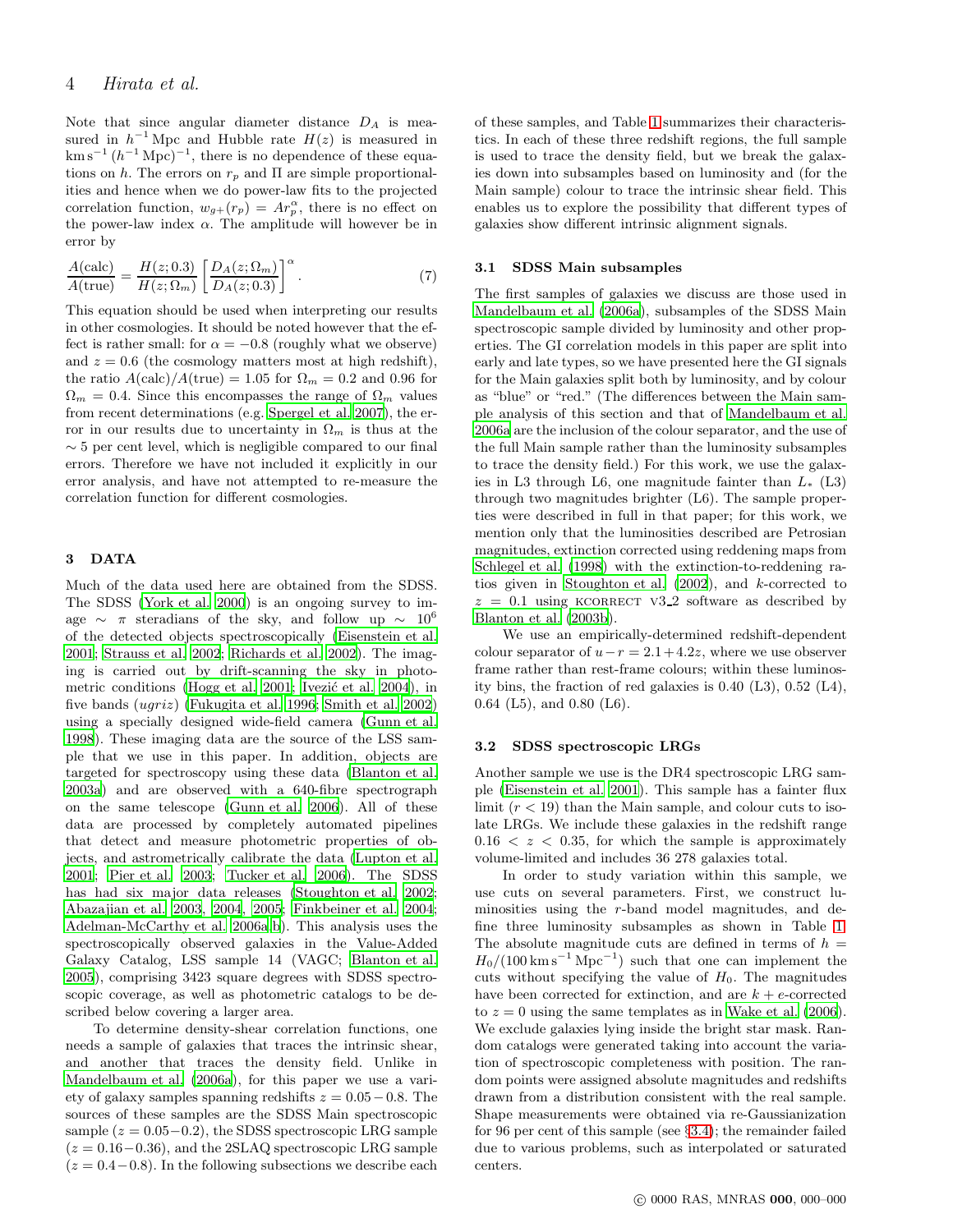<span id="page-4-0"></span>Table 1. Description of different galaxy samples and their subsamples used for the intrinsic alignment measurements. Included is a sample code and a brief description of the sample, the redshift range spanned, the absolute magnitude and colour cuts (including the redshift to which the absolute magnitude was  $k + e$ -corrected), the magnitude type (P for Petrosian, M for model), and the number of galaxies.

| Sample           | Sample description           | $z$ range       | $M_r$ cuts                              | $m_r$ type | $N_{gal}$ |
|------------------|------------------------------|-----------------|-----------------------------------------|------------|-----------|
| L3               | SDSS Main L3 (Section 3.1)   | 0.02 < z < 0.12 | $-20 \leq M_{\odot}^{0.1} \leq -19$     | P          | 66312     |
| L4               | SDSS Main L4 (Section 3.1)   | 0.02 < z < 0.19 | $-21 \leq M_{\rm s}^{0.1} \leq -20$     | P          | 118618    |
| L5               | SDSS Main L5 (Section 3.1)   | 0.02 < z < 0.29 | $-22 \leqslant M_r^{0.1} \leqslant -21$ | P          | 73041     |
| L6               | SDSS Main L6 (Section 3.1)   | 0.03 < z < 0.35 | $-23 \leqslant M_r^{0.1} \leqslant -22$ | P          | 7937      |
| LRG              | SDSS LRG (Section 3.2)       | 0.16 < z < 0.35 |                                         | M          | 36278     |
| LRG1             | cut by magnitude             |                 | $M_{\odot}^{0.0} \ge -22.3$             |            | 16 068    |
| LRG2             | cut by magnitude             |                 | $-22.6 \leqslant M_r^{0.0} < -22.3$     |            | 13019     |
| LRG3             | cut by magnitude             |                 | $M_r^{0.0} < -22.6$                     |            | 7191      |
| LRG.BG           | cut by environment           |                 | BG only                                 |            | 30849     |
| $LRG$ .non- $BG$ | cut by environment           |                 | non-BG only                             |            | 5429      |
| 2SLAQ            | Full 2SLAQ LRG (Section 3.3) | 0.4 < z < 0.8   |                                         | M          | 7758      |
| 2SLAQf           | cut by magnitude             |                 | $M_r^{0.0} > -22$                       | M          | 3768      |
| 2SLAQb           | cut by magnitude             |                 | $M_r^{0.0} < -22$                       | M          | 3490      |

Besides luminosities, we also use measures of local environment to understand variation of intrinsic alignments within the sample. In particular, one question we may ask is whether intrinsic alignments are properties only of the central galaxy in a halo, or if satellite galaxies have intrinsic alignments as well. Unfortunately it is very difficult to actually measure which galaxies are "central." A related quantity that we can measure is whether the galaxy is a brightest group/cluster galaxy (BG) or non-BG. To isolate BGs, we require that a given LRG be the brightest spectroscopic LRG within 2  $h^{-1}$  Mpc projected separation and  $\pm 1200$  km s<sup>-1</sup>. This cut designates 83 per cent of the sample as BGs and 17 per cent as non-BGs; the "BGs" are either in the field or host groups and clusters. One limitation to this cut is fiber collisions, for which the relevant radius is 55′′ (corresponding to  $\sim 200 h^{-1}$  kpc at the range of redshifts of the sample), which may cause us to mistakenly identify non-BGs as BGs. This is, however, only relevant on small scales. We emphasize that this distinction between BGs and non-BGs does not place any significant constraint on the "non-BG" galaxy luminosity, which may be quite close to the BG luminosity; the median luminosity gap is 0.3 magnitudes. Unfortunately, the sample of non-BGs is too small to obtain meaningful results when splitting by luminosity gap. It is encouraging that our "non-BG" fraction of 0.17 agrees with the satellite fraction estimated from halo modeling of the LRG three-point function [\(Kulkarni et al. 2006](#page-20-63)). However, in interpreting the results, it must still be remembered that there could be cases where the BG is not actually the central galaxy (in some cases, such as merging clusters, there may not even be such a thing as a "central" galaxy), and that our selection is restricted to LRGs. In principle one could have increased the signal-to-noise ratio for the non-BGs by increasing the transverse separation cut to  $> 2h^{-1}$  Mpc so as to obtain equal numbers in the BG and non-BG samples, but this would have had the undesired effect of cutting on large-scale environment (i.e. far beyond the virial radius), thereby including many central galaxies in the "non-BG" sample.

Finally, in order to constrain redshift evolution more

tightly, we have split each of the three LRG luminosity samples at  $z = 0.27$  to create a total of six spectroscopic LRG samples.

# <span id="page-4-1"></span>3.3 2SLAQ LRGs

The 2dF-SDSS LRG and QSO (2SLAQ) Survey has produced samples of roughly 10 000 LRGs with  $z_{med} \sim 0.55$ with spectroscopic redshifts, and 10 000 faint quasars. For this paper, we use the 2SLAQ LRGs, which have similar cuts to the SDSS spectroscopic LRG sample, with a fainter apparent magnitude cut of  $m_i$ (model) < 19.8 and with a slightly bluer rest-frame colour cut  $c_{\perp}$  than in the SDSS LRG selection.

[Cannon et al. \(2006](#page-20-64)) includes further details of the 2SLAQ selection and observation; [Wake et al. \(2006](#page-21-10)) shows a first analysis of the LRG luminosity function evolution using this sample in comparison with the SDSS spectroscopic LRG sample. While roughly 10 000 LRG redshifts have been measured, several of our criteria reduce the sample size: we require that they pass the cuts to be in the LRG primary sample [\(Wake et al. 2006,](#page-21-10) sample 8) rather than secondary sample (sample 9, which has far lower completeness); we eliminate repeat observations; we reject those in fields with significant incompleteness; we reject those with poor redshift quality; we require that those with redshifts lie in the range  $0.4 < z < 0.8$ ; we require that they have shape measurements with sufficiently high resolution factor (§[3.4\)](#page-5-2). The last of these cuts reduces the final sample from the canonical 8 656 to 7 758 galaxies. Random catalogs with the same completeness as a function of angular and radial position as the real sample were used for the random points.

Due to the faintness of this sample, we use model magnitudes. These are  $k+e$ -corrected to  $z=0$  using predictions derived from [Bruzual & Charlot \(2003\)](#page-19-17); the limitations of these models in describing this sample are discussed more fully in [Wake et al. \(2006](#page-21-10)).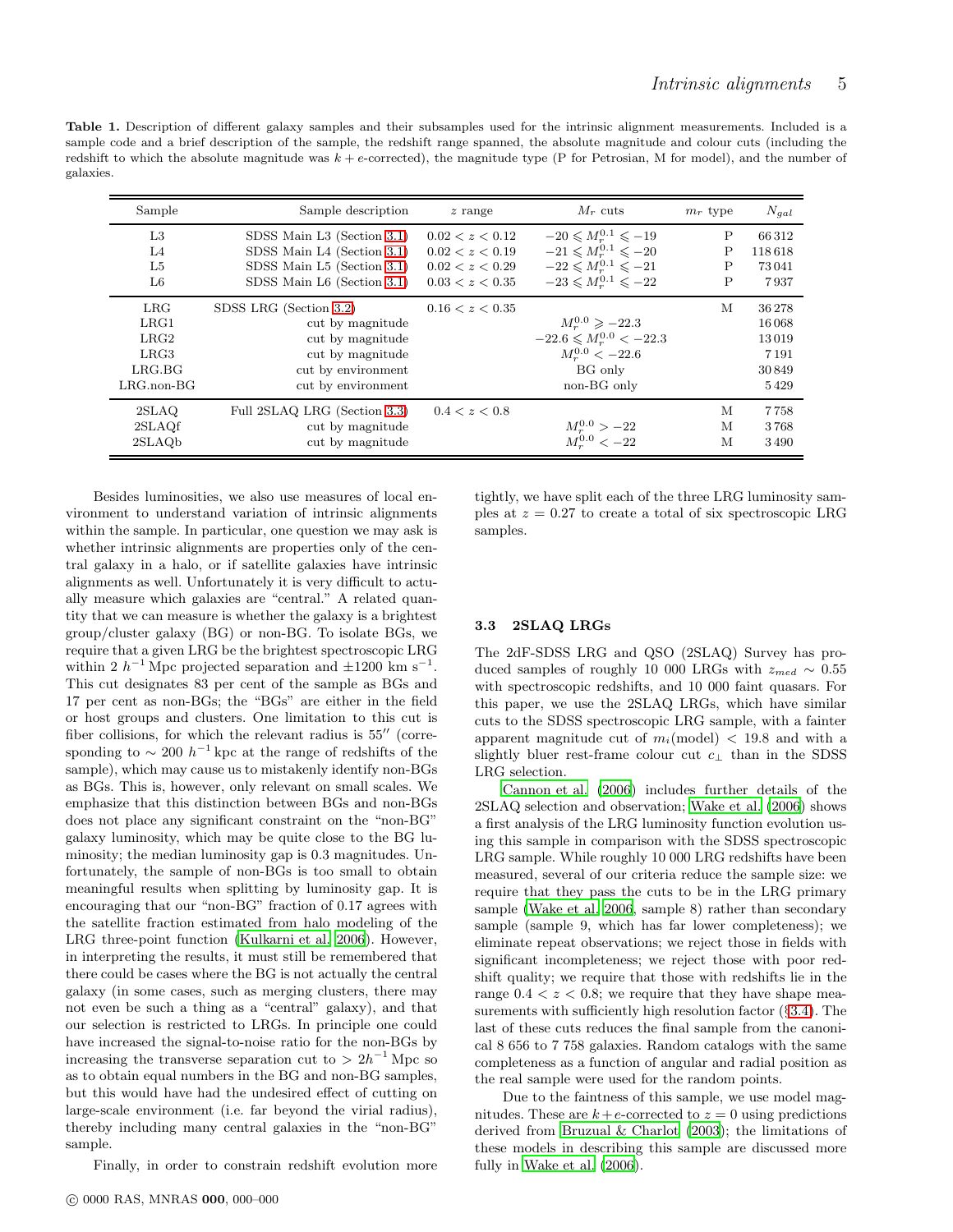#### <span id="page-5-2"></span>3.4 Ellipticity data

In addition to a sample of galaxies, we also need their ellipticities. For this purpose, we use the measurements by [Mandelbaum et al. \(2005\)](#page-20-21), who obtained shapes for more than 30 million galaxies in the SDSS imaging data down to extinction-corrected magnitude  $r = 21.8$ , (i.e. far fainter than the spectroscopic limit of the SDSS). A minor modification to the REGLENS pipeline as described in [Mandelbaum et al. \(2006a\)](#page-20-39) was also used.

The REGLENS pipeline obtains galaxy images in the  $r$ and i filters from the SDSS "atlas images" [\(Stoughton et al.](#page-20-60) [2002](#page-20-60)). The basic principle of shear measurement using these images is to fit a Gaussian profile with elliptical isophotes to the image, and define the components of the ellipticity

<span id="page-5-3"></span>
$$
(e_+, e_\times) = \frac{1 - (b/a)^2}{1 + (b/a)^2} (\cos 2\phi, \sin 2\phi),\tag{8}
$$

where  $b/a$  is the axis ratio and  $\phi$  is the position angle of the major axis. The ellipticity is then an estimator for the shear,

$$
(\gamma_+, \gamma_\times) = \frac{1}{2\mathcal{R}} \langle (e_+, e_\times) \rangle, \tag{9}
$$

where  $\mathcal{R} \approx 0.87$  is called the "shear responsivity" and represents the response of the ellipticity (Eq. [8\)](#page-5-3) to a small shear [\(Kaiser et al. 1995](#page-20-65); [Bernstein & Jarvis 2002\)](#page-19-2). In practice, a number of corrections need to be applied to obtain the ellipticity. The most important of these is the correction for the smearing and circularization of the galactic images by the PSF; [Mandelbaum et al. \(2005](#page-20-21)) uses the PSF maps obtained from stellar images by the psp pipeline [\(Lupton et al.](#page-20-57) [2001](#page-20-57)), and corrects for these using the re-Gaussianization technique of [Hirata & Seljak \(2003a\)](#page-20-16), which includes corrections for non-Gaussianity of both the galaxy profile and the PSF. A smaller correction is for the optical distortions in the telescope: ideally the mapping from the sky to the CCD is shape-preserving (conformal), but in reality this is not the case, resulting in a nonzero "camera shear." In the SDSS, this is a small effect (of order 0.1 per cent) which can be identified and removed using the astrometric solution [\(Pier et al. 2003](#page-20-58)). Finally, a variety of systematics tests are necessary to determine that the shear responsivity  $\mathcal R$ has in fact been determined correctly. We refer the interested reader to [Mandelbaum et al. \(2005](#page-20-21)) for the details of these corrections and tests.

## <span id="page-5-0"></span>4 METHODOLOGY

The basic methodology in this paper is very similar to that in [Mandelbaum et al. \(2006a](#page-20-39)): we correlate a sample of galaxies against some subset of itself, using the subset to trace intrinsic alignments and the full sample to trace the density field. We use the same set of estimators as in [Mandelbaum et al. \(2006a\)](#page-20-39), generalizing the LS [\(Landy & Szalay 1993](#page-20-66)) estimator commonly used for galaxy-galaxy autocorrelations.

The generalization of this estimator to the galaxyintrinsic correlation is

<span id="page-5-4"></span>
$$
\hat{\xi}_{g+}(r_p, \Pi) = \frac{S_+(D-R)}{RR} = \frac{S_+D-S_+R}{RR},\tag{10}
$$

where  $S_{+}D$  is the sum over all pairs with separations  $r_p$  and Π of the + component of shear:

$$
S_{+}D = \sum_{i \neq j \mid r_{p}, \Pi} \frac{e_{+}(j|i)}{2\mathcal{R}},
$$
\n(11)

where  $e_+(j|i)$  is the + component of the ellipticity of galaxy i measured relative to the direction to galaxy i, and  $\mathcal R$  is the shear responsivity.  $S_{+}R$  is defined by a similar equation. We emphasize that positive  $\xi_{g+}$  indicates a tendency to point towards overdensities of galaxies (i.e., radial alignment, the opposite of the convention in galaxy-galaxy lensing that positive shear indicates tangential alignment).

We also generalize this large-scale correlation function estimator to cross-correlations. In this case, we use one sample to trace the intrinsic shear, and other to trace the density field. Thus in Eq. [\(10\)](#page-5-4), we find pairs of galaxies such that one is in the shear sample and the other in the density sample, so that the  $S_{+}$  is determined from the former, and the  $D - R$  from the latter; the RR in the bottom is determined using one random point corresponding to the shear sample and the other corresponding to the density sample.

This correlation function estimator is then integrated along the line of sight to form the projected intrinsic shear density correlation function  $w_{g+}(r_p)$ . We model this function as a power-law,  $w_{g+} = Ar_p^{\alpha}$ , where fits for A and  $\alpha$  are done using the full jackknife covariance matrix.

For this paper, we used the same two software pipelines as in [Mandelbaum et al. \(2006a](#page-20-39)) to compute the largescale density-shear correlations. We independently generalized both pipelines to allow different galaxy samples to be used to trace the intrinsic shear and the density field. In summary, the pipeline for which we present results computes the correlation functions over a 120  $h^{-1}$  Mpc (comoving) range along the line of sight  $(-60 < \Pi < +60 h^{-1} \text{ Mpc})$ divided into 30 bins, then integrates over Π. The range of transverse separations is from 0.3 to 60  $h^{-1}$  Mpc, in 10 logarithmic bins. Covariance matrices were determined using a jackknife with 50 regions; as demonstrated there, results were relatively robust to the number of bins, with 100 regions giving approximately the same detection significance as 50 regions. For more details about these pipelines, see [Mandelbaum et al. \(2006a\)](#page-20-39).

## <span id="page-5-1"></span>5 RESULTS

In this section we describe the results of the galaxy densityshape correlation functions for the SDSS Main samples, the SDSS LRGs, and the 2SLAQ LRGs. The measured correlation functions and their uncertainties and correlation matrices are presented in Appendix [A.](#page-21-7)

### <span id="page-5-5"></span>5.1 SDSS Main sample

Here we present results of the measurements of the galaxy density-shape correlations  $w_{g+}(r_p)$  using the Main sample split not only into luminosity bins, but also into colour samples. There are 8 subsamples total, since we have 4 luminosity bins and 2 colour bins. We attempt to address the issue of whether blue galaxies show any density-shape alignment when correlated against the full L3–L6 (all colours),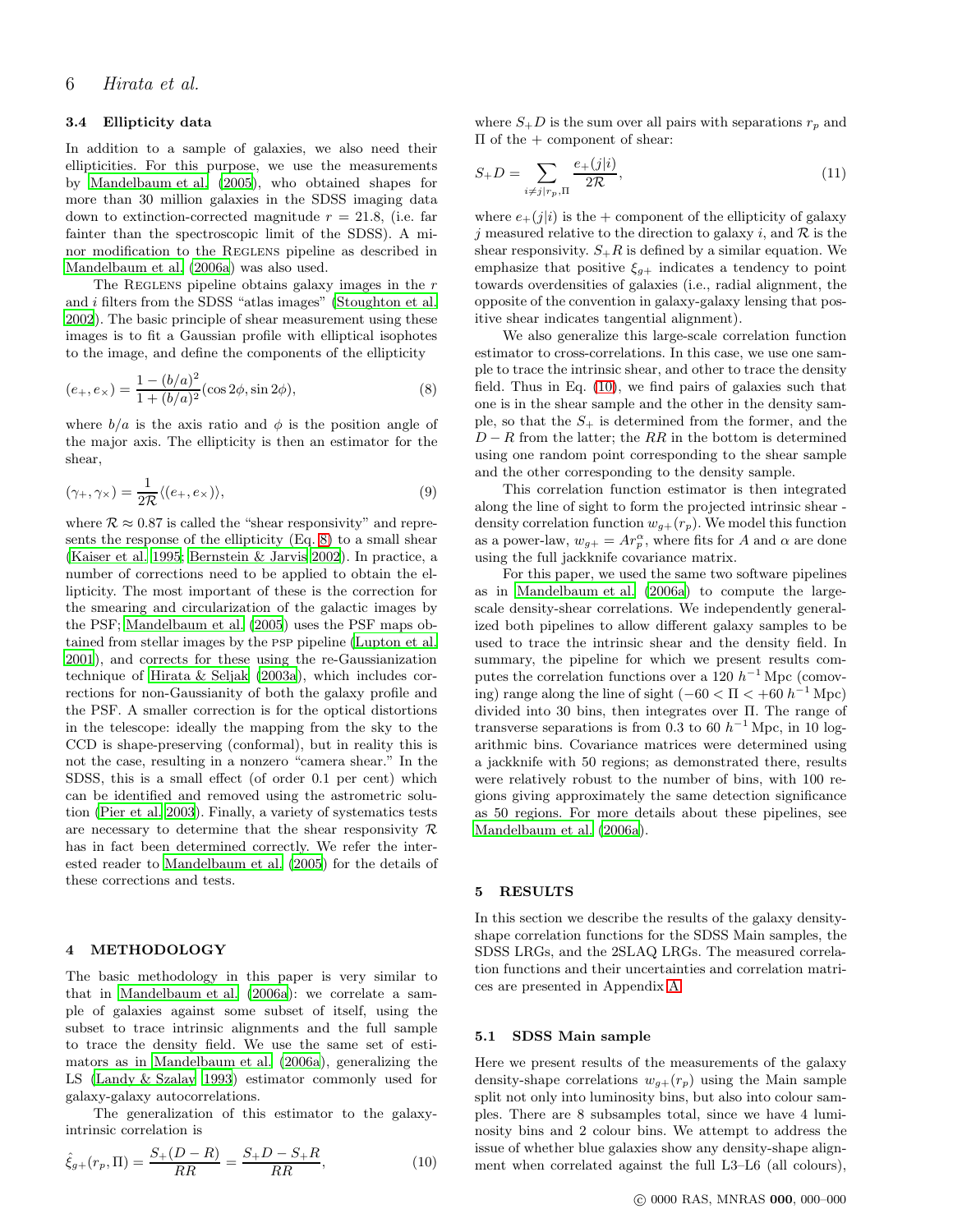

<span id="page-6-0"></span>Figure 1. The GI correlation functions for the SDSS Main subsamples, split into colour and luminosity bins.



<span id="page-6-1"></span>**Figure 2.** Confidence contours for power-law fits to  $w_{g+}(r_p)$  for Main sample galaxies. Contours are shown for various subsets of data labelled on the plots; in each case,  $1\sigma$ ,  $2\sigma$ , and  $3\sigma$  contours are shown.

and to place constraints if there is no detection. The GI signal  $w_{g+}(r_p)$  for each of the eight subsamples is shown in Figure [1.](#page-6-0) Figure [2](#page-6-1) shows the confidence contours for fits to a power law,  $w_{g+}(r_p) = Ar_p^{-\alpha}$  as discussed in [Mandelbaum et al. \(2006a\)](#page-20-39).

As shown, for both colour subsamples there is hardly any detection in L3 and L4, consistent with previous works. There is a hint of a signal in L3 for the red sample: when we fit the whole range of scales to an arbitrary power law there is no detection, however as we will see in Section [7](#page-10-0)



<span id="page-6-2"></span>**Figure 3.** The density-shape correlation function  $w_{q+}(r_p)$  from  $1-60 h^{-1}$  Mpc with the full spectroscopic LRG sample and various subsamples as labeled on the plot. Errors are  $1\sigma$  but are somewhat correlated on large scales.

if we fit to large scales  $(r_p > 4.7h^{-1}$  Mpc) where the bias is expected to be roughly linear, and restrict to the power law  $\alpha = -0.73$  observed for the LRGs, there is a marginal  $(2.4\sigma)$  detection. For L5, the detection with the red subsample is robust whereas there is no detection with the blue subsample. For L6, the constraints are weak with the blue sample due to its small size, so while the magnitude of the alignments are consistent with the red subsample, they are also marginally consistent with zero. The rest-frame colour distribution of the L6 blue sample, and the distribution of Photo pipeline output frac deV (a measure of the degree to which a galaxy profile is closer to an exponential or de Vaucouleur profile), suggest that this small L6 blue sample may contain galaxies that are on the edge of the blue vs. red galaxy distinction, which could explain this consistency of results.

### 5.2 SDSS LRGs

Here we present results of the measurements of densityshape correlations for the SDSS spectroscopic LRGs (the measurement is otherwise similar to that of [Mandelbaum et al. 2006a\)](#page-20-39). The plots of  $w_{g+}(r_p)$  in Figure [3](#page-6-2) are in the same form as in that paper, including  $1\sigma$  errors. Figure [4](#page-7-0) shows the confidence contours for fits to a powerlaw,  $w_{g+} = Ar_p^{\alpha}$ .

In the top panel of Figure [3,](#page-6-2) we show  $w_{g+}(r_p)$  for the full spectroscopic LRG sample, and the BG and non-BG subsamples. As shown, the full sample and the BG subsamples are robustly detected on all scales, out to 60  $h^{-1}$  Mpc. The non-BG subsample has a significantly lower signal to noise due to its small size, but the amplitude appears roughly comparable to that of the BG subsamples. In Figure [4,](#page-7-0) the contours for the full LRG sample are shown in the upper left panel, and for BGs and non-BGs separately in the lower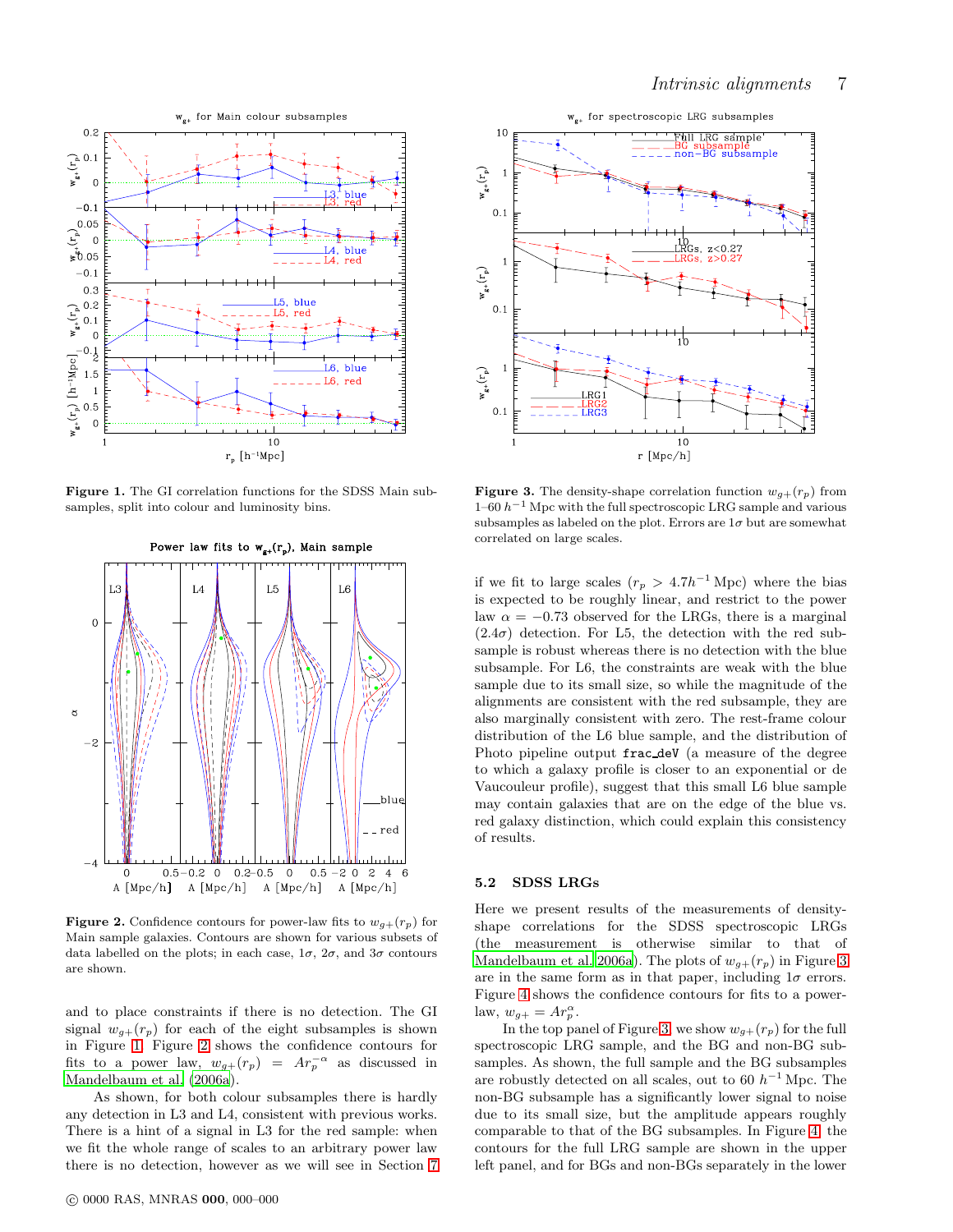

<span id="page-7-0"></span>Figure 4. Confidence contours for power-law fits to  $w_{g+}(r_p)$  for SDSS spectroscopic LRGs. Contours are shown for various subsets of data labelled on the plots; in each case,  $1\sigma$ ,  $2\sigma$ , and  $3\sigma$  contours are shown.

left panel. As shown there, the constraints on the non-BG sample are indeed quite weak, but the detection is still robust at slightly higher than the  $3\sigma$  level. The amplitude is higher and the power-law steeper than for the BG sample, but is still consistent with it at the  $1\sigma$  level.

In the middle panel of Figure [3,](#page-6-2) we show  $w_{g+}(r_p)$  for the spectroscopic LRG sample split at the median redshift. The purpose of this test is that, since this sample is roughly volume limited, with the same luminosity-distribution in each of the halves, any evolution in the intrinsic alignment amplitude should be due to redshift evolution. While the amplitude appears higher for the higher redshift sample, the difference is not large; we must see the confidence contours on the fit parameters (which take into account the error correlations) before deciding if the difference is statistically significant, and will also later account for evolution of bias with redshift in Section [7.](#page-10-0) These contours appear in the upper right panel of Figure [4,](#page-7-0) and indicate that the difference is, indeed, not statistically significant.

Finally, the bottom panel of Figure [3](#page-6-2) shows  $w_{q+}(r_p)$  for the spectroscopic LRG sample split into luminosity subsamples. These results appear to have roughly the same powerlaw index, with a multiplicative difference in amplitude, and the confidence contours in the lower right panel of Figure [4](#page-7-0) indicate that this is indeed the case.

## 5.3 2SLAQ LRGs

In this section, we present results of the measurement of the density-shape correlation using the 2SLAQ LRG sample. Unfortunately, we cannot obtain meaningful results by comparing the full 2SLAQ sample results against the full spectroscopic LRG sample, because the samples do not cover the same range of absolute magnitudes. The 2SLAQ sample is, on average, fainter and bluer than the spectroscopic LRG sample. This difference is problematic since it will tend to give a lower intrinsic alignment amplitude for the 2SLAQ sample that we will need to separate from redshift evolution effects.

To illustrate this point, Figure [5](#page-8-0) shows a comparison of the  $k+e$ -corrected (to  $z=0$ ) model r-band absolute magnitude distributions of the samples. First, the upper left panel,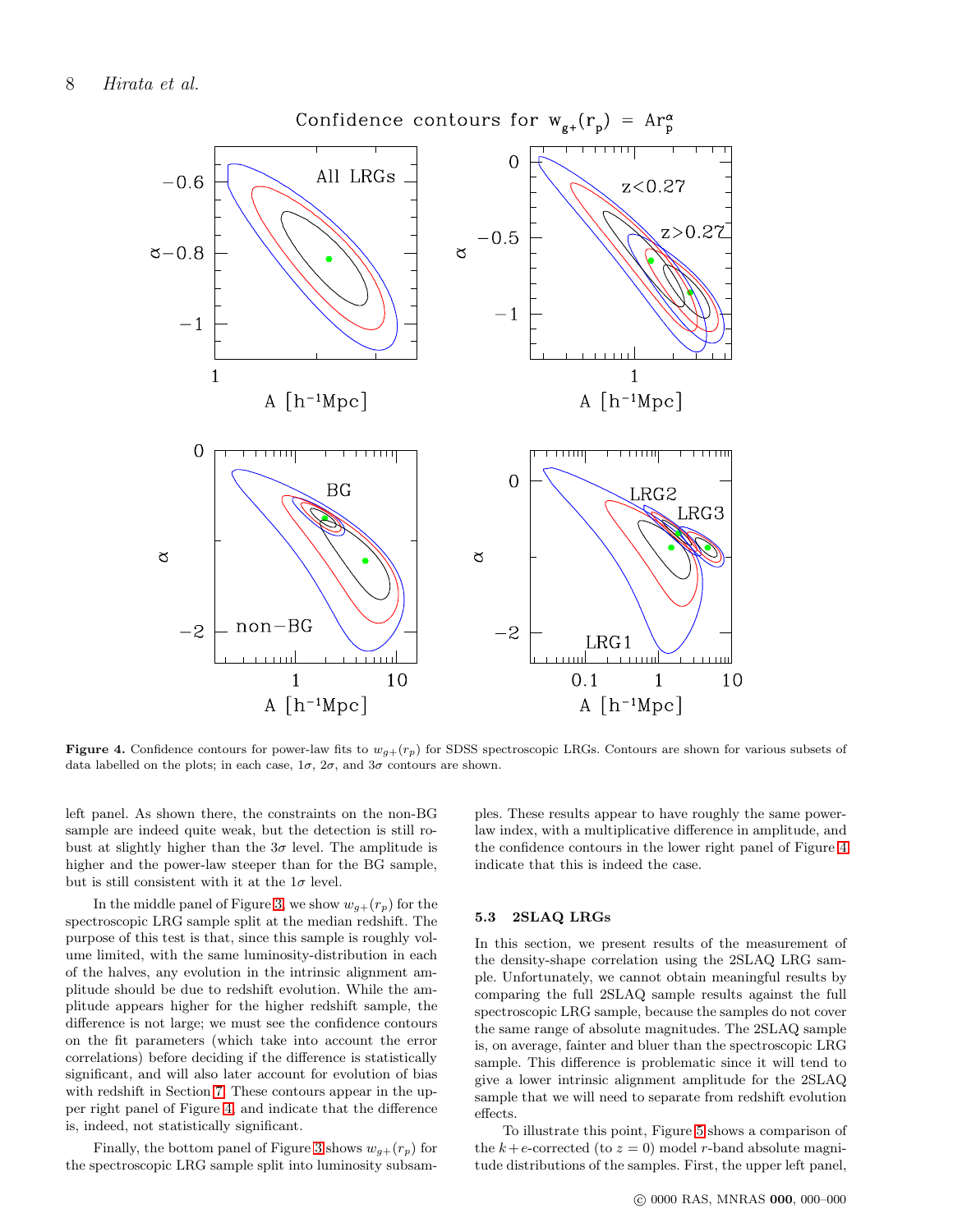

<span id="page-8-0"></span>Figure 5. A comparison of the r-band absolute magnitudes and colours of the SDSS and 2SLAQ LRG samples. The upper left panel shows the absolute magnitudes as a function of redshift. The upper right shows the distribution of  $q - i$  rest frame colour, and the lower right shows the absolute magnitude histograms over the full samples.

which shows scatter plots of magnitude  $M_r^{0.0}$  versus redshift z. As shown, the spectroscopic LRG sample has roughly constant mean absolute magnitude as a function of redshift for the full redshift range used here. The 2SLAQ sample, on the other hand, shows a trend of being fainter at the low redshift end and brighter at the high redshift end. The mean absolute magnitude is roughly 0.2 magnitudes fainter for the 2SLAQ sample than for the SDSS spectroscopic LRG sample (this can also be seen in the bottom right panel, which shows histograms of the absolute magnitude values). This difference is a concern for our work, since in the previous subsection we showed that the intrinsic alignment amplitude has a very strong scaling with luminosity.

One might wonder whether this difference that we observe is due to some systematic, such as uncertainty in the k+e-corrections. [Wake et al. \(2006\)](#page-21-10) explore the difference in more detail, and it does not seem possible to design a plausible model with different formation times, levels of star formation, or other differences that would reduce the difference between the samples to zero. They are inherently different.

Because of this difference between the samples, rather than comparing intrinsic alignment amplitudes directly, we choose instead to fit to a model of the intrinsic alignment amplitude as a function of luminosity and redshift separately. This work can be aided by splitting the 2SLAQ sample into bright and fainter subsets at  $M_r = -22$  in addition to using the six redshift and luminosity samples of SDSS spectroscopic LRGs. Figure [6](#page-8-1) shows  $r_p w_{q+}(r_p)$  for the two 2SLAQ luminosity samples, and Figure [7](#page-8-2) shows the confidence contours for a fits to a power-law for each subsample.

Results for the luminosity and redshift-dependent fits will be presented in Section [7.](#page-10-0)



<span id="page-8-1"></span>Figure 6. The galaxy density-shape correlation function  $r_p w_{q+}(r_p)$  from 1–60  $h^{-1}$  Mpc with the luminosity subsamples used to trace the shapes and the full 2SLAQ sample used for the galaxy density g. Errors are  $1\sigma$  but are slightly correlated on large scales.



<span id="page-8-2"></span>**Figure 7.** Confidence contours for power-law fits to  $w_{g+}(r_p)$ . 1 $\sigma$ ,  $2\sigma$ , and  $3\sigma$  contours are shown for both luminosity subsamples.

#### 5.4 Systematics tests

As in [Mandelbaum et al. \(2006a](#page-20-39)), we have done several systematics tests to ensure that the detections have not been contaminated by spurious instrumental or other effects. The first is the standard 45-degree test, whereby we rotate all source ellipticities by 45 degrees before computing the correlation functions (to obtain  $w_{q\chi}$  instead of  $w_{q+}$ ). This rotated correlation function reverses sign under parity (i.e. the sign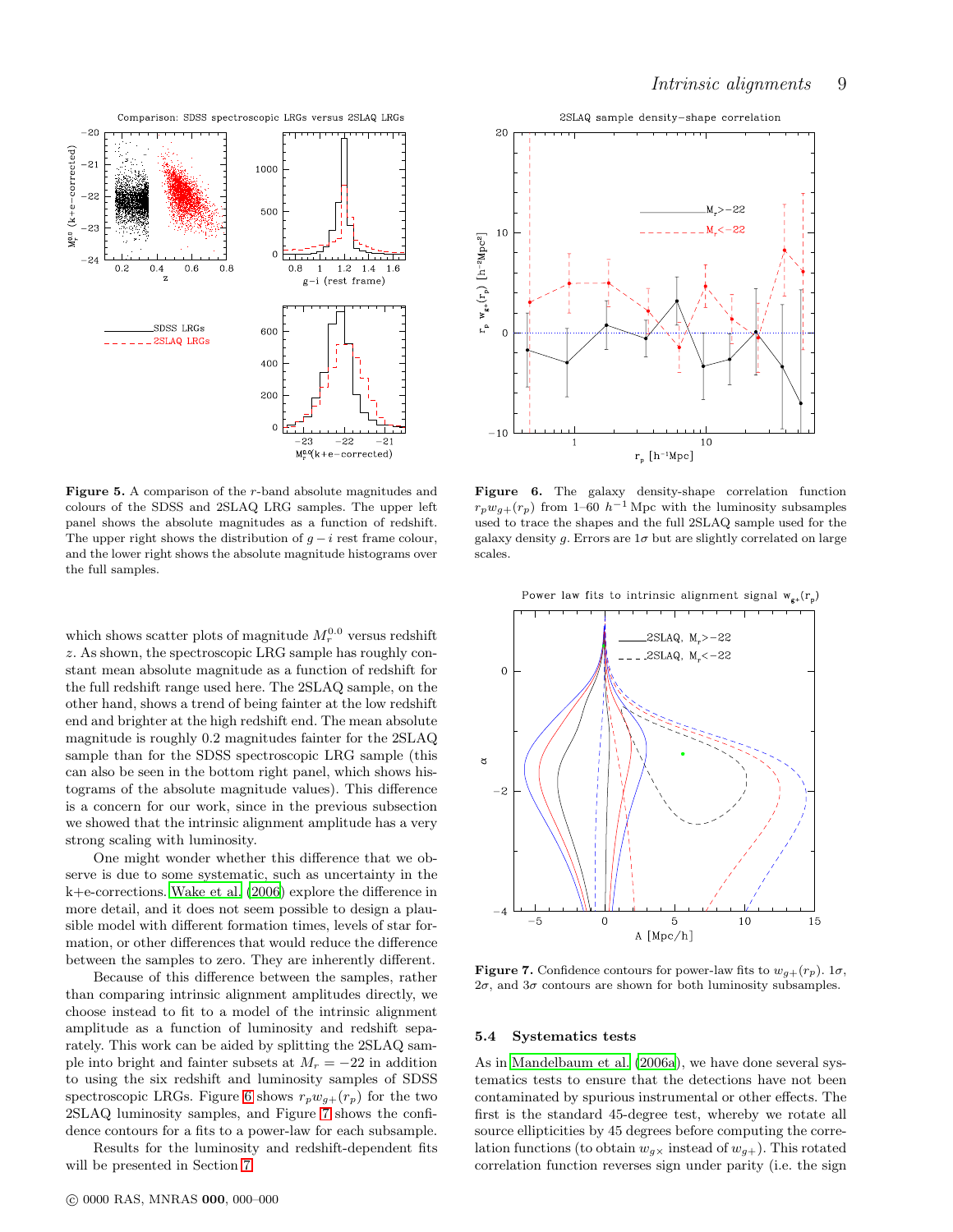of the correlation function is flipped depending on whether one rotates clockwise or counterclockwise) and therefore cannot appear unless there is a systematic, or galaxy formation violates parity invariance.[3](#page-9-1) This test was done for the six subsamples of the SDSS spectroscopic LRGs (splitting jointly into three luminosity and two redshift bins), for the "BG" and "non-BG" subsamples of the SDSS LRGs, and for the two luminosity subsamples of the 2SLAQ LRGs, giving ten  $w_{g\times}$  computations total. For each computed  $w_{g\times}$ we computed the  $\chi^2$  for a fit to zero signal, and found the associated p-values (the probability of getting a larger value of  $\chi^2$  by chance). We note that, as in [Mandelbaum et al.](#page-20-39) [\(2006a\)](#page-20-39), the  $\chi^2$  values do not follow the usual  $\chi^2$  distribution because of noise in the jackknife covariance matrices. The formalism to describe this effect and account for it with simulations was developed in [Hirata et al. \(2004](#page-20-43)). The ten  $p(>\chi^2)$ -values computed taking into account the modified distribution of  $\chi^2$  ranged from 0.2–0.94; the lack of very low values indicates that we do not have significant B-mode contamination.

Another test from [Mandelbaum et al. \(2006a\)](#page-20-39) is the integration of the 3-dimensional correlations  $\xi_{g+}$  over large line-of-sight separations,  $30 < |\Delta \Pi| < 90$   $h^{-1}$  Mpc. A signal that is of astrophysical origin should be dominated by the results from smaller  $|\Delta \Pi|$ , and hence should be consistent with zero for this range. This test will allow us to rule out, e.g., some optical effect causing an apparent alignment of galaxy images (which would not depend on the relative line-of-sight separation). For this test, in all cases, the signal when integrating over large line-of-sight separations was consistent with zero, with  $p(>\chi^2)$  values ranging from 0.07 to 0.94.

As in [Mandelbaum et al. \(2006a](#page-20-39)), we return to the question of the size of jackknife subsamples. This was primarily a concern for the lower redshift subsamples, for which a jackknife region of a particular size corresponded to a small comoving transverse separation. Nonetheless, despite the higher average redshift of the samples in this paper, we revisit this issue briefly. A particular concern is for the 2SLAQ sample which, while at higher redshift than any of the other samples, also covers a much smaller area overall, so independence of the jackknife regions may be a concern. For the samples used here, changing the number of jackknife samples by a factor of two did not change the size of the errors by more than 5-10 per cent, which suggests that we are using the jackknife in a regime where it has converged.

A final concern we may have in comparing results from the SDSS spectroscopic LRG at  $z \sim 0.3$  and the 2SLAQ LRGs at  $z \sim 0.55$  is that the shape measurements, which are averaged over  $r$  and  $i$  bands, are for different sets of restframe wavelengths. In principle, these may then be dominated by different stellar populations within the same galaxy that have different intrinsic alignment properties. To test for this effect, we have calculated the analogy of the GI correlation function in Eq. [\(10\)](#page-5-4) for SDSS LRGs using the difference between  $r$ - and  $i$ -band shears rather than their average as is usually done. Assuming that intrinsic alignments do not vary across this range of wavelengths, this quantity should then be consistent with zero. (We remind the reader that  $r$  band for the SDSS LRGs corresponds roughly to  $i$  band for the 2SLAQ LRGs when considering the rest-frame wavelengths.) For the six SDSS LRG subsamples, these correlation functions were consistent with zero, with  $p(>\chi^2)$  values ranging from 0.29–0.81.

#### <span id="page-9-0"></span>6 BIAS OF DENSITY TRACERS

To convert the observed  $w_{g+}$  to the more relevant (for cosmic shear)  $w_{\delta+}$ , we need to know the bias of the sample used as the density tracer. This needs to be done for the two LRG samples, and for the SDSS Main sample. Due to the much higher signal-to-noise in the LRG samples, we have measured the bias from the LRG projected autocorrelation function. The SDSS Main sample has a much lower signal-tonoise detection of GI alignments, and so we have constructed a crude bias estimate by combining previously published results.

#### 6.1 LRGs

Besides computing  $w_{g+}$ , our code computes  $w_{gg}$ , the galaxygalaxy autocorrelations. We have compared our results for the full SDSS spectroscopic LRG sample with those in [Eisenstein et al. \(2005\)](#page-20-67) and [Zehavi et al. \(2005\)](#page-21-11) and found agreement at the  $1\sigma$  level. Likewise, our results for the 2SLAQ sample are consistent with those in [Ross et al.](#page-20-68) [\(2006](#page-20-68)), though the central value of derived bias does not precisely agree due to significantly different analysis methodologies. We determine consistency by computing the bestfit powerlaw to  $w_{gg}$  and comparing the  $\chi^2$  for our bestfit parameters versus the  $\chi^2$  for the best-fit parameters in [Ross et al. \(2006](#page-20-68)), and find  $p(>\Delta \chi^2) = 0.2$ .

The projected autocorrelations are computed for 0.3 <  $r_p < 60 h^{-1}$  Mpc using

$$
w_{gg}(r_p) = \int \xi_{gg}(r_p, \Pi) d\Pi,
$$
\n(12)

where  $\xi_{gg}$  has been estimated using the LS estimator,

<span id="page-9-3"></span>
$$
\hat{\xi}_{gg}(r_p, \Pi) = \frac{(D - R)^2}{RR} = \frac{DD - 2DR + RR}{RR}.
$$
 (13)

Integration along the  $\Pi$  direction is carried out for  $-60 <$  $\Pi < +60 h^{-1}$  Mpc. As for the  $w_{g+}$  calculations, covariance matrices are determined using a jackknife with 50 regions.

We did three types of fits to obtain the bias from  $w_{qq}$  for each of the four samples (low-z SDSS LRGs, high-z SDSS LRGs, faint 2SLAQ LRGs, and bright 2SLAQ LRGs). The first method is to fit the bias  $b$  to the linear correlation function,

<span id="page-9-2"></span>
$$
w_{gg}(r_p) = b^2 \int \frac{k \, dk}{2\pi} P_{lin}(k) W_{r_p}(k) + C.
$$
 (14)

The second method is to use the Q-model from [Cole et al.](#page-20-69)  $(2005),$  $(2005),$ 

$$
w_{gg}(r_p) = b^2 \int \frac{k \, dk}{2\pi} P_{\text{lin}}(k) \frac{1 + Qk^2}{1 + Ak} W_{r_p}(k) + C,\tag{15}
$$

where for a real-space power spectrum  $A = 1.7h^{-1}$  Mpc

<span id="page-9-1"></span><sup>3</sup> Note that for intrinsic-intrinsic ellpiticity correlations the rotated correlation function  $w_{\times\times}$  is parity-allowed and so this would not be a good systematics test; rather one would use  $w_{+\times}$ , i.e. rotate the ellipticity of only one of the two galaxies in question.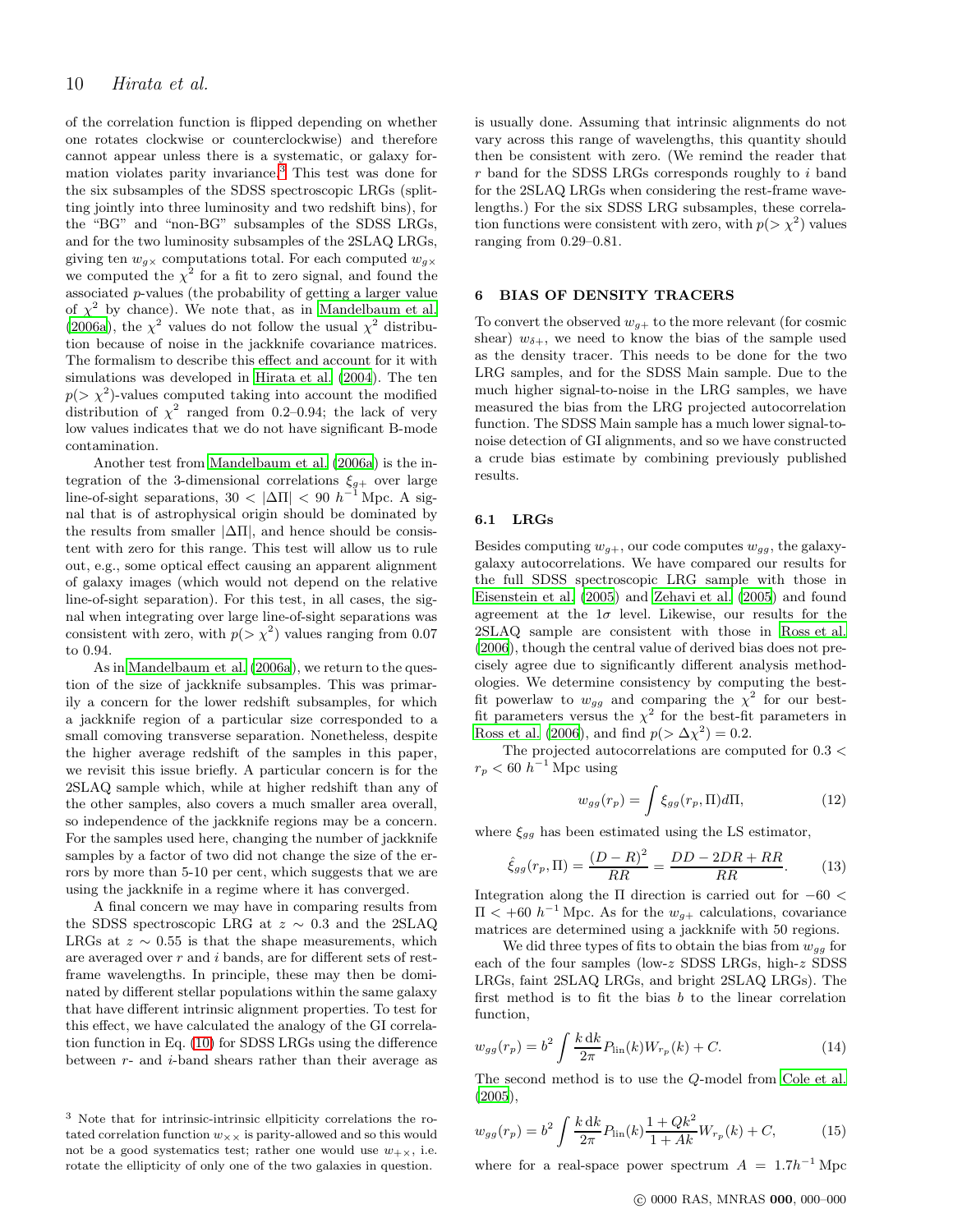[\(Cole et al. 2005](#page-20-69)); the  $\chi^2$  is minimized with respect to both  $b$  and  $Q$ . The third method is to use Eq. [\(14\)](#page-9-2) but with the nonlinear power spectrum instead of the linear. The window function for two-dimensional projection for an infinitesimally thin range in radius is simply a Bessel function:  $W_{r_p}(k) = J_0(kr_p)$ . For a finite range in  $r_p$ , the window function is the weighted average (by area) over  $r_p$ :

<span id="page-10-3"></span>
$$
W_{r_p}(k) = \frac{\int_{r_p, \min}^{r_p, \max} 2\pi r_p J_0(kr_p) dr_p}{\int_{r_p, \min}^{r_p, \max} 2\pi r_p dr_p}
$$
  
= 
$$
\frac{2[J_1(kr_{p, \max}) - J_1(kr_{p, \min})]}{k^2(r_{p, \max}^2 - r_{p, \min}^2)}.
$$
 (16)

The constant C accounts for the effect of the integral constraint on the numerator of Eq. [\(13\)](#page-9-3). There are in principle additional corrections associated with the uncertainty in the denominator (see Hui & Gaztañaga 1999 for a thorough discussion), which are relevant if the correlation function is of order unity on the scale of the survey region. This is not the case here so we have not included them.

We used the "WMAP+all" ΛCDM cosmology [\(Spergel et al. 2007\)](#page-20-47) for the bias determinations, which has  $\Omega_m = 0.262$ ,  $h = 0.708$ ,  $\Omega_b = 0.0437$ ,  $n_s = 0.938$ , and  $\sigma_8 = 0.751$ ; in general for other values of  $\sigma_8$ , the bias scales as  $b \propto \sigma_8^{-1}$ . The projected correlation functions and best-fit Q-models are shown in Figure [8.](#page-11-0) The linear theory fit used the [Eisenstein & Hu](#page-20-71) [\(1998\)](#page-20-71) transfer function; the two nonlinear fits differ only in their use of the nonlinear mappings of either [Peacock & Dodds \(1996\)](#page-20-72) or [Smith et al.](#page-20-73) [\(2003](#page-20-73)).

The biases of the LSS tracers are displayed in Table [2;](#page-10-1) note that two values of the minimum  $r_p$  were used, with the linear fit restricted to the largest scales. The  $b<sub>g</sub>$  values are consistent with each other and the  $\chi^2$  values are reasonable. The Q values obtained with the Q-model fits are  $61 \pm 48$  (SDSS low-z),  $-24 \pm 49$  (SDSS high-z), and  $50 \pm 128$ (2SLAQ), i.e. Q is poorly constrained at these scales but is consistent with other determinations for similar galaxy types [\(Padmanabhan et al. 2006\)](#page-20-74).

As a systematics test, we also computed the integral  $\int \xi(r_p, \Pi) d\Pi$  over the range  $60 < |\Pi| < 120h^{-1}$  Mpc and computed  $b_g^2$  using this in place of  $w_p(r_p)$ . (For the fit we used the [Smith et al. 2003](#page-20-73) nonlinear mapping.) In the absence of systematics, this should give a result close to zero since the galaxies considered are well separated along the line of sight, but could be nonzero if (for example) there are spurious angular fluctuations in the galaxy distribution. The procedure gives " $b_g^{2}$ " values of  $+0.07 \pm 0.15$ ,  $-0.06 \pm 0.16$ , and  $+0.17\pm0.34$  (1 $\sigma$ ) for the SDSS low-z, SDSS high-z, and 2SLAQ samples, respectively. These are all consistent with zero and much less than the actual  $b_g^2$  values.

For the rest of the paper we have used the biases from the  $7.5-47h^{-1}$  Mpc fit with the [Smith et al. \(2003\)](#page-20-73) nonlinear power spectrum.

#### 6.2 SDSS Main sample

The density tracer for the SDSS Main sample is the combined L3–6 sample. The bias of this tracer varies as a function of redshift because the nearby part of the sample is dominated by galaxies with  $L \le L_{\star}$  and the more distant part is dominated by galaxies with  $L > L_{\star}$ , which show

<span id="page-10-1"></span>Table 2. The bias of the various tracer samples for four fits. The error estimates are  $1\sigma$ . The fitting methods are "lin" (linear theory); "Q" (Q-model); "PD" [\(Peacock & Dodds 1996](#page-20-72)); and "S" [\(Smith et al. 2003\)](#page-20-73).

| Sample                                       | $r_p$ range<br>$h^{-1}$ Mpc                         | Method                     | $b_q$                                                                    | $\chi^2$ /dof                            |
|----------------------------------------------|-----------------------------------------------------|----------------------------|--------------------------------------------------------------------------|------------------------------------------|
| SDSS low- $z$<br>$\langle z \rangle = 0.22$  | $12 - 47$<br>$7.5 - 47$<br>$7.5 - 47$<br>$7.5 - 47$ | lin<br>Q<br><b>PD</b><br>S | $1.84 \pm 0.15$<br>$2.05 \pm 0.12$<br>$1.97 \pm 0.12$<br>$2.01 + 0.12$   | 0.924/1<br>0.809/1<br>1.476/2<br>1.428/2 |
| SDSS high- $z$<br>$\langle z \rangle = 0.31$ | $12 - 47$<br>$7.5 - 47$<br>$7.5 - 47$<br>$7.5 - 47$ | lin<br>Q<br>PD<br>S        | $1.94 \pm 0.09$<br>$1.97 \pm 0.08$<br>$1.93 \pm 0.07$<br>$1.97 \pm 0.07$ | 0.001/1<br>0.068/1<br>1.405/2<br>1.257/2 |
| 2SLAQ<br>$\langle z \rangle = 0.55$          | $12 - 47$<br>$7.5 - 47$<br>$7.5 - 47$<br>$7.5 - 47$ | lin<br>Q<br><b>PD</b><br>S | $1.98 \pm 0.25$<br>$2.22 \pm 0.24$<br>$2.10 \pm 0.20$<br>$2.13 \pm 0.20$ | 0.879/1<br>0.798/1<br>1.026/2<br>0.953/2 |

stronger clustering. This should be taken into account when converting  $w_{g+}(r_p)$  to  $w_{\delta+}(r_p)$ ; in particular it results in an effective bias  $b_{\text{eff}}$  that varies according to sample whose intrinsic alignments are being measured: the L3 GI correlation function measurement is dominated by nearby pairs of galaxies, hence  $b_{\text{eff}}$  is low, while for L6  $b_{\text{eff}}$  is high. A very crude way of estimating this effective bias is to take the pair-weighted average of the bias of the density tracer,

<span id="page-10-2"></span>
$$
b_{\text{eff}} = \frac{\int b_{\delta} n_{\gamma}^{\text{com}} n_{\delta}^{\text{com}} \, \text{d}V}{\int n_{\gamma}^{\text{com}} n_{\delta}^{\text{com}} \, \text{d}V},\tag{17}
$$

where  $b_{\delta}$  is the bias of the density tracer, and  $n_{\gamma}^{\text{com}}$  and  $n_{\delta}^{\text{com}}$  are the comoving number densities of the ellipticity and density tracers, respectively. For the bias of the density tracers, we use the results from [Tegmark et al. \(2004](#page-20-75)) and [Seljak et al. \(2005](#page-20-76)), namely that  $\sigma_8b = 0.764$  (L3), 0.848  $(L4)$ , 0.968  $(L5)$ , and 1.427  $(L6)$ . The resulting values of  $b_{eff}$  for each of the ellipticity tracers are shown in Table [3.](#page-11-1) The biases of the L3–6 samples are generally determined to an uncertainty of several per cent; we do not explicitly propagate these uncertainties as they will contribute negligibly to the final error in  $w_{\delta+}(r_p)$ .

### <span id="page-10-0"></span>7 POWER LAW FITS FOR LRGS

In this section we present an empirical parameterized model for the large-scale GI correlation of LRGs, with power-law dependence on the galaxy's luminosity, redshift (technically  $1 + z$ , and transverse separation. It should be noted that such a model is purely empirical, in the sense that it reproduces the correct correlation between the GI amplitude and the specified galaxy properties. This is all that is needed to predict GI contamination for cosmic shear surveys; however when considering theoretical interpretation of the results presented here, it must be remembered that our fits represent correlations, not causal relationships. For example, we find that the GI amplitude scales as roughly  $L^{1.5}$ , but this does not mean that the alignment is "caused by" the galaxy's  $r$ -band luminosity – in practice both the GI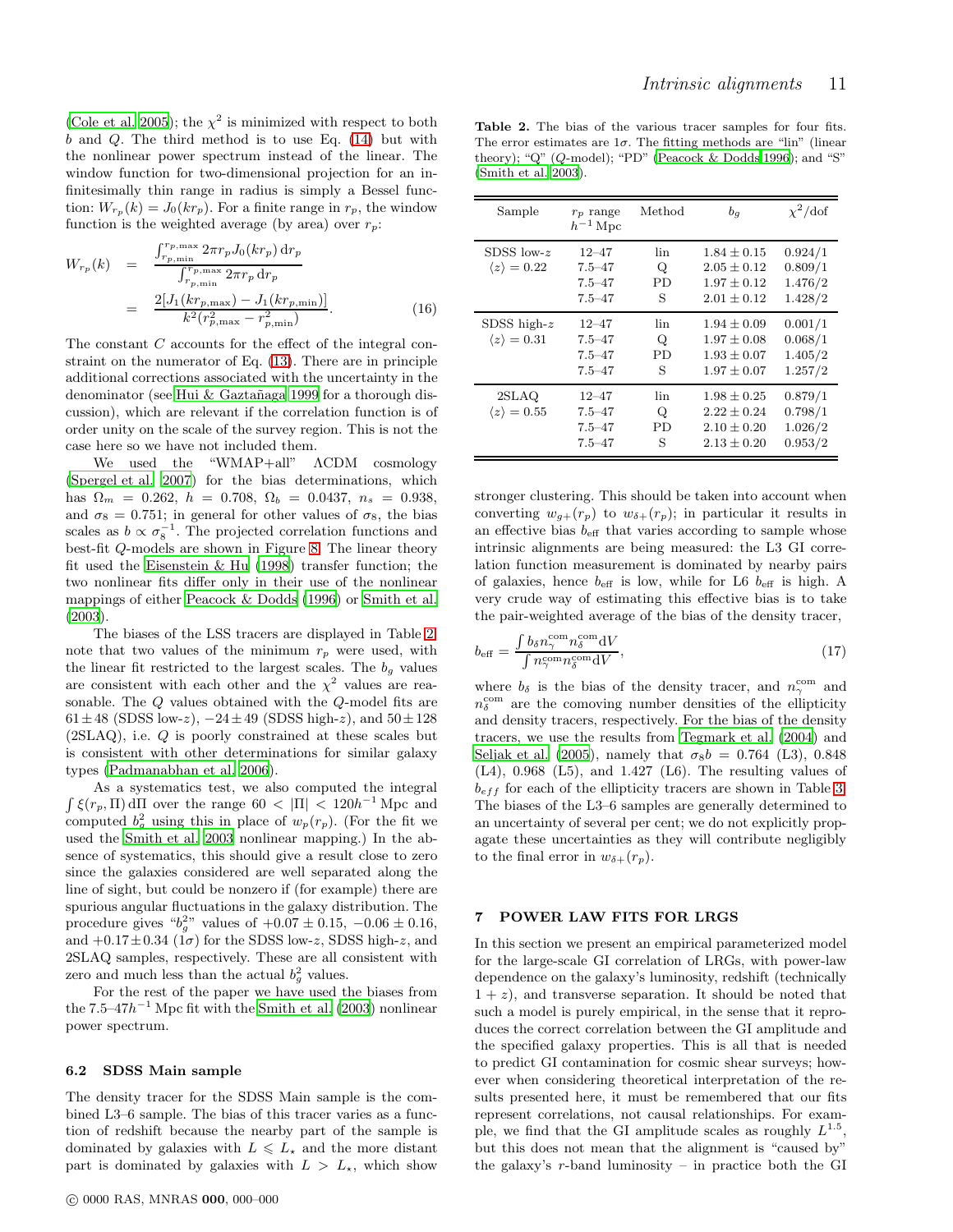

<span id="page-11-0"></span>Figure 8. The projected galaxy-galaxy correlation functions  $w_{gg}(r_p)$  for the three samples and the best-fit nonlinear power spectrum (using the [Smith et al. 2003](#page-20-73) mapping) to the  $7.5-47h^{-1}$  Mpc. Note that the error bars are correlated.

<span id="page-11-1"></span>**Table 3.** The effective bias  $b_{\text{eff}}$  of the L3–6 density tracer used in the GI correlation analysis. As explained in the text,  $b_{\text{eff}}$  depends on the SDSS Main subsample used to trace the ellipticity field because the sample is not volume-limited. Values are normalized to WMAP ( $\sigma_8 = 0.751$ ); for other values of  $\sigma_8$ , these values should be re-scaled as  $b_{\text{eff}} \propto \sigma_8^{-1}$ . The weighted effective redshift  $z_{\text{eff}}$  at which the correlation is measured is defined by replacing  $b_{\delta}$  in Eq.  $(17)$  with z.

| Ellipticity tracer | $b_{\alpha}$ ff | $z_{\text{eff}}$ |
|--------------------|-----------------|------------------|
| L3.read            | 1.08            | 0.07             |
| L3.blue            | 1.08            | 0.07             |
| $1.4$ red          | 1.11            | 0.09             |
| $1.4.$ blue        | 1.12            | 0.09             |
| $L5.$ red          | 1.14            | 0.10             |
| L5.blue            | 1.16            | 0.12             |
| L6.red             | 1.16            | 0.12             |
| L6.blue            | 1.19            | 0.13             |

amplitude and the galaxy luminosity are both products of the process of galaxy formation and hence are correlated. In particular, different scalings might be obtained if we also fit dependence on e.g. colour, velocity dispersion, surface brightness, etc., since these are correlated with luminosity and redshift.

The simplest model including luminosity, redshift, and scale dependence is

<span id="page-11-2"></span>
$$
w_{\delta+}(r_p) = A_0 \left(\frac{r_p}{r_{\text{pivot}}}\right)^{\alpha} \left(\frac{L}{L_0}\right)^{\beta} \left(\frac{1+z}{1+z_{\text{pivot}}}\right)^{\gamma}.
$$
 (18)

Here there are 4 parameters  $\{A_0, \alpha, \beta, \gamma\}$ , and L is the galaxy luminosity. We use the r-band luminosity  $k + e$ corrected to  $z = 0.0$ . The normalization  $L_0$  corresponds to absolute magnitude −22, i.e.

$$
\frac{L}{L_0} = 10^{0.4(-22 - M_r)}.\t(19)
$$

For reference, typical  $k + e$ -corrections for a completely passive  $z = 0.3$  LRG are  $(1.51, 1.00, 0.15, -0.05, -0.11)$ in the five bands, and for a  $z = 0.55$  LRG these are (2.73, 1.59, 0.77, 0.05, −0.15). If the LRG has some constant low level of star formation, the  $k + e$ -corrections are  $(0.86, 0.92, 0.15, -0.04, -0.10)$  from  $z = 0.3$  and

 $(1.04, 1.40, 0.73, 0.05, -0.13)$  from  $z = 0.55$ . In practice,  $k + e$ corrections are obtained by considering the observed value of  $g - i$  for each galaxy, and doing linear interpolation using its relationship to the predicted observer-frame  $g - i$ values for the completely passive and the passive plus star forming models at that redshift (at  $z = 0.3$ , the models predict  $g - i = 2.30$  and 2.14 for the two models, respectively; at  $z = 0.55$ , they predict  $g - i = 2.79$  and 2.53). The pivot points selected here are  $z_{\text{pivot}} = 0.3$  and  $r_{\text{pivot}} = 20h^{-1}$  Mpc.

We have performed a least-squares fit of this  $w_{\delta+}(r_p)$ to eight LRG samples: the SDSS LRGs split into six samples (the 3 bins in luminosity and 2 in redshift), and the 2SLAQ LRGs split into a faint and bright sample (separated at  $M_r = -22.0$ ). We have converted the observable  $w_{g+}(r_p)$  to  $w_{\delta+}(r_p)$  by dividing by the bias of the density tracer. For details on the bias determinations, see Section [6.](#page-9-0) Note that the bias determination assumed  $\sigma_8 = 0.751$ ; if one wishes to have a constraint on  $w_{\delta+}$  for other values of  $\sigma_8$  it is necessary to multiply the measurement of  $A_0$  in Table [4](#page-14-0) by  $\sigma_8/0.751$ .

The relation  $w_{\delta+}(r_p) = w_{g+}(r_p)/b_g$  is the "obvious" way to do the conversion from correlation functions involving galaxies to those involving matter, but it is worth considering the specific assumptions this makes. It is valid provided that (i) galaxies are locally linearly biased, i.e. the probability distribution for  $g(r)$  conditioned on a particular realization of the density field depends only on  $\delta(\mathbf{r})$  and not on  $\delta$  at other locations, and that the dependence of the mean galaxy density is linear,  $\langle g(\mathbf{r}) \rangle |_{\delta} = b_q \delta(\mathbf{r});$  and (ii) the intrinsic shear of a galaxy depends only on the surrounding density field (or equivalently on the tidal field, which contains the same information) and not on the placement of the galaxies,  $P(\gamma^I|\delta) = P(\gamma^I|\delta, g)$  (i.e. specifying the positions of other galaxies provides no additional information not in the density field). Note that the dependence of intrinsic shear on the density field is allowed to be nonlocal.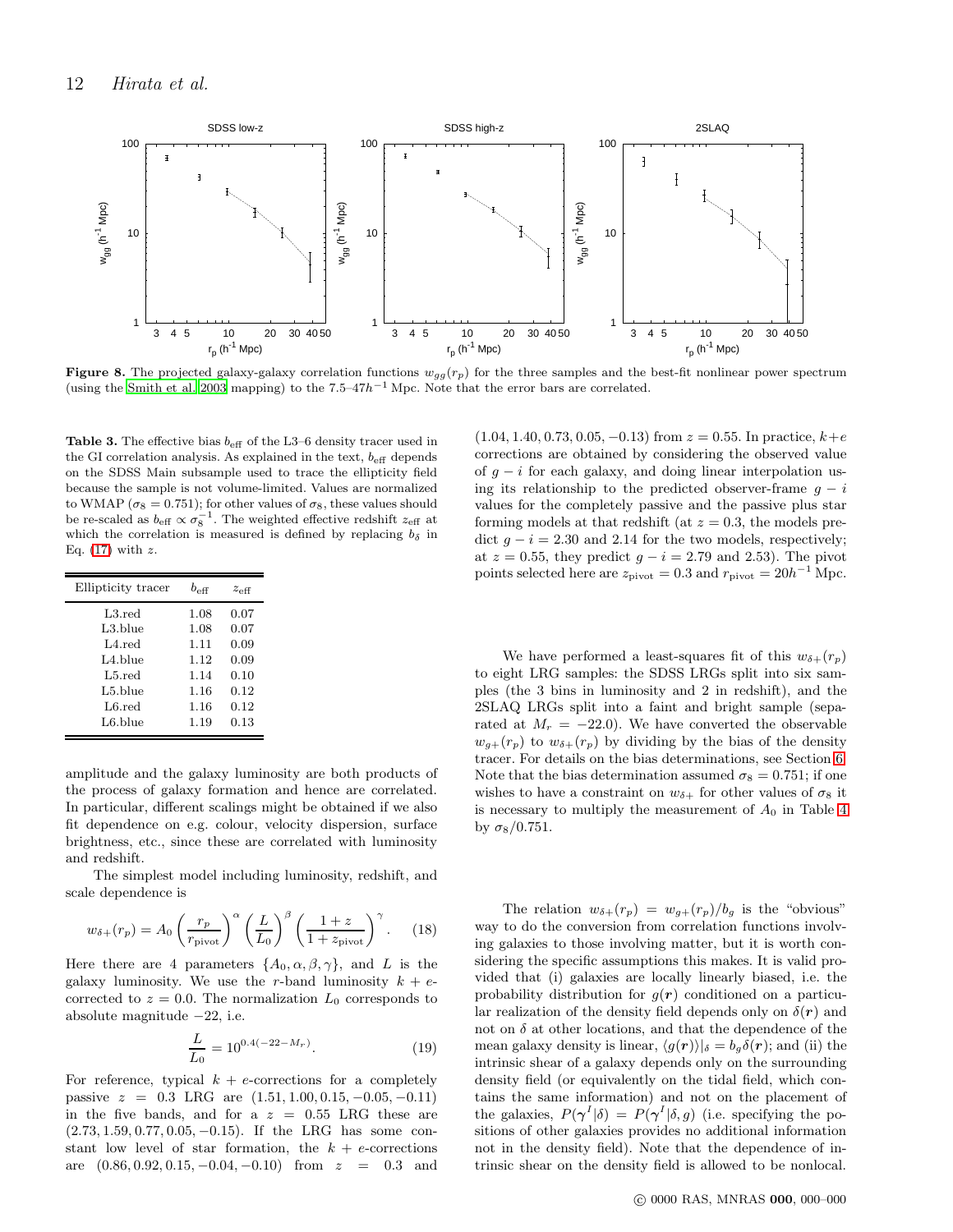Given these two assumptions we may write, for  $r \neq 0$ ,

$$
\xi_{g+}(\mathbf{r}) = \langle \tilde{\gamma}^I_+(\mathbf{0})g(\mathbf{r}) \rangle = \langle [1 + \delta(\mathbf{0})]\gamma^I_+(\mathbf{0})g(\mathbf{r}) \rangle
$$
  
\n
$$
= \int \mathcal{D}\delta \mathcal{D}g \ P(\delta, g) \langle \gamma^I_+(\mathbf{0}) \rangle |_{\delta,g} [1 + g(\mathbf{0})]g(\mathbf{r})
$$
  
\n
$$
= \int \mathcal{D}\delta \ P(\delta) \langle \gamma^I_+(\mathbf{0}) \rangle |_{\delta} \langle [1 + g(\mathbf{0})]g(\mathbf{r}) \rangle |_{\delta}
$$
  
\n
$$
= \int \mathcal{D}\delta \ P(\delta) \langle \gamma^I_+(\mathbf{0}) \rangle |_{\delta} \langle 1 + g(\mathbf{0}) \rangle_{\delta} \langle g(\mathbf{r}) \rangle |_{\delta}
$$
  
\n
$$
= \int \mathcal{D}\delta \ P(\delta) \langle \gamma^I_+(\mathbf{0})[1 + g(\mathbf{0})] \rangle_{\delta} b_g \delta(\mathbf{r})
$$
  
\n
$$
= b_g \langle \gamma^I_+(\mathbf{0})[1 + g(\mathbf{0})] \delta(\mathbf{r}) \rangle = b_g \xi_{\delta+}(\mathbf{r}).
$$
 (20)

Here the first two lines only involve defintions; the third line uses assumption (ii) to remove the conditioning of  $\langle \gamma_+^I(0) \rangle$ on g; the fourth line makes use of assumption (i) that the galaxy density depends locally on the matter density to split the expectation value  $\langle [1 + q(0)]q(r)\rangle|_{\delta}$ ; the fifth line uses the linearity of the biasing from assumption (i) to introduce  $b_q$ , and uses assumption (ii) to combine two of the expectation values into  $\langle \gamma_+^I(0)[1 + g(0)] \rangle_{\delta}$ ; and the last line again only use definitions. The projected (2-dimensional) relation  $w_{\delta+}(r_p) = w_{g+}(r_p)/b_g$  then follows. (Here  $\int \mathcal{D}\delta$  represents) a functional integral over realizations of the density field.) Gaussianity is not assumed, however Gaussianity combined with scale-independent bias (defined by  $b_g = \sqrt{\xi_{gg}/\xi_{\delta\delta}}$ ) and unit stochasticity  $r_g = 1$  would imply the validity of assumption (i) since they completely specify the two-point behavior of the galaxy field. We also note that (i) implies  $b_q$  =constant and  $r_q = 1$ . Of our assumptions, (i) is consistent with (though not uniquely proven by) simulation results suggesting  $b_g$  =constant and  $r_g = 1$  down to ~  $5h^{-1}$  Mpc [\(Tasitsiomi et al. 2004](#page-20-77)); at smaller scales there is a hint of decrease in the bias. The status of assumption (ii) is unknown, however since galaxy alignments are expected to be determined by tidal fields it is physically reasonable. In the future it would be desirable to do a more detailed analysis, perhaps fitting the  $w_{q+}(r_p)$  results directly to simulations; for this reason the correlation functions are given in Appendix [A.](#page-21-7) We have also not attempted to use the conversion  $w_{\delta+}(r_p) = w_{g+}(r_p)/b_g$  at smaller scales than the  $4.7$ – $7.5h^{-1}$  Mpc bin, although these inner bins are provided in the data tables.

We perform several fits to Eq. [\(18\)](#page-11-2). In each case, since the galaxies used to trace the ellipticity field do not all have the same luminosity or redshift, we actually fit

$$
w_{\delta+}(r_p) = A_0 \frac{\langle r_p^{\alpha} \rangle}{r_{\text{pivot}}^{\alpha}} \frac{\langle L^{\beta} \rangle}{L_0^{\beta}} \frac{\langle (1+z)^{\gamma} \rangle}{(1+z_{\text{pivot}})^{\gamma}}, \tag{21}
$$

where the luminosity and redshift averages are taken over the galaxies in the sample, and the  $r_p$  average is weighted by area (analogously to Eq. [16\)](#page-10-3). In principle one should also weight the redshift average by the comoving number density of the density tracer (full SDSS LRG or 2SLAQ sample) but in practice the comoving number density is nearly constant for the former and the statistical errors are very large for the latter, so we did not implement a correction for this effect.

The fits were done including the correlations between different radial bins for the same subsample, but not including the correlations between different subsamples. The correlations between different radial bins of  $w_{q+}(r_p)$  for the same subsample are clearly seen in any of the covariance matrices and are expected because galaxies are clustered. They must be included to get meaningful results. However, we do not expect significant correlations between  $w_{q+}(r_p)$  in different subsamples, so long as the intrinsic alignments are sufficiently weak. In order to test this, we computed the correlation coefficients  $\rho_{iA,jB}$  by the jackknife procedure, where we have used the  $i, j, \ldots$  indices to denote radial bins and A, B, ... to denote LRG subsamples. We consider the 6 radial bins used for fits here  $(4.7 < r_p < 60h^{-1}$  Mpc) and the 6 SDSS LRG subsamples. This provides 315 cross-correlation coefficients with  $A \neq B$ . In each case we then calculate the Fisher z-coefficient, defined by  $\rho_{iA,jB} = \tanh z_{iA,jB}$ . These 315 coefficients have a sample mean of  $+0.019 \pm 0.008$  and a standard deviation of 0.14. For comparison, with 50 jackknife regions of the same size and Gaussian errors, we should have a standard deviation of  $\sim 1/\sqrt{50-3} = 0.15$ , and the mean value of the  $\{z_{iA,jB}\}$  should be zero if the samples truly are independent. In fact we observe the correct standard deviation and a hint of correlation between bins at only the  $\sim$  2 per cent level. For the two 2SLAQ LRG bins there are 21 *z*-coefficients with a sample mean of  $+0.016 \pm 0.046$ and a standard deviation of 0.21. Therefore we have not included correlations between different samples.

The fit results are shown in Table [4.](#page-14-0) We have included both SDSS-only and SDSS+2SLAQ constraints; it is clear from the fit that the SDSS LRG sample provides essentially all of the constraint on  $\alpha$  and  $\beta$ , with the addition of 2SLAQ providing significant new information about the redshift evolution parameter,  $\gamma$ . This is not surprising since the 2SLAQ sample is small but adds a large baseline in redshift. Note that the errorbars on  $A_0$  are rather non-Gaussian, so the apparent  $\sim 6\sigma$  effect is actually stronger than that (see the  $\Delta \chi^2$  values).

The error bars in the table require some explanation. The usual way of constructing error bars on a single parameter is to change its value until the  $\chi^2$  (minimized with respect to the other parameters) increases by an amount  $\Delta \chi^2 = 3.84$  (the 95th percentile of the  $\chi^2$  distribution with 1 degree of freedom). The problem with this procedure is that if the error bars are determined by resampling (jackknife or bootstrap), the resulting covariance matrix  $C$  of the  $w_{q+}(r_p)$  values is noisy (but still unbiased). This leads to a systematic overestimate of  $C^{-1}$  [\(Hirata & Seljak 2004](#page-20-35); [Mandelbaum et al. 2006a;](#page-20-39) [Hartlap et al. 2007](#page-20-78)). In particular, if one has a set of parameters  $\{p^i\}$  being fit, the shift  $\Delta \chi_i^2$ (i.e. the  $\chi^2$  using the true value of parameter *i* minimized over the other parameters, minus the  $\chi^2$  minimized over all parameters, and using the estimated covariance matrix) is not distributed as a  $\chi^2$  with 1 degree of freedom, even for Gaussian-distributed errors. A solution to this problem was proposed by [Hirata & Seljak \(2004](#page-20-35)) and [Mandelbaum et al.](#page-20-39) [\(2006a\)](#page-20-39) who showed that if the data have Gaussian errors, the covariance matrix is obtained from Gaussian data, and the model is linear in the parameters, then the distribution of  $\Delta\chi^2_i$  does not depend on the covariance matrix **C** and hence can be obtained from a Monte Carlo simulation. Unfortunately their procedure does not apply directly to our problem because we only estimated the covariance matrix entries between  $w_{g+}(r_p)$  values for the same subsample – the cross-entries between different subsamples are zero. We have circumvented this problem by doing a Monte Carlo simulation as follows. First, we take the jackknife covariance matrix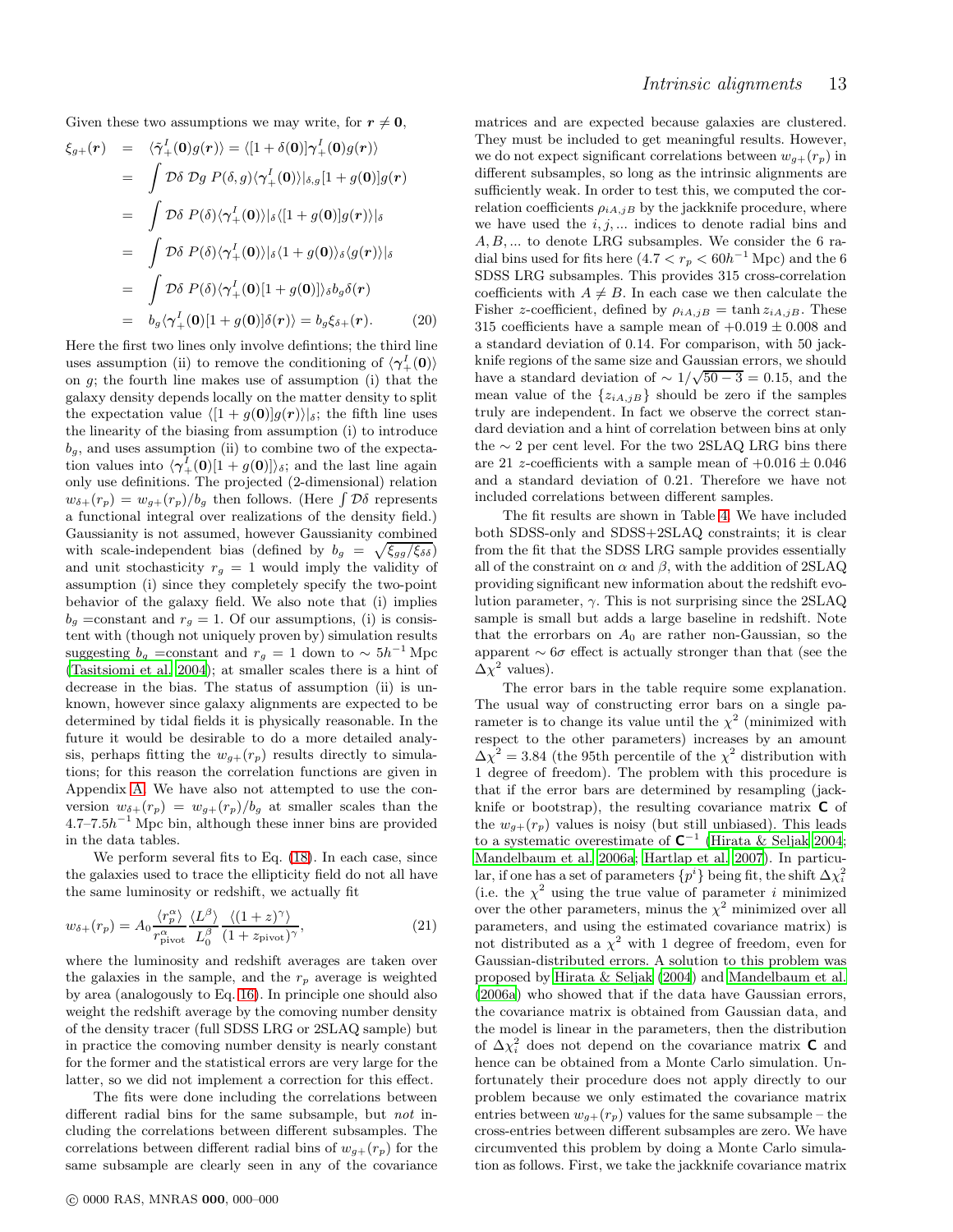C to be the fiducial model and simulate the re-sampling by the procedure described in Appendix D of [Hirata & Seljak](#page-20-35)  $(2004)$  $(2004)$  with  $M = 50$  regions to get a re-sampled matrix  $\hat{\mathsf{C}}$ . We then set the cross-entries between different subsamples to zero. We also generate a simulated set of estimated  $\{\hat{w}_{q+}(r_p)\}\$ according to a Gaussian distribution with mean given by the best-fit power law model and covariance C. From this simulated data and simulated covariance matrix, one can then compute a  $\chi^2$  surface and find  $\Delta \chi^2_i$  for each of the four parameters  $\{p^i\}_{i=0}^3$ . Repeating this procedure 1024 times allows us to compute the  $\Delta\chi_i^2$  distribution for each parameter. The 95th percentile of this distribution is shown in Table [4](#page-14-0) for each fitting region and each parameter, and is used to compute the 95 per cent confidence limits on the parameters.

The question naturally arises whether the fits to the LRG signal in Table [4](#page-14-0) apply to the GI correlation for the red galaxies fainter than the LRG1 and 2SLAQ-faint samples. Certainly in making a model for the GI correlations for cosmic shear purposes it is necessary to have a model for these fainter objects, which are after all much more numerous. The best way to assess this is to take our LRG models and compare them with the measurements for the L3, L4, L5, and L6 samples of red Main galaxies. It is seen from Figure [2](#page-6-1) that our best-fit value of  $\alpha = -0.73$  is consistent with the slope in all four cases, so it remains to test the amplitude. We do this by taking the GI measurements for each of these samples at  $r_p > 4.7h^{-1}$  Mpc and fitting to them a power-law

$$
w_{\delta+}(r_p) = w_{\delta+}(r_{\text{pivot}}) \left(\frac{r_p}{r_{\text{pivot}}}\right)^{\alpha},\tag{22}
$$

where  $\alpha$  is fixed to -0.73 and the normalization  $w_{\delta+}(r_{\text{pivot}})$ is allowed to vary to minimize the  $\chi^2$ . The resulting amplitudes are shown in Table [5.](#page-13-1) The L5 and L6 samples actually include some of the SDSS LRGs, so only the comparisons for L3 and L4 represent an independent test of the powerlaw model. There are detections at  $> 2\sigma$  for the L3, L5, and L6 red samples, although the significance is far greater for L6 than for the others. We have also displayed, in the last column, the amplitude predicted by the best LRG fit, after converting the Petrosian magnitudes measured for the SDSS Main galaxies to model magnitudes by dividing by 0.8 (the fraction of the flux captured by the Petrosian method for a typical elliptical galaxy; [Blanton et al. 2001](#page-19-18)). This amplitude is consistent with all of the samples at the 95 per cent confidence level.

### <span id="page-13-0"></span>8 COMPARISON TO THEORY AND SIMULATIONS

In this section we compare our results to analytical and simulation-based models of intrinsic alignments.

#### 8.1 Analytical models

It is worth comparing the results of this analysis to theoretical expectations. [Hirata & Seljak \(2004\)](#page-20-35) presented an analytic "linear passive" model for red galaxies, which assumes that a galaxy's ellipticity is a linear function of the

<span id="page-13-1"></span>Table 5. The GI correlation amplitude measured from the L3–L6 red Main samples of galaxies, and that predicted by the best LRG fit (to SDSS+2SLAQ,  $r_p > 4.7h^{-1}$  Mpc data). The pivot radius is  $r_{\text{pivot}} = 20h^{-1}$  Mpc. Note that the L5 and L6 samples have some overlaps with the LRG sample, so that for these samples the two columns are not independent. Errors shown are 95 per cent confidence limits, which for 50 jackknife regions, 6 radial bins, and 1 parameter (the amplitude) being fit corresponds to  $\Delta \chi^2 = 5.02$ .

| Sample           | $w_{\delta+}(r_{\text{pivot}})$ $(h^{-1} \text{ Mpc})$ |                     |  |  |  |  |  |  |  |
|------------------|--------------------------------------------------------|---------------------|--|--|--|--|--|--|--|
|                  | Measured (95%CL)                                       | Predicted from LRGs |  |  |  |  |  |  |  |
| $L3.$ red        | $+0.035 \pm 0.032$                                     | $+0.004$            |  |  |  |  |  |  |  |
| $L4. \text{red}$ | $+0.013 \pm 0.019$                                     | $+0.013$            |  |  |  |  |  |  |  |
| $L5.$ red        | $+0.024 \pm 0.022$                                     | $+0.044$            |  |  |  |  |  |  |  |
| L6.read          | $+0.144 \pm 0.078$                                     | $+0.132$            |  |  |  |  |  |  |  |

local tidal quadrupole when the galaxy forms and then remains unchanged. In this case we expect that on linear scales we should have  $P_{\delta,\tilde{\gamma}^I}(k,z) \propto k^{n_{s}^{\text{eff}}} D(z)$ , where  $n_{s}^{\text{eff}}$  is the scalar spectral index corrected for the transfer function, i.e.  $n_s^{\text{eff}} = n_s + 2d[\ln T(k)]/d\ln k$ , and  $D(z)$  is the growth factor. The redshift dependence is simply the growth factor because  $\delta$  increases but  $\tilde{\gamma}^I$  does not, and the scale dependence is simply that of the underlying power spectrum. [This should be equivalent to Eq. (18) of [Hirata & Seljak](#page-20-35) [\(2004](#page-20-35)), since there  $\bar{\rho} \propto (1+z)^3$ ,  $\bar{D}(z) \equiv (1+z)D(z)$ , and  $P_{\delta}^{\text{lin}}(k, z) \propto k^{n_s^{\text{eff}}} D^2(z)$ . There is still a factor of  $(1+z)^2$ that is missing from Eq.  $(14-18)$  of Hirata & Seljak  $(2004)$ because of the conversion from comoving to physical scale in the potential-density relation.] Transforming to real space, this predicts:

$$
\alpha = -2 - n_s^{\text{eff}} \quad \text{and} \quad \gamma = \frac{\text{d} \ln D(z)}{\text{d} \ln(1+z)}.
$$
 (23)

[There is a 2 instead of a 3 in  $\alpha$  because  $w_{\delta+}(r_p)$  is a projected quantity and hence is obtained from  $P_{\delta z}I(k)$  by a two-dimensional Fourier transform.] For a ΛCDM cosmology, this predicts that  $\gamma$  should rise from  $-1$  at high redshift (matter domination) to 0 in the far future  $(\Lambda \text{ domination}).$ Across the range of redshifts considered here, 0.2–0.7, we expect  $\gamma \sim -0.7$ . The prediction for  $\alpha$  depends somewhat on scale since  $n_s^{\text{eff}}$  is not constant. We can find the value of  $\alpha$ relevant to our observations by taking  $P_{\delta, \tilde{\gamma}^I}(k) \propto P_{\delta}^{\text{linear}}(k)$ and using the Hankel transform

<span id="page-13-2"></span>
$$
w_{\delta+}(r_p) = -\frac{1}{2\pi} \int P_{\delta,\tilde{\gamma}^I}(k) J_2(kr_p) k \, dk \tag{24}
$$

to get  $w_{\delta+}(r_p)$ . Measured across the range from (11.9–  $60)h^{-1}$  Mpc (i.e. using the largest-scale cutoff from Ta-ble [4\)](#page-14-0), we find  $\alpha = -0.65$  for the fiducial cosmology. Including smaller scales leads to an increase in  $\alpha$  because the power spectrum curves downward,  $d^2 \ln P(k)/d(\ln k)^2 < 0$ : we have  $\alpha = -0.52$  over the range  $(7.5-60)h^{-1}$  Mpc, and  $\alpha = -0.41$  over the range  $(4.7–60)h^{-1}$  Mpc. The linear model does not give a prediction for  $\beta$ , which requires an understanding of how the proportionality constant between ellipticity and tidal field relates to the luminosity.

Our results for red galaxies are entirely consistent with the prediction  $\gamma = \gamma_{\text{passive}} \sim -0.7$ , although given the large error bars in Table [4](#page-14-0) this is not a particularly impressive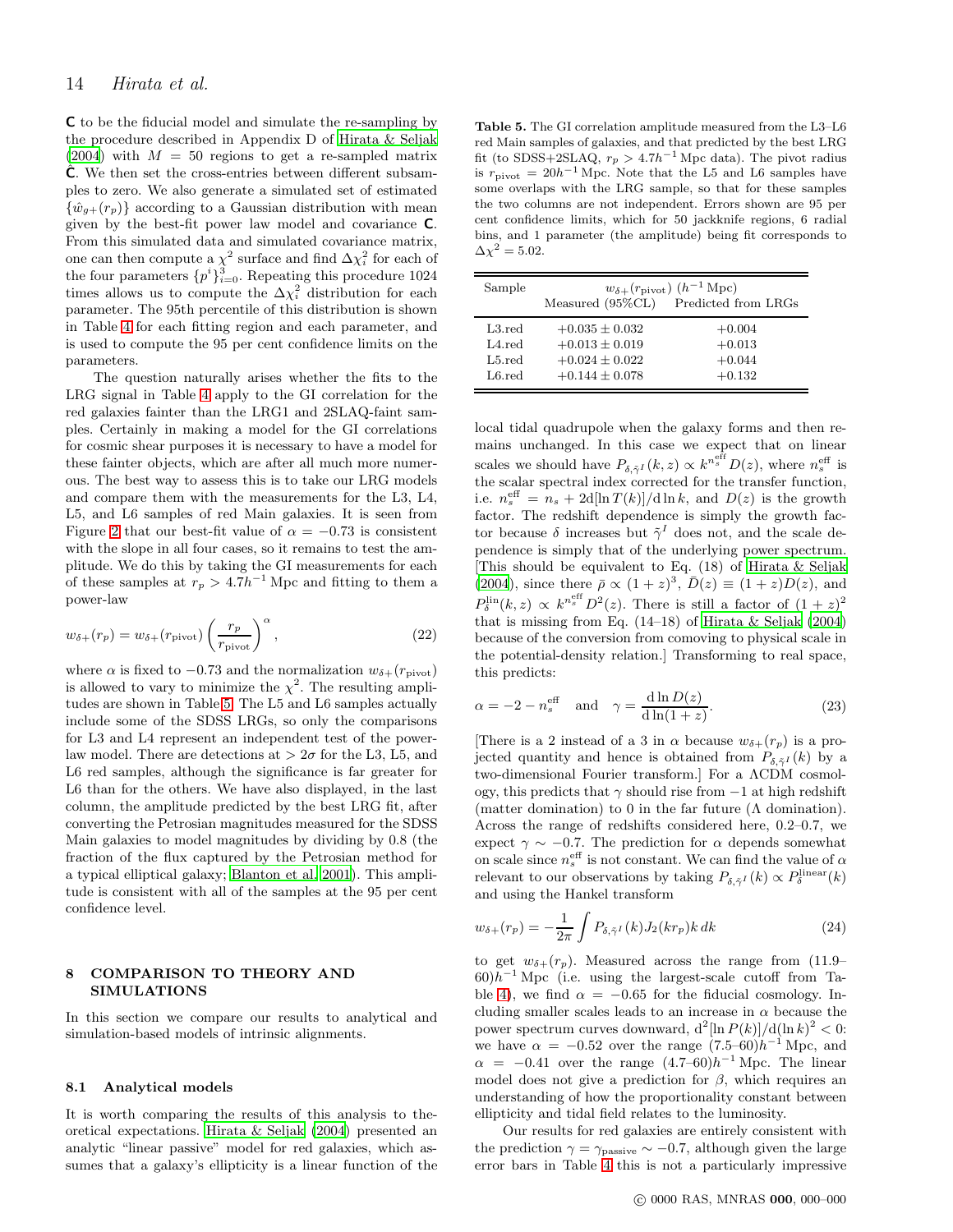<span id="page-14-0"></span>Table 4. The best-fit parameters to Eq. [\(18\)](#page-11-2) using SDSS and 2SLAQ LRGs. Error bars are 95 per cent confidence limits. The first set of fit parameters uses the most conservative cut on transverse separation. The  $\Delta \chi^2$  value in the second-to-last column is the improvement in  $\chi^2$  relative to no GI correlation, and the ∆dof value indicates the number of parameters in the fit. The amplitude  $A_0$  is given in units of 0.01 $h^{-1}$  Mpc. The  $\Delta\chi^2_i$  values in the last column indicate the degradation of  $\chi^2$  used to compute the 95 per cent confidence limits on  $A_0, \alpha, \beta$ , and  $\gamma$ , respectively. These are greater than 3.84 for 1 parameter because of noise in the covariance matrix (see text).

| Fit region                                                                         | $A_0/(0.01h^{-1}$ Mpc)                                                                         | $\alpha$                                                                                               | β                                                                                                      | $\sim$                                                                                 | $\chi^2$ /dof                 | $\Delta \chi^2/\Delta$ dof    | $\Delta\chi^2_i$                                                           |
|------------------------------------------------------------------------------------|------------------------------------------------------------------------------------------------|--------------------------------------------------------------------------------------------------------|--------------------------------------------------------------------------------------------------------|----------------------------------------------------------------------------------------|-------------------------------|-------------------------------|----------------------------------------------------------------------------|
|                                                                                    |                                                                                                |                                                                                                        | Fits to SDSS+2SLAQ                                                                                     |                                                                                        |                               |                               |                                                                            |
| $r_p > 11.9h^{-1}$ Mpc<br>$r_p > 7.5h^{-1}\,\mathrm{Mpc}$<br>$r_p > 4.7h^{-1}$ Mpc | $+6.0^{+2.6}_{-2.2}$<br>$+6.4^{+2.5}_{-2.1}$<br>$+5.9^{+2.3}_{-2.0}$                           | $-0.88^{+0.31}_{-0.34}$<br>$-0.85_{-0.25}^{+0.24}$<br>$-0.73^{+0.19}_{-0.19}$                          | $+1.51^{+0.73}_{-0.69}$<br>$+1.41^{+0.66}_{-0.63}$<br>$+1.48^{+0.64}_{-0.63}$                          | $-1.00^{+2.40}_{-3.19}$<br>$-0.27^{+1.88}_{-2.46}$<br>$-0.56_{-2.74}^{+5.02}$          | 33.3/28<br>42.8/36<br>54.9/44 | 171.8/4<br>215.8/4<br>219.2/4 | 4.38, 4.74, 4.16, 4.47<br>5.10, 4.89, 5.07, 5.02<br>5.04, 5.08, 4.92, 5.57 |
|                                                                                    |                                                                                                |                                                                                                        | Fits to SDSS only                                                                                      |                                                                                        |                               |                               |                                                                            |
| $r_p > 11.9h^{-1}$ Mpc<br>$r_p > 7.5h^{-1}$ Mpc<br>$r_p > 4.7 h^{-1}$ Mpc          | $\begin{array}{r} +7.1^{+3.4}_{-2.7}\\ +7.4^{+2.9}_{-2.4} \end{array}$<br>$+6.6^{+2.7}_{-2.2}$ | $\begin{array}{r} -0.95^{+0.32}_{-0.35} \\ -0.88^{+0.24}_{-0.25} \\ -0.74^{+0.19}_{-0.18} \end{array}$ | $\begin{array}{l} +1.43^{+0.73}_{-0.71} \\ +1.31^{+0.67}_{-0.66} \\ +1.44^{+0.63}_{-0.62} \end{array}$ | $\substack{+1.94_{-4.52}^{+4.75} \\ +2.39_{-4.30}^{+4.52}}$<br>$+1.81_{-4.40}^{+4.52}$ | 21.3/20<br>27.9/26<br>34.0/32 | 173.9/4<br>208.7/4<br>213.3/4 | 4.49, 4.67, 4.27, 4.27<br>4.66, 5.13, 4.91, 4.66<br>4.88, 5.10, 4.66, 5.00 |

accomplishment. From a practical perspective, we have at least set an upper limit on  $\gamma$ , which enables upper bounds on contamination to be placed in cosmic shear investigations. From a theoretical perspective, we are still unable to answer perhaps the most interesting question: is  $\gamma$  larger or smaller than the passive evolution prediction? A value of  $\gamma > \gamma_{\text{passive}}$  would imply that the intrinsic alignments of red galaxies were greater in the past, and were being reduced, perhaps due to relaxation, merger, or figure rotation processes that destroy pre-existing correlations. Conversely, a value of  $\gamma < \gamma_{\text{passive}}$  would imply that some process was causing the LRGs to align themselves with the large-scale density field, even at low redshift where LRGs are generally believed to be passively evolving.

By contrast, the linear theory predictions for  $\alpha$  are only in marginal agreement with observations, with the data giving a smaller (more negative)  $\alpha$ . The discrepancy is not significant if one uses the range  $(11.9–60)h^{-1}$  Mpc; however one finds a discrepancy of  $\Delta \chi^2 = 9.02$  ( $p = 0.005$  using the distribution from the Monte Carlo simulations) if one includes data down to  $7.5h^{-1}$  Mpc or  $\Delta\chi^2 = 13.11$   $(p < 10^{-3})$  down to  $4.7h^{-1}$  Mpc. The direction of this disagreement is what one would expect if nonlinear clustering on small scales enhanced  $w_{\delta+}(r_p)$ , since this would tilt  $\alpha$  to more negative values than predicted by linear theory. Indeed if one substitutes the nonlinear power spectrum  $P_\delta^{\text{nl}}(k)$  of [Smith et al.](#page-20-73) [\(2003](#page-20-73)) into Eq. [\(24\)](#page-13-2) then the predicted values of  $\alpha$  are  $-0.72$ ,  $-0.68$ , and  $-0.67$  for  $r_{p,\text{min}} = 11.9, 7.5, \text{ and } 4.7h^{-1}$  Mpc respectively. These are in very good agreement ( $\leq 1\sigma$ ) with the measured slopes, however the theoretical justification for believing  $P_{\delta, \tilde{\gamma}^I}(k)$  to trace the matter power spectrum in the nonlinear regime is dubious.

The data on GI correlation for blue galaxies are too noisy to constrain their shape, so we have not attempted to compare this to theoretical models. We also note that the main theory for alignments of these galaxies, namely the tidal torque theory [\(Peebles 1969](#page-20-79); [Doroshkevich 1970;](#page-20-80) [White 1984\)](#page-21-12), generically predicts zero GI correlation up to second order in perturbation theory [\(Hui & Zhang 2002;](#page-20-37) [Hirata & Seljak 2004](#page-20-35)). Thus more detailed theoretical calculations will be necessary to predict the scale dependence of  $w_{\delta+}(r_p)$  for blue galaxies.

#### <span id="page-14-1"></span>8.2 Simulations

The GI contamination to the lensing signal has been investigated in simulations by [Heymans et al. \(2006b\)](#page-20-38). They used ΛCDM N-body simulations populated using the Cooray & Milosavljević  $(2005)$  conditional luminosity function and several different models for determining the galaxy (as opposed to halo) ellipticity. They then computed the GI correlations using various models: an "elliptical" model for which galaxies were assigned the same ellipticity magnitude and direction as the parent halos; a "spiral" model for which they were considered to be disks with some random misalignment with the parent halo angular momentum vector; and a "mix" model with a mixture of the above. They concluded that only the mix model was consistent with the measurements from [Mandelbaum et al. \(2006a](#page-20-39)).

Here it is possible to do a more detailed comparison. In Appendix [B,](#page-21-8) we derive the conversion from the intrinsic shear-lensing shear correlation functions measured by [Heymans et al. \(2006b](#page-20-38)) to  $w_{\delta+}(r_p)$ . We have applied this conversion to the elliptical and mix models, and plotted these in Figure [9.](#page-15-1) Overplotted are the  $w_{\delta+}(r_p)$  data for the LRGs (median magnitude  $\sim 2$  magnitudes brighter than  $L_{\star}$ ) and the L4 blue galaxies (i.e.  $\sim L_{\star}$ ). The LRG data are consistent with the [Heymans et al. \(2006b](#page-20-38)) "elliptical" model, which is the one with the strongest GI correlation. This may seem surprising since the "elliptical" model was designed to be a maximal estimate of GI, in the sense that the galaxies were assumed to trace the ellipticity of their host haloes perfectly – one would expect that in the real Universe there would be some misalignment. However the "elliptical" model is also averaged over a range of halo masses. Since LRGs typically occupy the most massive haloes, and simulations have suggested that the density-halo ellipticity correlation is stronger at high masses [\(Hopkins et al. 2005\)](#page-20-82), it is possible that [Heymans et al. \(2006b\)](#page-20-38) would have found a much stronger GI correlation if they had only considered LRGs. Simulation results broken into luminosity bins should thus be a priority: until they are available we cannot say whether our LRG measurements confirm the [Heymans et al. \(2006b](#page-20-38)) "elliptical" model, or if there is substantial misalignment in the real Universe that fortuitously results in agreement with [Heymans et al. \(2006b](#page-20-38)) because of their lower typical halo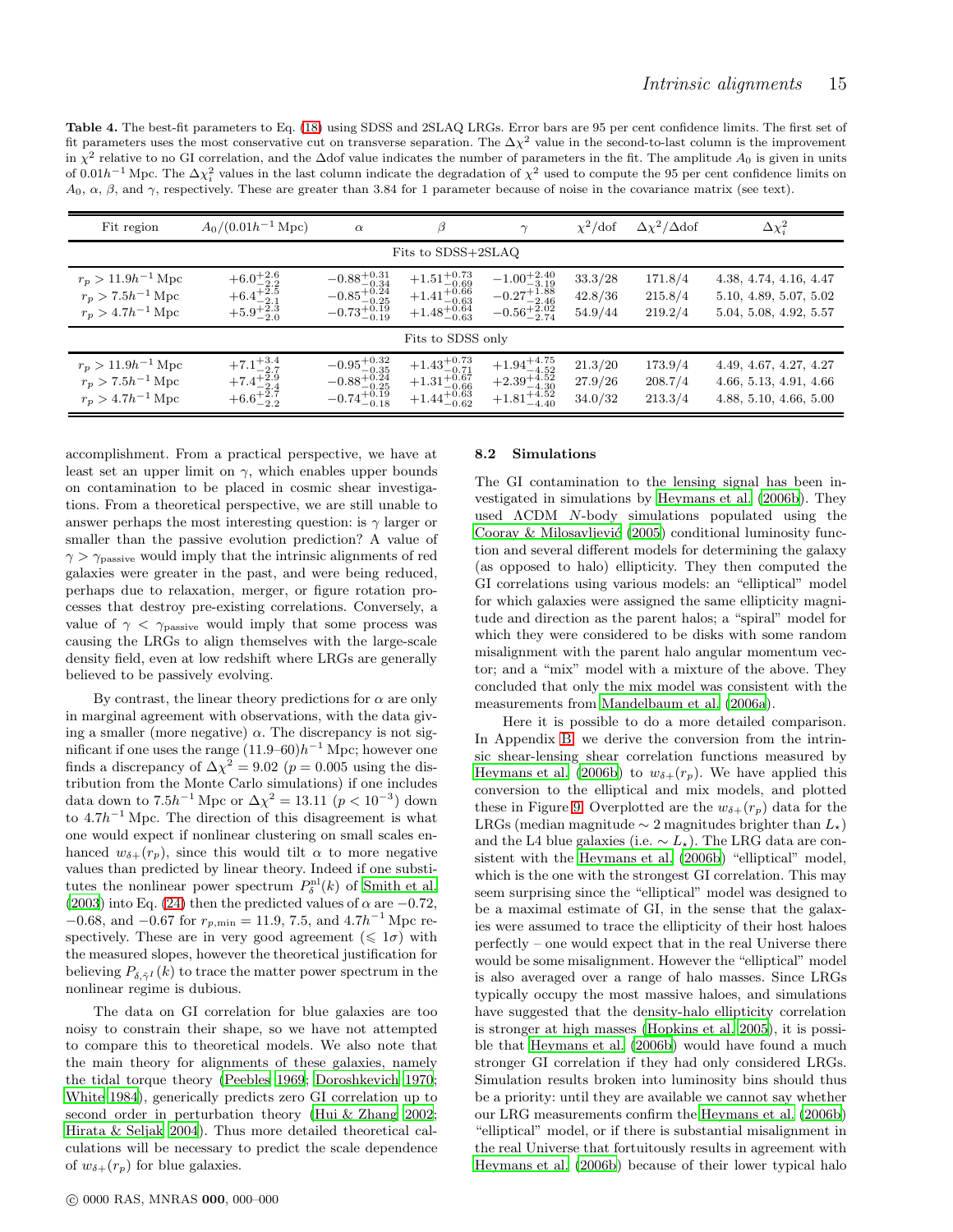

<span id="page-15-1"></span>**Figure 9.** The GI correlation functions  $w_{\delta+}(r_p)$  for the full SDSS LRG sample and the L4 blue sample, with the galaxy-to-density conversion using biases of 1.99 and 1.12 respectively. The lines are the curves from [Heymans et al. \(2006b\)](#page-20-38) at  $z = 0.27$ , interpreted using the procedure in Appendix [B.](#page-21-8) The median redshift of the LRGs is  $z_{\text{med}} = 0.27$ ; the L4 blue galaxies have  $z_{\text{eff}} = 0.12$ , although we expect that evolution between 0.12 and 0.27 would make a small effect.

mass. In any case we note that LRGs show the strongest alignment signal of all galaxy types considered and make up only a small fraction of any flux-limited sample of galaxies, so for a realistic weak lensing survey the GI contamination would be lower. The more abundant  $L_{\star}$  blue galaxies are consistent (within  $2\sigma$ ) of either zero alignment or the [Heymans et al. \(2006b](#page-20-38)) "mix" model, and it is evident that more data will be needed to distinguish these possibilities.

We are not aware of any simulation results that explore the luminosity dependence of the GI correlation. Studies of cluster alignments in N-body simulations [\(Hopkins et al.](#page-20-82) [2005](#page-20-82)) find a preferential alignment of the major axis of the cluster with the direction to neighbouring clusters with a strength that increases with halo mass. This is qualitatively consistent with what we observe for the alignments of LRGs, which increase with luminosity, but a quantitative comparison would require one to populate the haloes with galaxies, assign ellipticities, and convert alignment angles to densityshape correlation functions; each of these (but especially the latter two) is a significant source of uncertainty.

## <span id="page-15-0"></span>9 ESTIMATES OF CONTAMINATION

In principle, with knowledge of the GI correlation scaling with luminosity, colour, redshift, and transverse separation, combined with knowledge of the joint luminosity-colourredshift distribution for a particular survey, we can predict the contribution of GI contamination to the measured cosmic shear power spectrum. In principle, this contamination then carries over to an underestimate of  $\sigma_8$  or, if the evolution of the amplitude is measured to constrain the equation of state of dark energy, there will be errors in the measurement of  $w_0$  and  $w_a$ . In future work, we will attempt to quantify more precisely the effects on the dark energy parameter estimates. For now, we merely present the fractional contamination of the cosmic shear power spectrum measurement for

model surveys with realistic redshift and luminosity distributions, and present a prescription for marginalizing over GI uncertainties in measurements of  $\sigma_8$ .

#### 9.1 Contamination models

To make a prediction of contamination to cosmic shear results, we start with a flux limit, and must assume our model fits for intrinsic alignment amplitude as a function of separation, redshift, and luminosity; a luminosity function as a function of spectral type; the underlying cosmology (to get the distance modulus); and  $k + e$ -corrections. From this, we can predict the redshift distribution and the magnitude of the GI correlation contribution to the measured cosmic shear power spectrum. In principle, there is also a correction associated with the types of magnitudes used, e.g. Petrosian vs. model. For example, the Petrosian system typically misses  $\sim$  20 per cent of the flux for well-resolved elliptical galaxies [\(Blanton et al. 2001\)](#page-19-18). Since the GI signal for red galaxies scales as roughly  $L^{1.5}$ , this would translate into roughly a 30 per cent error in the GI amplitude, which is small compared to the redshift extrapolation uncertainty in our models. To the extent that it matters, users of these models should note that our contamination estimate for red galaxies is fit to the LRGs, for which we used model magnitudes; for blue galaxies the constraints on GI are so weak that changes of this order are unimportant.

For the r-band luminosity function as a function of spectral type (including luminosity evolution), and for kcorrections, we rely on the results from COMBO-17 for  $0.2 < z < 1.2$  [\(Wolf et al. 2003](#page-21-13)). For a typical cosmic shear survey that is dominated by galaxies with  $0.8 < z < 1.2$ , the galaxies that are most important for the intrinsic alignments are those at the lower end of the redshift range, where our assumptions about luminosity evolution, etc. are most likely to be valid. For the purposes of this work, the spectral types 1 and 2 in that paper are considered "red," types 3 and 4 are considered "blue." The reason for this distinction is that at  $z = 0$ , integration of the templates to obtain observed AB  $u - r$  colours (which were used in this paper for colour separation) suggests that all type 1 and nearly all type 2 galaxies would have been classified as red, whereas types 3 and 4 would have been classified as blue. At redshift 0.1–0.25, the classification of the type 2 template as red versus blue is no longer clear, but this uncertainty is in part due to certain features of the spectrum below 300 nm redshifting into the u-band. These features have changed significantly in updated versions of the spectra used by the COMBO-17 team, since the templates of [Wolf et al. \(2003](#page-21-13)) were found to be inadequate for full galaxy classification<sup>[4](#page-15-2)</sup>, so we define our correspondance between SDSS and COMBO-17 types using the  $z = 0$  colour (which is not susceptible to influence by these uncertainties in the  $\lambda < 300$  nm portion of the spectrum). With this classification scheme, roughly 25 per cent of the galaxies in a flux-limited survey to  $R = 24$  are classified as red.

The intrinsic alignment signal for the red galaxies is very well constrained at  $z \sim 0.3$ , with the major uncertainty being the scaling of the signal with redshift. The situation

<span id="page-15-2"></span><sup>4</sup> Christian Wolf, private communication.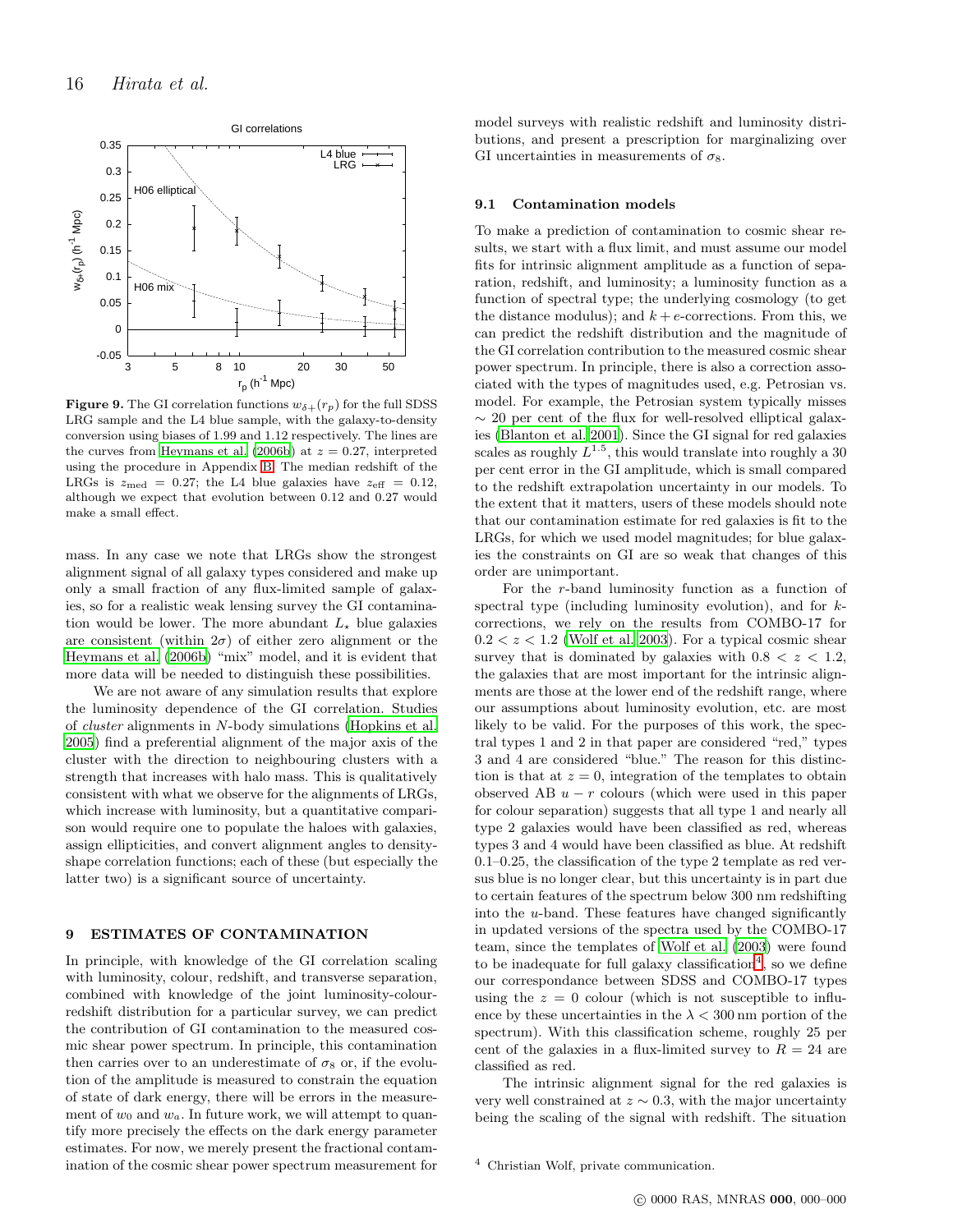is very different for the blue galaxies for which we have no detection, and for which we only have a low-redshift constraint: the GI correlation for these objects may be near present upper limits, or alternatively could be negligible. In light of these uncertainties, we have defined four different models, all based on the fits at  $r_p > 4.7h^{-1}$  Mpc:

1. In the "pessimistic" model (A), we assume that the redshift scaling of GI for the red galaxies is the 95 per cent confidence upper limit from the SDSS+2SLAQ fit with  $r_p > 4.7$  $h^{-1}$  Mpc,  $\gamma = +1.47$ . The GI values for the blue galaxies are taken to have the same radial scaling  $\alpha$  and redshift scaling  $\gamma$  as for the red galaxies, with the amplitude taken to be the 95 per cent confidence upper limit from SDSS Main. The use of the same radial scaling  $\alpha$  is motivated by the expectation that the alignment on large scales should trace the tidal field, which has the same spatial dependence for all types of galaxies. A single amplitude is fit to the L3–5 blue galaxies to improve statistics since there is no sign of a detection in any of these bins. A separate amplitude is used for the L6 blue galaxies as these have a marginal detection when  $\alpha$  is fixed.

2. In the "central" model (B), we use the best-fit values of amplitudes and power law indices  $\alpha, \beta, \gamma$  from Table [4](#page-14-0) using both SDSS and 2SLAQ and including radii down to  $4.7h^{-1}$  Mpc. For the blue galaxies we use the same value of  $\alpha$ , as explained above, but fix  $\gamma$  to the passive value,  $\gamma_{\text{passive}} = -0.7$  and use the best-fit rather than worst-case value for the amplitude. The L3–5 galaxies are combined, just as for model B.

3. In the "optimistic" model (C), we treat the red galaxies and the L6 blue galaxies just as for model B. We assume the L3–5 blue galaxies have no GI signal, since none is required by the data. (We do not view the detection in the L6 blue galaxies as robust since the significance is  $\langle 2.5\sigma \rangle$  and only appears in one of the four blue bins.)

4. In the "very optimistic" model (D), we take the minimum value of  $\gamma$  allowed by SDSS+2SLAQ at the  $2\sigma$  level  $(\gamma = -2.81)$ , and use the values of the other parameters that minimize the  $\chi^2$  constrained to fixed  $\gamma$ :  $A_0 = 0.056$ ,  $\alpha = -0.73$ , and  $\beta = 1.44$ . Just as for model C, we assume no alignment for L3–5 blue galaxies. We take the  $2\sigma$  lower limit for L6 blue galaxies.

Note that in each model, we used constrained (i.e.  $\alpha$  and  $\gamma$  fixed) fits to the blue galaxies in each of the luminosity bins in the  $r_p = (4.7–60)h^{-1}$  Mpc regime. The bestfit amplitudes  $A = w_{\delta+}(20h^{-1}\text{ Mpc})$  assuming the model A scale dependence  $(\alpha = -0.71)$  are  $+0.003 \pm 0.026$ ,  $+0.017 \pm 0.022, -0.015 \pm 0.035, \text{ and } +0.27 \pm 0.25 \text{ } h^{-1} \text{ Mpc}$ for the L3, L4, L5, and L6 blue samples respectively, where 95 per cent confidence errors are given. For model B/C/D scale dependence ( $\alpha = -0.73$ ), we find very similar results:  $w_{\delta+} (20h^{-1} \text{ Mpc}) = +0.003 \pm 0.026, +0.017 \pm 0.022,$  $-0.015 \pm 0.034$ , and  $+0.27 \pm 0.25$   $h^{-1}$  Mpc for the same samples. For presentation (Table [6\)](#page-17-0) we have re-scaled all values to  $z = 0.3$  using the specified choice of  $\gamma$  and the mean redshifts of the samples (see Table [3\)](#page-11-1). In each case we have used the "L3–5 blue" amplitude for the blue galaxies fainter than L3, since we have no better constraint for them (the SDSS Main sample does not probe an interesting volume at fainter luminosities).

The models are summarized in Table [6,](#page-17-0) along with es-

timates of the fractional GI contamination as quantified by the ratio  $C_l^{GI}/C_l^{GG}$ . For most cosmic shear studies, model A can be taken as a " $2\sigma$ " estimate of the GI contamination. Model B should be viewed as a "best guess," with the caveat that we have no detection of GI in the L3–5 blue samples. If the reason for this nondetection is that the GI signal in these samples is much less than the current upper limits, then model C may be more realistic than B.

As an example of these models, we show in Figure [10](#page-17-1) the GI contamination for a cosmic shear survey that measures galaxies down to  $R = 24$  (median redshift 0.6). The results in the figure are not necessarily representative of cosmic shear surveys to the specified depth, since the sources will not all be weighted equally (and some may be rejected from the analysis due to being poorly resolved, or having poorly constrained photo-zs with the particular bandpasses used in the survey). The fractional contamination  $C_l^{GI}/C_l^{GG}$ is  $-33, -6.5, -2.1,$  and  $-1.5$  per cent for models A–D respectively at  $l = 500$  (these values are given in Table [6\)](#page-17-0). As can be seen from the figure, these fractions are almost independent of l because the intrinsic alignment power spectrum  $P_{\delta, \tilde{\gamma}^I}(k) \propto k^{-2-\alpha} = k^{-1.27 \pm 0.19}$  (95%CL) has roughly the same  $k$ -dependence as the matter power spectrum. This was actually measured for the LRGs; setting the blue galaxies (which have no detection) to the same slope as the red galaxies was a modeling assumption. The fraction of the contamination coming from blue galaxies is 93, 69, 3.3, and 0.4 per cent for models A–D. It is clear that refining the models for blue galaxies should be a high priority for future work since these dominate the uncertainty in the GI estimates (though it is not clear whether they dominate the GI contamination). Note that the contamination estimates presented are on the power spectrum; the fractional contamination on the amplitude  $\sigma_8$  will be less by a factor of  $\sim 2$ since the power spectrum is roughly proportional to  $\sigma_8^2$ . In particular for the survey to  $R = 24$  at  $l = 500$ , the reduction in shear power spectrum  $C_l^{\gamma\gamma}$  is equivalent to changing  $\sigma_8$  by  $\Delta \sigma_8 = -0.10, -0.02, -0.005, \text{ and } -0.004$  for models A–D, respectively.

Integrated over all scales, the GI contamination we predict in the pessimistic model (A) results in a  $1\sigma$  error for a survey measuring all galaxies to  $R = 24$  with combined shape and measurement noise  $\gamma_{\rm rms} = 0.3$  over a region of sky of only  $4 \text{ deg}^2$ . Thus if model A is correct then GI contamination may already be important for the current generation of lensing surveys. Models B, C, and D predict an error of  $1\sigma$  for sky coverage of 100, 1000, and 2000 deg<sup>2</sup> respectively; thus even in the optimistic cases GI contamination will be significant and will have to be removed in future surveys.

We have also investigated the dependence of the contamination estimates on the magnitude cut, as shown in Figure [11.](#page-17-2) For this calculation the COMBO-17 luminosity function was also used, hence a cutoff in the redshift distribution at  $z = 1.2$  was imposed. The amount of contamination generally decreases with survey depth: for our "central" model it is twice as severe at  $R_{\text{max}} = 22.5$  than at  $R_{\text{max}} = 24$ .

We also could have constructed a more extreme pessimistic model than model A by taking the 95 per cent confidence upper limit in each of bins L3, L4, and L5 separately; for the above-mentioned toy cosmic shear survey to  $R = 24$ , this "AA" model leads to −41 per cent contamination at  $l = 500$  instead of  $-33$  per cent. Such a model would of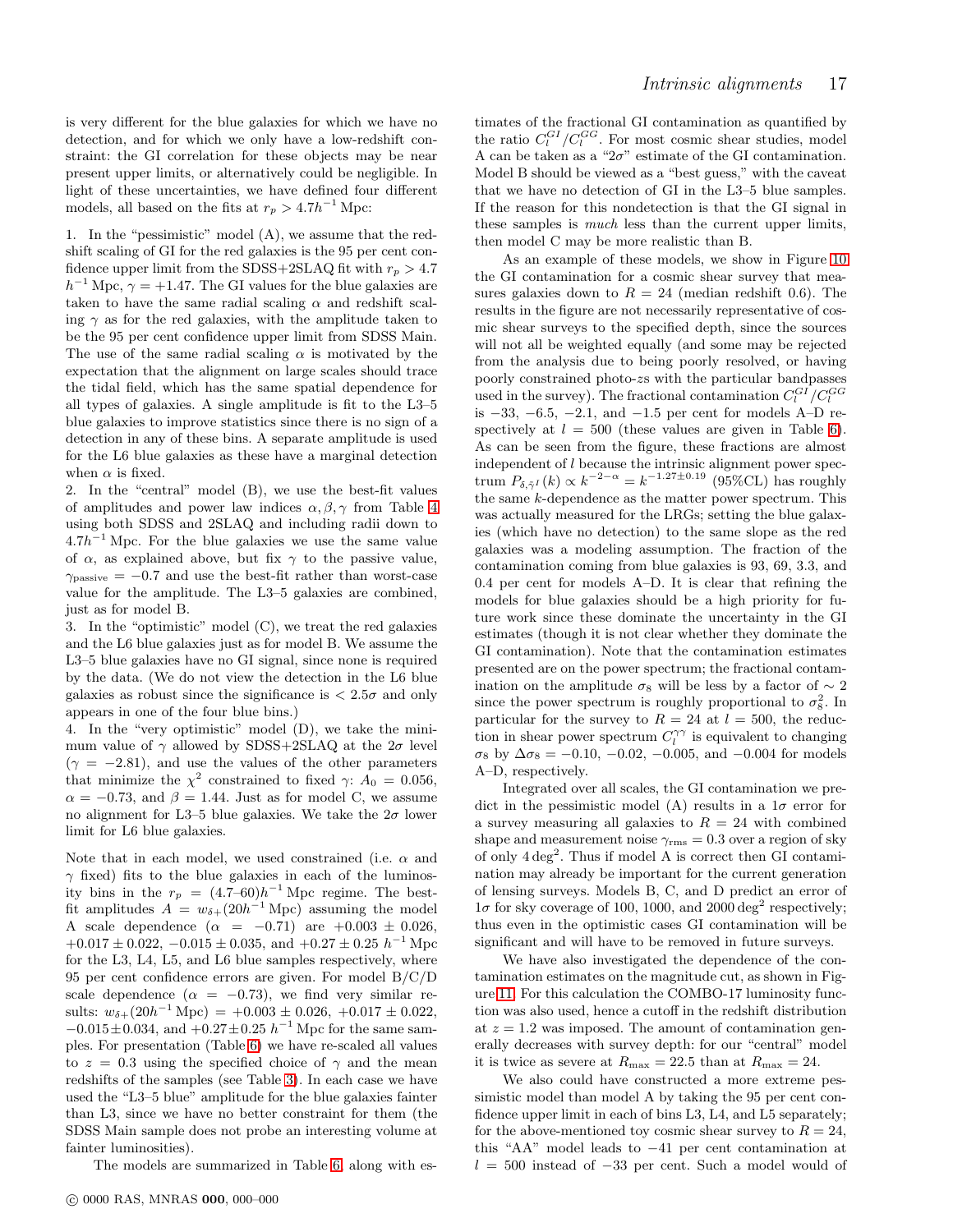**Table 6.** The four GI models used here to assess contamination. The power law indices are defined by  $w_{\delta+}(r_p) \propto r_p^{\alpha}(1+z)^{\gamma}$ . The amplitudes are normalized to  $\sigma_8 = 0.751$ ; for cosmologies with different values of  $\sigma_8$ , the bias of the density tracer scales as  $b \propto \sigma_8^{-1}$  and the GI contamination scales as  $w_{\delta+} \propto \sigma_8$ . "Fractional contamination" here is defined by  $C_l^{GI}/C_l^{GG}$ .

<span id="page-17-0"></span>

|   | Model           | Galaxy<br>type | $\alpha$           | Power law indices<br>$\gamma$ | $w_{\delta+}(20h^{-1}\text{ Mpc}, z=0.3)$<br>$h^{-1}$ Mpc |          | Fractional contamination<br>$R < 23, l = 500$ $R < 24, l = 500$ |
|---|-----------------|----------------|--------------------|-------------------------------|-----------------------------------------------------------|----------|-----------------------------------------------------------------|
| A | Pessimistic     | red<br>blue    | $-0.71$<br>$-0.71$ | $+1.47$<br>$+1.47$            | $+0.056(L/L_0)^{1.58}$<br>$+0.028$ (L3-5); $+0.61$ (L6)   | $-0.420$ | $-0.332$                                                        |
| B | Central         | red<br>blue    | $-0.73$<br>$-0.73$ | $-0.56$<br>$-0.70$            | $+0.059(L/L_0)^{1.48}$<br>$+0.005$ (L3-5); $+0.25$ (L6)   | $-0.103$ | $-0.065$                                                        |
| С | Optimistic      | red<br>blue    | $-0.73$<br>$-0.73$ | $-0.56$<br>$-0.70$            | $+0.059(L/L_0)^{1.48}$<br>$0(L3-5); +0.25(L6)$            | $-0.042$ | $-0.021$                                                        |
| D | Very optimistic | red<br>blue    | $-0.73$<br>$-0.73$ | $-3.29$<br>$-3.29$            | $+0.055(L/L_0)^{1.43}$<br>$0(L3-5); +0.03(L6)$            | $-0.034$ | $-0.015$                                                        |



<span id="page-17-1"></span>Figure 10. Upper panel: The cosmic shear power spectrum (solid line) and GI power spectra (dashed lines) for all galaxies with  $R$  < 24. We plot the absolute value of GI since it is negative for all models. Lower panel: The fractional contamination of the power spectrum  $|C_l^{GI}|/C_l^{GG}$  (solid lines), compared to the change produced by several changes in the cosmological parameters  $|\Delta C_l^{GG}|/C_l^{GG}$  (dashed lines). This ranges from  $\sim 33$  per cent for model A to ∼ 1.5 per cent for model D. We have plotted the range out to  $l = 2000 \ (k \sim 1h \text{ Mpc}^{-1})$  at the typical source redshift) since at smaller scales we cannot convert from  $w_{g+}(\boldsymbol{r}_p)$ to  $w_{\delta+}(r_p)$  (see Section [7\)](#page-10-0). For the variations of cosmological parameters,  $\Omega_m$  is varied at fixed  $\Omega_m h^2$  and  $n_s$  is varied at fixed σ8.



<span id="page-17-2"></span>Figure 11. The GI contamination at  $l = 500$  for the four models as a function of survey depth. We considered all galaxies with R-band magnitude less than the specified cutoff, and  $z < 1.2$ .

course be unrealistically pessimistic for surveys covering a broad range in galaxy luminosity, since by taking the  $2\sigma$  upper limit in each luminosity bin and averaging these numbers we obtain  $a > 2\sigma$  upper limit on the average.

#### 9.2 Constraining  $\sigma_8$

Finally we come to the issue of greatest practical importance in the near term: how should one account for GI contamination in  $\sigma_8$  measurements from cosmic shear? We have already seen that if our more pessimistic models are correct then the contamination may be significant compared to the uncertainties in some of the recent measurements. In this case it is essential to correct for the GI effect and include the range of allowed GI models in determining the error bars on  $\sigma_8$ . Since the present surveys are measuring a single amplitude  $\sigma_8$  (with some dependence on other cosmological parameters such as  $\Omega_m$ ) what we really need is a probability distribution for  $\Delta \sigma_8$  (which also may depend on other parameters) over which one can marginalize. In future surveys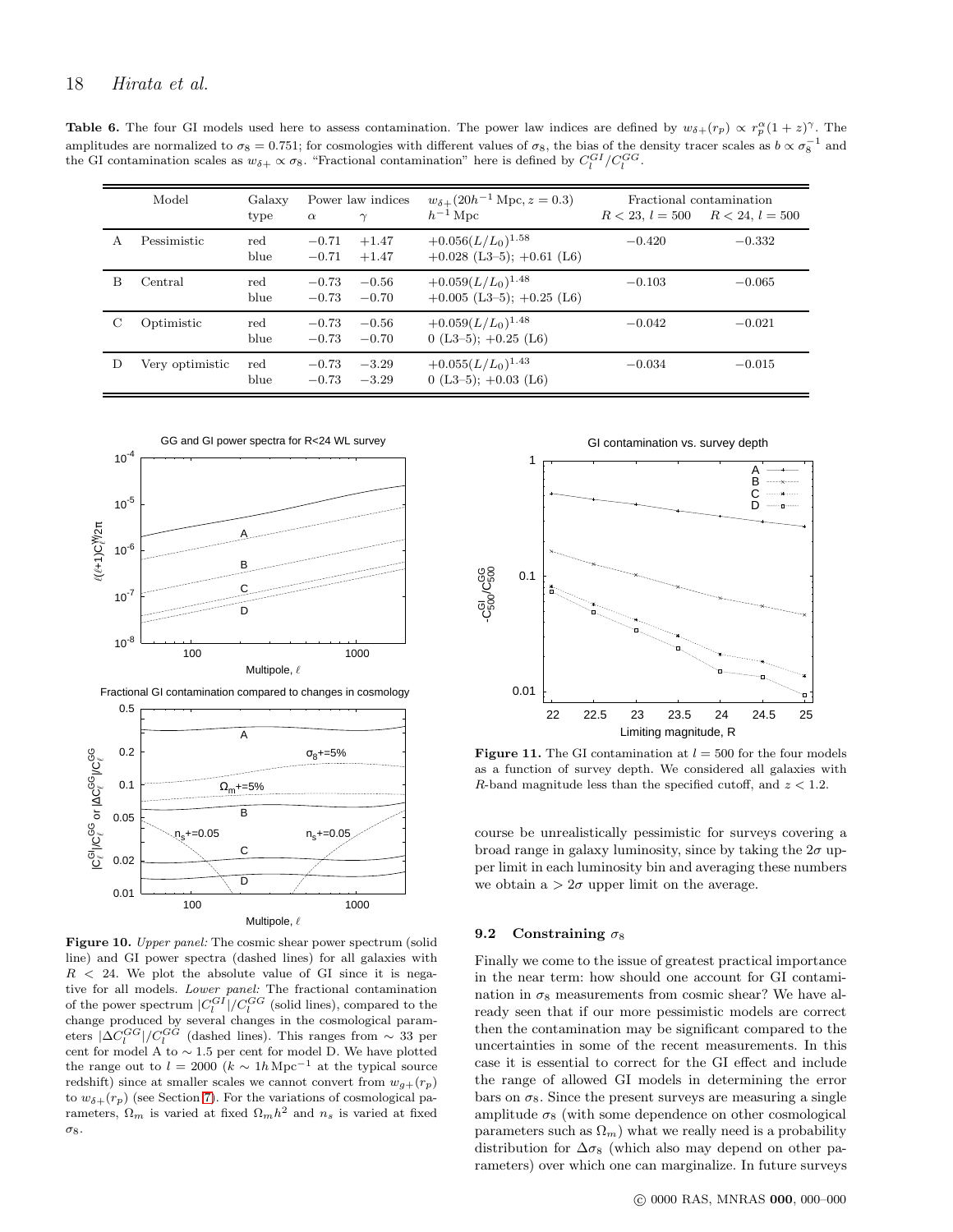that measure several parameters we will need a multivariate distribution. Therefore we view the model here as a first step: it leaves much room for future work to reduce the uncertainties in  $\Delta \sigma_8$ , particularly to pin down the several- $\sigma$ tails of the distribution (which are treated rather crudely here), and to extend the model to incorporate multiple parameters.

In constructing this distribution for  $\Delta \sigma_8$ , we first note that the error bar on the GI contamination is highly asymmetric due to the nature of the redshift extrapolation: if the redshift exponent  $\gamma$  is very negative or zero there is very little contamination, but if it is positive then it is possible to have very large contamination. In all cases the central model predicts relatively small contamination (a few per cent) but the pessimistic model based on the  $2\sigma$  upper limit to  $\gamma$  could be a factor of several worse, and the optimistic models are a factor of several better. Therefore we recommend that for measurements of  $\sigma_8$  one should marginalize over contamination  $\Delta \sigma_8$  with a lognormal probability distribution. To be more explicit, we recommend the following prescription: for the distribution of galaxy luminosities, redshifts, and colours in a particular cosmic shear survey, compute the pessimistic (A) and central (B) power spectra  $C_l^{GI}(A, B)$ . Then compute the induced error  $\Delta \sigma_8(A, B)$  for these two models. One can then write

$$
\sigma_8(\text{observed}) = \sigma_8(\text{true}) - x,\tag{25}
$$

where  $x$  is lognormally distributed:

<span id="page-18-1"></span>
$$
P(x) = \frac{1}{\sqrt{2\pi} \sigma x} \exp\left[-\frac{1}{2\sigma^2} \left(\ln \frac{x}{x_0}\right)^2\right]
$$
 (26)

for  $x > 0$  and  $P(x) = 0$  for  $x < 0$ . The median of this distribution is the central model, i.e.  $x_0 = -\Delta \sigma_8(B)$ , and the standard deviation is chosen to place the pessimistic model at  $2\sigma$ :

$$
\sigma = \frac{1}{2} \ln \frac{\Delta \sigma_8(A)}{\Delta \sigma_8(B)}.
$$
\n(27)

Usually one uses a Markov chain Monte Carlo (MCMC) method to estimate cosmological parameters from a combination of data sets; in this case one should marginalize over x with the prior given by Eq.  $(26)$ . This could be done by including  $x$  as a nuisance parameter in the MCMC, or (probably faster) by including the integral over  $x$  as part of the cosmic shear likelihood function.

Note that this method has not explicitly used the optimistic models in constructing the probability distribution for x, assuming instead that the distribution in  $\ln x$  is symmetric. In practice this is probably not a serious deficiency for two reasons. First, for the cases we have investigated, the ratio of contamination for model A to model B is indeed similar to that of model B to model D (5.1 vs. 4.3 for  $R < 24$ ,  $l = 500$ ; 4.1 vs. 3.0 for  $R < 23$ ,  $l = 500$ ), that is the error in "log contamination" is close to symmetric. Secondly, the error in  $\sigma_8$  in the optimistic and very optimistic models is usually  $\langle 0.01, \text{ which is negligible compared to}$ the purely statistical errors from the current generation of weak lensing surveys. This means that while the details of the pessimistic tail of the distribution matter (because they affect whether cosmic shear can rule out high  $\sigma_8$ ), the details of the optimistic tail do not – the optimistic tail might as well be "piled up" at zero contamination.

We believe the method described here is adequate for the current generation of cosmic shear surveys in which the cosmological constraint is a single amplitude, generally reported as a value of  $\sigma_8$  with some dependence on  $\Omega_m$ . However, it will not be adequate for future surveys that will measure the redshift and scale dependence of the signal, in which the GI contamination must be described by more than one number. Also these surveys will push the statistical errors on the cosmic shear signal to the  $\lt 1$  per cent level, i.e. according to the models presented here the GI contamination will dominate over statistical uncertainty. In order to make use of this data, we will need more external information to better constrain the GI models, or use internal information from the cosmic shear surveys themselves to simultaneously constrain the pure lensing signal, the GI signal, and (if applicable) the II signal. Strategies for this are discussed in the literature [\(Hirata & Seljak 2004](#page-20-35); [King 2005](#page-20-36); [Bridle & King](#page-19-5) [2007](#page-19-5)).

In summary, we have constructed a basic model for the GI contamination that can be practically integrated into current and near-future lensing constraints on  $\sigma_8$ . It is a minimal model, making the simplest assumptions in some cases (e.g. power law scale, luminosity, and redshift dependence). Nevertheless, it fulfills the basic criteria of being consistent with the data and covering the range of allowed values of the most important uncertain parameter  $(\gamma)$ . Aside from improving the statistical uncertainties on GI model parameters, future work covering a range of redshifts would also improve the robustness of the model by enabling us to constrain more model parameters, such as deviations from the power law  $\sim (1+z)^{\gamma}$  or different values of  $\alpha$  and  $\gamma$  for blue and red galaxies.

#### <span id="page-18-0"></span>10 CONCLUSIONS

In this work, we have attempted to further characterize the correlation between the intrinsic shear and the density field on both small and large scales. To this end, we have characterized the strength of this alignment as a function of galaxy transverse separation, luminosity (focusing on the bright end, where it is most prominent), colour, and redshift to  $z \sim 0.6$ . In addition, we have established that the GI amplitude of LRGs is not significantly different for BG and non-BG galaxies for scales above the virial radius, though we were unable to verify the degree to which this statement is true for cases of large luminosity gap. We found that the shape-density alignment signal for red galaxies increases strongly as a function of the luminosity. The scale dependence  $w_{g+}(r_p) \propto r^{-0.73 \pm 0.17}$  is very similar to that of the matter power spectrum, which is expected if galaxy alignment is determined by the local tidal field. Our findings that the density-shape alignment effect is present for non-BGs up to large scales implies that our original hypothesis that the effect is due only to BGs needs to be revised.

There is no detection of GI correlation for blue galaxies, with the possible exception of the very brightest bin (L6 blue). In this case there is a  $\sim 2.4\sigma$  detection if one fixes the scaling with  $r_p$  to the value for the red galaxies. If one does a "blind" search over power laws  $r_p^{\alpha}$  (as done in Section [5.1\)](#page-5-5) the signal is not statistically significant. When combined with the fact that we have no detection in the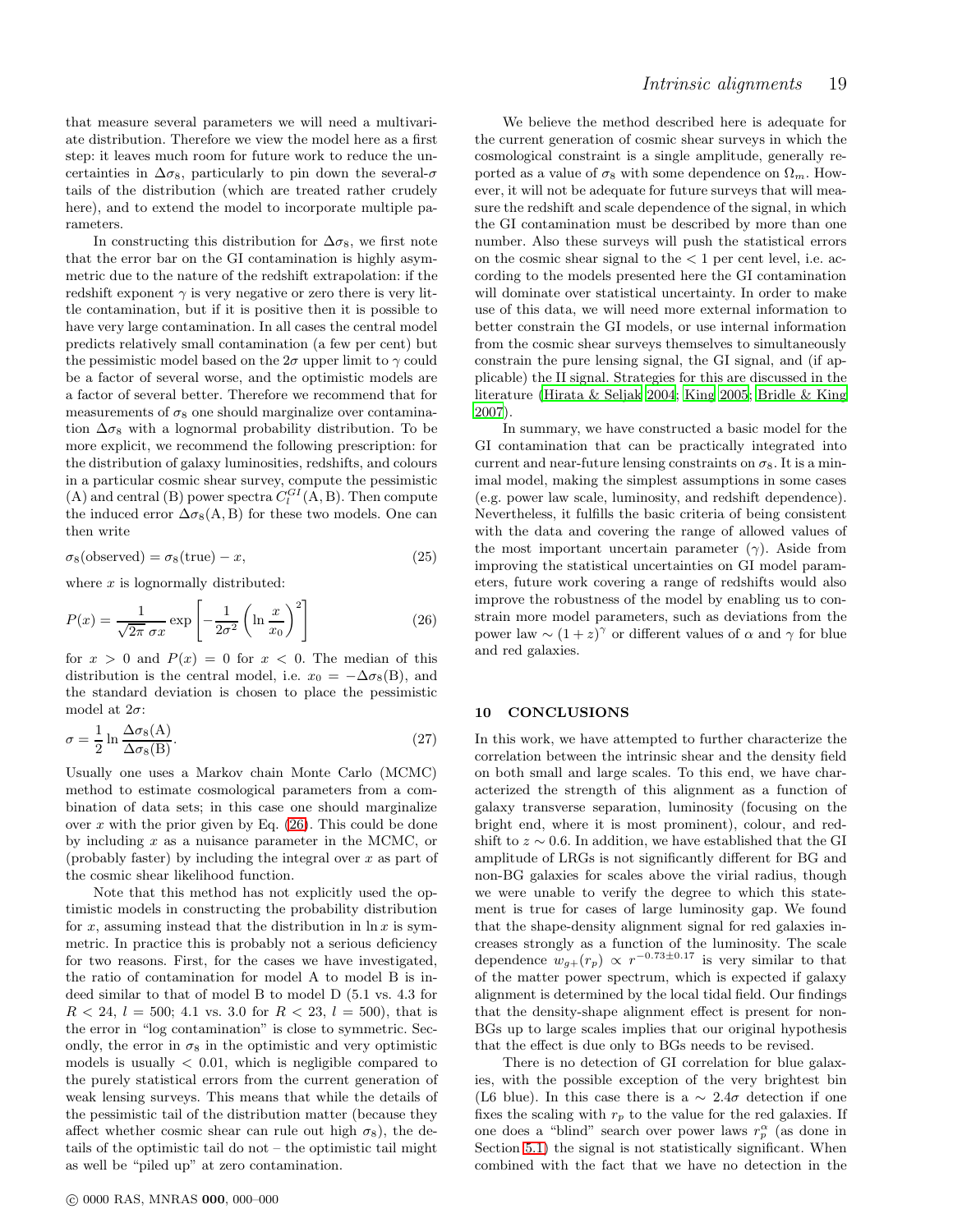lower-luminosity blue bins which have many more galaxies, we believe that the L6 blue GI signal is not robust, and observationally many of these galaxies are quite close to the blue versus red division. In any case the L6 blue galaxies are very rare (despite their luminosity, they comprise  $\langle 1 \rangle$ per cent of the flux-limited SDSS Main sample!) and their measured GI signal would contaminate the toy cosmic shear survey considered in Section [9](#page-15-0) at the  $< 0.1$  per cent level if taken at face value. Much more important for the cosmic shear programme are the numerous fainter  $(L \sim L_{\star})$  blue galaxies. The GI signal for these objects is consistent with zero, however if the signal is near our upper limits, they may affect the observed shear power spectrum by of order 10 per cent for surveys to  $R = 24$ . Reducing the uncertainties in the measurements for the  $L \sim L_{\star}$  blue galaxies should be a priority for future work. It would also be desirable to learn more about the GI correlation  $w_{\delta+}(r_p)$  at very small scales where linear galaxy biasing (which underlies the methodology of Section [7\)](#page-10-0) breaks down; this would likely involve both the  $w_{q+}(r_p)$  measurements presented in [A](#page-21-7)ppendix A and simulation or halo model results on the relation between galaxies and mass at small scales.

We have presented several models of the GI signal in Section [9,](#page-15-0) spanning the range from pessimistic assumptions (model A) to optimistic (model D). We believe these models will be useful for others in comparing against other datasets and/or estimating levels of contamination in various surveys. In particular it would be useful for lensing surveys to repeat the calculations in Section [9,](#page-15-0) taking into account their actual redshift/luminosity/colour distribution instead of the toy distributions used here.

These results should also be useful in comparing against simulations to determine the physical cause behind this effect, especially in conjunction with previous results on II contamination and future work on contamination of threepoint functions, which may give additional power to discriminate between intrinsic alignment models. A fuller understanding of the physics behind these effects may allow us to extend these fitting relations to higher redshift than is currently allowed by the data.

Methods have been proposed (e.g., [King 2005](#page-20-36)) to remove intrinsic alignment contamination using parameterized GI and II correlation models. Our determination of the redshift evolution and luminosity scaling of GI correlations will help make these methods more feasible in practice.

Finally, the GI models presented here (and any improved models that incorporate future observations) may be used to determine criteria for excluding galaxies from future cosmic shear surveys to obtain a galaxy sample with the lowest possible level of intrinsic alignment contamination. Surveys with imaging data in multiple bands should fairly easily be able to remove the bright red galaxies that seem to show the strongest GI contamination. Future work with simulations will be necessary to determine the efficacy of this plan. This plan is most likely to be effective if the blue galaxy contamination is found in future work to be negligibly small; if this is not the case, then more sophisticated methods to remove GI such as templates [\(King 2005](#page-20-36)) and separation based on redshift dependence [\(Hirata & Seljak](#page-20-35) [2004](#page-20-35)) will be essential to realising the promise of the cosmic shear programmes.

#### ACKNOWLEDGMENTS

C.H. is a John Bahcall Fellow in Astrophysics at the Institute for Advanced Study. R.M. is supported by NASA through Hubble Fellowship grant #HST-HF-01199.02-A awarded by the Space Telescope Science Institute, which is operated by the Association of Universities for Research in Astronomy, Inc., for NASA, under contract NAS 5-26555. M.I. acknowledges partial support from the Hoblitzelle foundation and a Clark award at the University of Texas, Dallas. U.S. is supported by the Packard Foundation, NASA NAG5- 1993 and NSF CAREER-0132953.

We thank Christian Wolf for clarification regarding the templates used by the COMBO-17 survey in [Wolf et al.](#page-21-13) [\(2003](#page-21-13)). We would also like to thank the anonymous referee for helpful comments.

Funding for the creation and distribution of the SDSS Archive has been provided by the Alfred P. Sloan Foundation, the Participating Institutions, the National Aeronautics and Space Administration, the National Science Foundation, the U.S. Department of Energy, the Japanese Monbukagakusho, and the Max Planck Society. The SDSS Web site is <http://www.sdss.org/>.

The SDSS is managed by the Astrophysical Research Consortium (ARC) for the Participating Institutions. The Participating Institutions are The University of Chicago, Fermilab, the Institute for Advanced Study, the Japan Participation Group, The Johns Hopkins University, the Korean Scientist Group, Los Alamos National Laboratory, the Max-Planck-Institute for Astronomy (MPIA), the Max-Planck-Institute for Astrophysics (MPA), New Mexico State University, University of Pittsburgh, University of Portsmouth, Princeton University, the United States Naval Observatory, and the University of Washington.

# **REFERENCES**

- <span id="page-19-10"></span>Abazajian K. et al., 2003, AJ, 126, 2081
- <span id="page-19-11"></span>Abazajian K. et al., 2004, AJ, 128, 502
- <span id="page-19-12"></span>Abazajian K. et al., 2005, AJ, 129, 1755
- <span id="page-19-13"></span>Adelman-McCarthy J. et al., 2006a, ApJS, 162, 38
- <span id="page-19-14"></span>Adelman-McCarthy J. et al., 2006b, ApJS submitted
- <span id="page-19-7"></span>Agustsson I., Brainerd T. G., 2006, ApJL, 644, L25
- <span id="page-19-8"></span>Azzaro M., Patiri S. G., Prada F., Zentner A. R., 2007, MNRAS, 376, L43
- <span id="page-19-0"></span>Bacon D. J., Refregier A. R., Ellis R. S., 2000, MNRAS, 318, 625
- <span id="page-19-3"></span>Bernstein G. M., Jain B., 2004, ApJ, 600, 17
- <span id="page-19-2"></span>Bernstein G. M., Jarvis M., 2002, AJ, 123, 583
- <span id="page-19-6"></span>Bernstein G. M., Norberg P., 2002, AJ, 124, 733
- <span id="page-19-18"></span>Blanton M. R. et al., 2001, AJ, 121, 2358
- <span id="page-19-9"></span>Blanton M. R., Lin H., Lupton R. H., Maley F. M., Young N., Zehavi I., Loveday J., 2003a, AJ, 125, 2276
- <span id="page-19-16"></span>Blanton M. R. et al., 2003b, AJ, 125, 2348
- <span id="page-19-15"></span>Blanton M. R. et al., 2005, AJ, 129, 2562
- <span id="page-19-4"></span>Brown M. L., Taylor A. N., Hambly N. C., Dye S., 2002, MNRAS, 333, 501

<span id="page-19-1"></span>Brown M. L., Taylor A. N., Bacon D. J., Gray M. E., Dye

S., Meisenheimer K., Wolf C., 2003, MNRAS, 341, 100

<span id="page-19-5"></span>Bridle S., King L., 2007, preprint [\(arXiv:0705.0166\)](http://arXiv.org/abs/0705.0166)

<span id="page-19-17"></span>Bruzual G., Charlot S., 2003, MNRAS, 344, 1000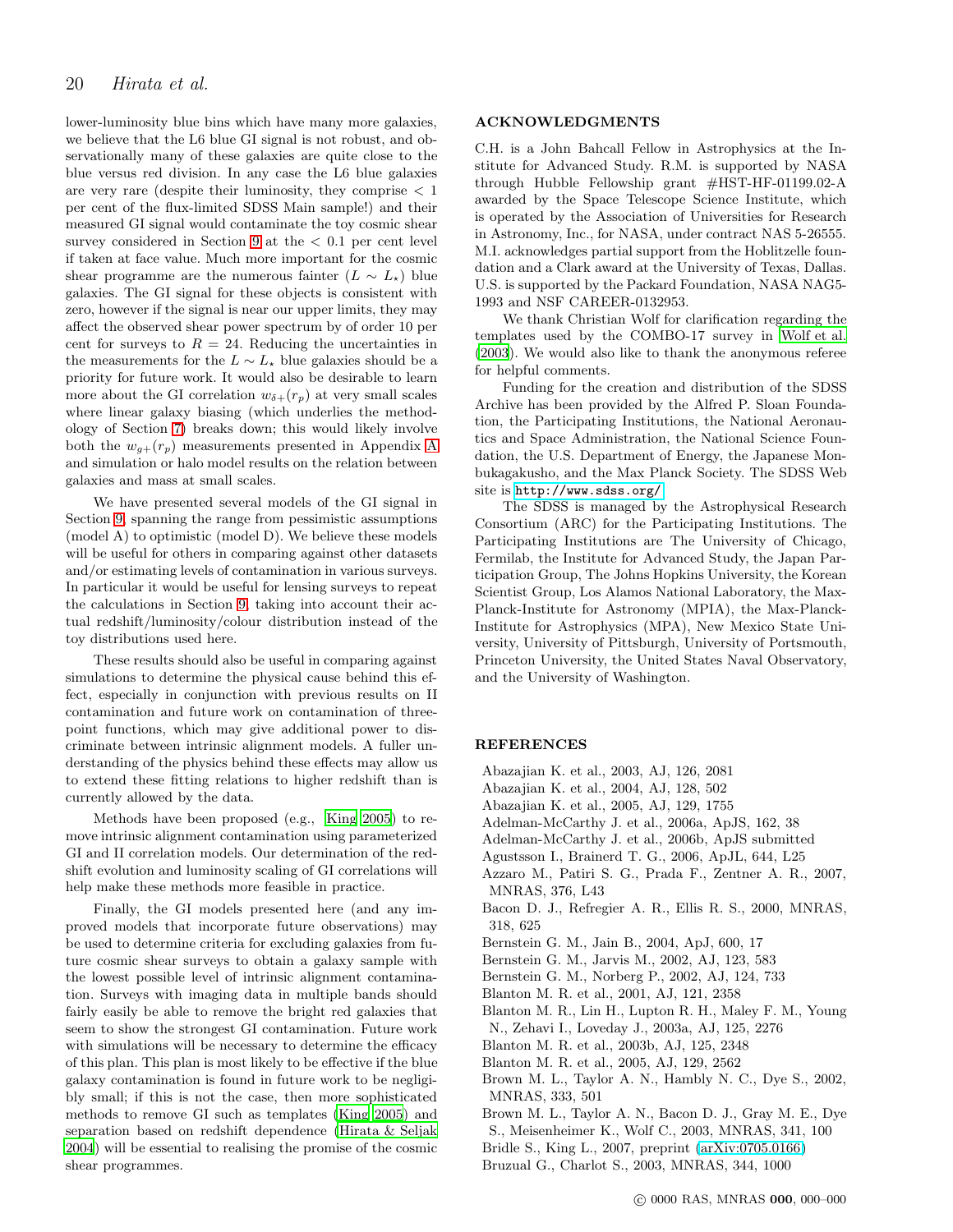- <span id="page-20-64"></span>Cannon R. et al., 2006, MNRAS, 372, 425
- <span id="page-20-27"></span>Catelan P., Kamionkowski M., Blandford R. D., 2001, MN-RAS, 320, L7
- <span id="page-20-69"></span>Cole S. et al., 2005, MNRAS, 362, 505
- Cooray A., Kamionkowski M., Caldwell R., 2005, PRD, 71, 123527
- Cooray A., Hu W., 2002, ApJ, 574, 19
- <span id="page-20-81"></span>Cooray A., Milosavljević M., 2005, ApJL, 627, L89
- <span id="page-20-28"></span>Crittenden R. G., Natarajan P., Pen U.-L., Theuns T., 2001, ApJ, 559, 552
- <span id="page-20-25"></span>Croft R. A. C., Metzler C. A., 2000, ApJ, 545, 561
- <span id="page-20-45"></span>Donoso E., O'Mill A., Lambas D. G., 2006, MNRAS, 369, 479
- <span id="page-20-80"></span>Doroshkevich, A. G., 1970, Astrophysics, 6, 320
- <span id="page-20-71"></span>Eisenstein D. J., Hu W., 1998, ApJ, 496, 605
- <span id="page-20-48"></span>Eisenstein D. J. et al., 2001, AJ, 122, 2267
- <span id="page-20-67"></span>Eisenstein D. J. et al., 2005, ApJ, 633, 560
- <span id="page-20-15"></span>Erben T., Van Waerbeke L., Bertin E., Mellier Y., Schneider P., 2001, A&A, 366, 717
- <span id="page-20-61"></span>Finkbeiner D. et al., 2004, AJ, 128, 2577
- <span id="page-20-53"></span>Fukugita M., Ichikawa T., Gunn J. E., Doi M., Shimasaku K., Schneider D. P., 1996, AJ, 111, 1748
- <span id="page-20-83"></span>Gradshteyn I. S., Ryzhik I. M., Table of integrals, series and products, 5th. ed. (New York: Academic Press)
- <span id="page-20-55"></span>Gunn J. E., Carr M., Rockosi C., Sekiguchi M., et al., 1998, AJ, 116, 3040
- <span id="page-20-56"></span>Gunn J. E. et al., 2006, AJ, 131, 2332
- <span id="page-20-78"></span>Hartlap J., Simon P., Schneider P., 2007, A&A, 464, 399 Heavens A., Refregier A., Heymans C., 2000, MNRAS, 319,
- <span id="page-20-26"></span>649
- <span id="page-20-33"></span>Heymans C., Heavens A., 2003, MNRAS, 339, 711
- <span id="page-20-30"></span>Heymans C., Brown M., Heavens A., Meisenheimer K., Taylor A., Wolf C., 2004, MNRAS, 347, 895
- <span id="page-20-3"></span>Heymans C. et al., 2005, MNRAS, 361, 160
- <span id="page-20-18"></span>Heymans C. et al., 2006a, MNRAS, 368, 1323
- <span id="page-20-38"></span>Heymans C., White M., Heavens A., Vale C., Van Waerbeke L., 2006b, MNRAS, 371, 750
- <span id="page-20-16"></span>Hirata C. M., Seljak U., 2003a, MNRAS, 343, 459
- Hirata C. M., Seljak U., 2003b, PRD, 68, 083002
- <span id="page-20-35"></span>Hirata C. M., Seljak U., 2004, PRD, 70, 063526
- <span id="page-20-43"></span>Hirata C. M. et al., 2004, MNRAS, 353, 529
- <span id="page-20-5"></span>Hoekstra H. et al., 2006, ApJ, 647, 116
- <span id="page-20-51"></span>Hogg D. W., Finkbeiner D. P., Schlegel D. J., Gunn J. E., 2001, AJ, 122, 2129
- <span id="page-20-82"></span>Hopkins P. F., Bahcall N. A., Bode P., 2005, ApJ, 618, 1
- <span id="page-20-8"></span>Hu W., 2002, PRD, 65, 023003
- <span id="page-20-70"></span>Hui L., Gaztañaga E., 1999, ApJ, 519, 622
- <span id="page-20-37"></span>Hui L., Zhang J., 2002, preprint [\(astro-ph/0205512\)](http://arXiv.org/abs/astro-ph/0205512)
- <span id="page-20-9"></span>Huterer D., 2002, PRD, 65, 063001
- <span id="page-20-22"></span>Huterer D., Takada M., Bernstein G., Jain B., 2006, MN-RAS, 366, 101
- <span id="page-20-10"></span>Ishak M., 2005, MNRAS, 363, 469
- <span id="page-20-20"></span>Ishak M., Hirata C. M., 2005, Phys. Rev. D, 71, 023002
- <span id="page-20-17"></span>Ishak M., Hirata C., McDonald P., Seljak U., 2004, PRD, 69, 083514
- <span id="page-20-12"></span>Ishak M., Upadhye A., Spergel D., 2006, PRD, 74, 043513
- <span id="page-20-52"></span>Ivezić  $\check{Z}$ . et al., 2004, Astron. Nachr., 325, 583
- <span id="page-20-2"></span>Jarvis M., Bernstein G. M., Fischer P., Smith D., Jain B., Tyson J. A., Wittman D., 2003, AJ, 125, 1014
- <span id="page-20-6"></span>Jarvis M., Jain B., Bernstein G., Dolney D., 2006, ApJ, 644, 71
- <span id="page-20-29"></span>Jing Y. P., 2002, MNRAS, 335, L89
- <span id="page-20-24"></span>Jing Y. P., Zhang P., Lin W. P., Gao L., Springel V., 2006, ApJ, 640, L119
- <span id="page-20-14"></span>Kaiser N., 2000, ApJ, 537, 555
- <span id="page-20-65"></span>Kaiser N., Squires G., Broadhurst T., 1995, ApJ, 449, 460
- <span id="page-20-1"></span>Kaiser N., Wilson G., Luppino G. A., 2000, preprint [\(astro-ph/0003338\)](http://arXiv.org/abs/astro-ph/0003338)
- <span id="page-20-36"></span>King L., 2005, A&A, 441, 47
- <span id="page-20-31"></span>King L., Schneider P., 2002, A&A, 396, 411
- <span id="page-20-32"></span>King L., Schneider P., 2003, A&A, 398, 23
- <span id="page-20-13"></span>Knox L., Song Y.-S., 2006, PRD, 74, 023512
- <span id="page-20-63"></span>Kulkarni G. et al., 2006, MNRAS, submitted
- <span id="page-20-66"></span>Landy S., Szalay A., 1993, ApJ, 412, 64
- <span id="page-20-41"></span>Lee J., Pen U., 2001, ApJ, 555, 106
- <span id="page-20-42"></span>Lee J., Pen U., 2002, ApJL, 567, L111
- <span id="page-20-57"></span>Lupton R., Gunn J. E., Ivezić Ž., Knapp G. R., Kent S., Yasuda N., 2001, in ASP Conf. Ser. 238, Astronomical Data Analysis Software and Systems X, ed. Harnden F. R. Jr., Primini F. A., Payne H. E. (San Francisco: Astr. Soc. Pac.), p. 269
- <span id="page-20-21"></span>Mandelbaum R. et al., 2005, MNRAS, 361, 1287
- <span id="page-20-39"></span>Mandelbaum R., Hirata C. M., Ishak M., Seljak U., Brinkmann J., 2006a, MNRAS, 367, 611
- Mandelbaum R., Seljak U., Kauffmann G., Hirata C. M., Brinkmann J., 2006b, MNRAS, 368, 715
- Mandelbaum R., Hirata C. M., Broderick T., Seljak U., Brinkmann J., 2006c, MNRAS, 370, 1008
- <span id="page-20-4"></span>Massey R., Refregier A., Bacon D. J., Ellis R., Brown M. L., 2005, MNRAS, 359, 1277
- <span id="page-20-19"></span>Massey R. et al., 2007, MNRAS, 376, 13
- <span id="page-20-46"></span>Miralda-Escudé J., 1991, ApJ, 380, 1
- <span id="page-20-44"></span>Navarro J., Abadi M., Steinmetz M., 2004, ApJL, 613, L41
- <span id="page-20-74"></span>Padmanabhan N. et al., 2007, MNRAS, 378, 852
- <span id="page-20-72"></span>Peacock J. A., Dodds S. J., 1996, MNRAS, 280, L19
- <span id="page-20-79"></span>Peebles P. J. E., 1969, ApJ, 155, 393
- <span id="page-20-40"></span>Pen U., Lee J., Seljak U., 2000, ApJL, 543, L107
- <span id="page-20-58"></span>Pier J. R., Munn J. A., Hindsley R. B., Hennessy G. S.,
- Kent S. M., Lupton R. H., Ivezić, Ž. 2003, AJ, 125, 1559
- <span id="page-20-23"></span>Rawlings S. et al., 2004, New Astron. Rev., 48, 1013
- <span id="page-20-0"></span>Refregier A., 2003, ARA&A, 41, 645
- <span id="page-20-50"></span>Richards G. et al., 2002, AJ, 123, 2945
- <span id="page-20-68"></span>Ross N. et al., 2006, MNRAS submitted
- <span id="page-20-62"></span>Schlegel D. J., Finkbeiner D. P., Davis M., 1998, ApJ, 500, 525
- Schneider P., van Waerbeke L., Mellier Y., 2002, A&A, 389, 729
- <span id="page-20-76"></span>Seljak U. et al., 2005, Phys. Rev. D, 043511
- <span id="page-20-7"></span>Sembolini E., 2006, A&A, 452, 51
- <span id="page-20-54"></span>Smith J. A. et al., 2002, AJ, 123, 2121
- <span id="page-20-73"></span>Smith R. E. et al., 2003, MNRAS, 341, 1311
- <span id="page-20-47"></span>Spergel D. N. et al., 2007, ApJS, 170, 377
- <span id="page-20-11"></span>Song Y. S., Knox L., 2005, PRD, 71, 024026
- <span id="page-20-60"></span>Stoughton C., Lupton R. H., et al., 2002, AJ, 123, 485
- <span id="page-20-49"></span>Strauss M. A., Weinberg D. H., Lupton R. H., Narayanan V. K., et al., 2002, AJ, 124, 1810
- <span id="page-20-34"></span>Takada M., White M., 2004, ApJ, 601, L1
- <span id="page-20-77"></span>Tasitsiomi A., Kravtsov A. V., Wechsler R. H., Primack J. R., 2004, ApJ, 614, 533
- <span id="page-20-75"></span>Tegmark M. et al., 2004, ApJ, 606, 702
- Tinker J., Norberg P., Weinberg D. H., Warren M. S., 2007, ApJ, 659, 877
- <span id="page-20-59"></span>Tucker D. et al., 2006, AN, 327, 821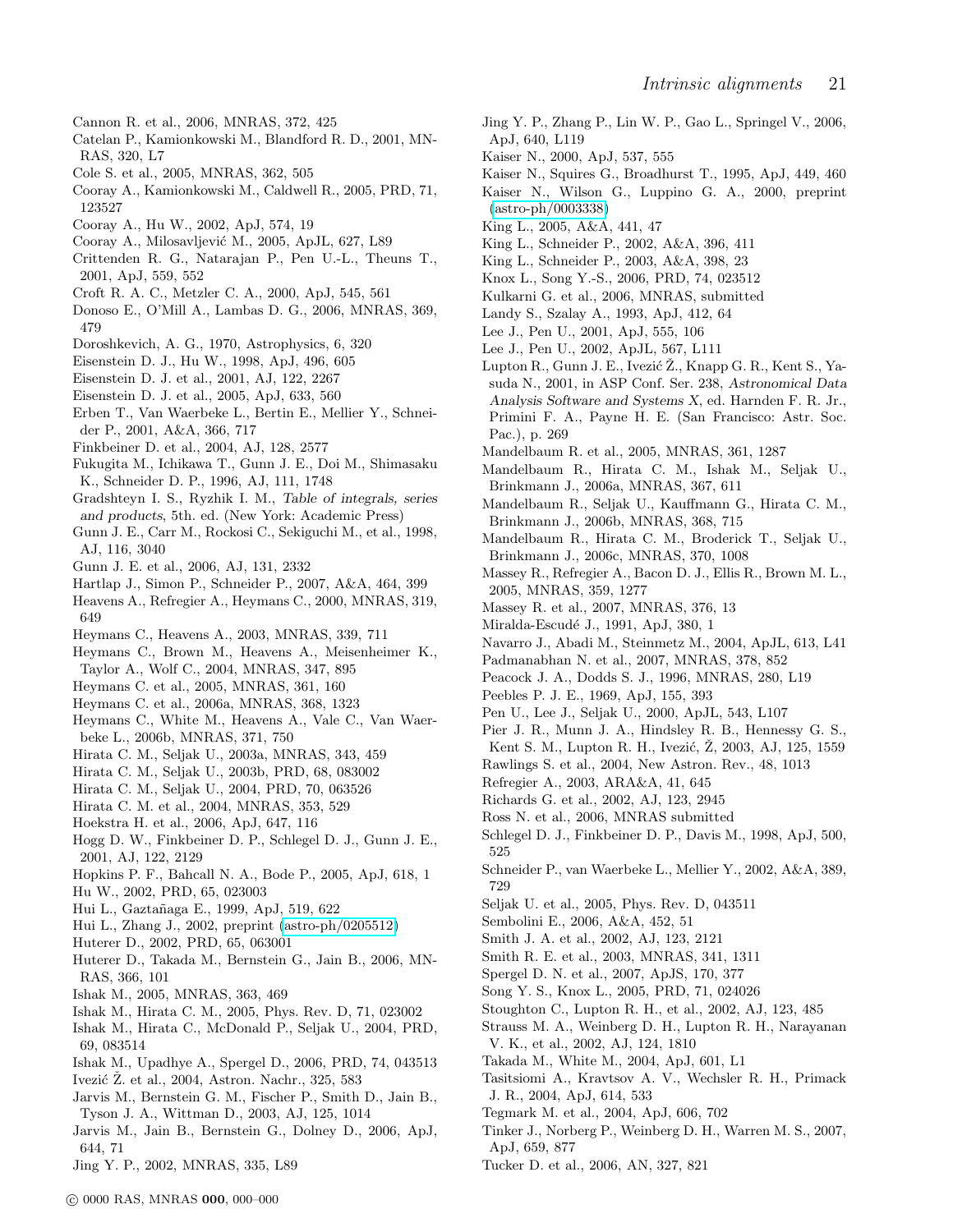- <span id="page-21-2"></span>Vale C., Hoekstra H., Van Waerbeke L., White M., 2004, ApJ, 613, L1
- <span id="page-21-0"></span>Van Waerbeke L. et al., 2000, A&A, 358, 30
- <span id="page-21-3"></span>Van Waerbeke L., Mellier Y., Hoekstra H., 2005, A&A, 429, 75
- <span id="page-21-10"></span>Wake D., et al., 2006, MNRAS, 372, 537
- <span id="page-21-12"></span>White S. D. M., 1984, ApJ, 286, 38
- <span id="page-21-4"></span>White M., 2004, Astroparticle Phys., 22, 211
- <span id="page-21-1"></span>Wittman D. M., Tyson J. A., Kirkman D., Dell'Antonio I., Bernstein G., 2000, Nature, 405, 143
- <span id="page-21-13"></span>Wolf C., Meisenheimer K., Rix H. W., Borch A., Dye S., Kleinheinrich M., 2003, A&A, 401, 73
- <span id="page-21-6"></span>Yang X., van den Bosch F. C., Mo H. J., Mao S., Kang X., Weinmann S. M., Guo Y., Jing Y. P., 2006, MNRAS, 369, 1293
- <span id="page-21-9"></span>York D. G. et al., 2000, AJ, 120, 1579
- <span id="page-21-11"></span>Zehavi I. et al., 2005, ApJ, 621, 22
- <span id="page-21-5"></span>Zhan H., Knox L., 2004, ApJ, 616, L75

## <span id="page-21-7"></span>APPENDIX A: GALAXY DENSITY-SHAPE CORRELATION FUNCTION DATA

This appendix lists the correlation functions  $w_{g+}(r_p)$  for the samples used in our fits, and their correlation coefficients. The table headers describe the subsamples used to trace the intrinsic shear field; the galaxy density  $({}^{\omega}g^{\gamma})$  was traced using the full sample (i.e. SDSS Main, SDSS LRG low-z, SDSS LRG high-z, or 2SLAQ). It is the bias of the latter (described in Section [6\)](#page-9-0) that should be used to convert to  $w_{\delta+}(r_p)$ . Table [A1](#page-22-0) lists the measured correlation functions and their error bars, while Table [A2](#page-23-0) shows the correlation coefficients  $\rho[w_{\delta+}(r_p), w_{\delta+}(r'_p)]$  between different radial bins for the same sample. The innermost bin from the 2SLAQbright sample did not have enough data to determine a bootstrap error, so it and its correlation matrix elements are marked with a "\*" in these tables.

## <span id="page-21-8"></span>APPENDIX B: RELATION OF LENSING SHEAR-INTRINSIC SHEAR AND DENSITY-INTRINSIC SHEAR CORRELATION FUNCTIONS

The purpose of this appendix is to relate the lensing shearintrinsic shear correlation function  $\langle \gamma^G(z_s) \cdot \gamma^I(z_1) \rangle_{\theta}$  measured in simulations by [Heymans et al. \(2006b](#page-20-38)) to the density-intrinsic shear correlation function  $w_{\delta+}(r_p)$  considered in this paper. In particular we would like to know whether the [Heymans et al. \(2006b](#page-20-38)) are consistent with our observations. In this appendix, we will use  $z_s$  for the sourceplane redshift and  $z_1$  for the lens-plane redshift (i.e. the redshift at which GI contamination is being assessed) for consistency with [Heymans et al. \(2006b](#page-20-38)); however for consistency with our paper we will write  $\gamma^I$  where [Heymans et al.](#page-20-38)  $(2006b)$  $(2006b)$  would write e [defined by their Eq.  $(4)$ ; note that the ellipticity components before correction for the shear responsivity, which we denote  $e_i$ , are denoted by  $\epsilon_i$  in [Heymans et al. \(2006b\)](#page-20-38)].

Our conversion proceeds in two steps: first from  $\langle \gamma^G(z_s) \cdot \gamma^I(z_1) \rangle_{\theta}$  to  $\langle \kappa(z_s) \gamma^I_+(z_1) \rangle_{\theta}$ , and then from

 $\langle \kappa(z_s)\gamma_+^I(z_1)\rangle_\theta$  to  $w_{\delta+}(r_p)$ . The first step is a straightforward but tedious calculus exercise, since  $\gamma^G$  and  $\kappa$  are different derivatives of the lensing potential and hence are simply related in Fourier space; the second step is trivial and involves the usual convergence to surface density conversion from galaxy-galaxy lensing studies.

For our first step, we recall that the shear components  $+$ ,  $\times$  can be easily converted to E and B-modes in Fourier space by

<span id="page-21-14"></span>
$$
\gamma_{+}^{G}(l) \pm i\gamma_{\times}^{G}(l) = e^{2i\phi(l)}[\gamma_{E}^{G}(l) + i\gamma_{B}^{G}(l)],
$$
\n(B1)

where  $\phi(\mathbf{l}) = \arctan(l_y/l_x)$  is the position angle of  $\mathbf{l}$ , and a similar formula is written for the intrinsic shear. The convergence-density correlation function is then the Fourier transform of the cross-power spectrum,

<span id="page-21-15"></span>
$$
\langle \kappa(\theta) \gamma_+^I(0) \rangle = \int \frac{\mathrm{d}^2 l}{(2\pi)^2} C_l^{\kappa \gamma^I} e^{i l \cdot \theta} e^{2i \phi(l)}
$$
  

$$
= - \int_0^\infty \frac{l \, \mathrm{d} l}{2\pi} C_l^{\kappa \gamma^I} J_2(l\theta). \tag{B2}
$$

Here we have assumed parity invariance, i.e. that the convergence is correlated only with the E-mode of the intrinsic shear. (The latter may have a B-mode but this cannot be correlated with a scalar.) We have also chosen  $\theta$  to lie along the x-axis (i.e. the axis along which stretching corresponds to positive +-component shear) and used the integral representation of the Bessel function (Eq. 8.411 of [Gradshteyn & Ryzhik 1994](#page-20-83)). A similar result holds for the  $\gamma^G \gamma^I$  correlation:

<span id="page-21-16"></span>
$$
\langle \gamma^G(\boldsymbol{\theta}) \cdot \gamma^I(\mathbf{0}) \rangle = \int_0^\infty \frac{l \, \mathrm{d}l}{2\pi} C_l^{\kappa \gamma^I} J_0(l\boldsymbol{\theta});\tag{B3}
$$

once again we have used only the E-mode since the lensing shear  $\gamma^G$  is derived from the scalar density field and has only E-modes (aside from small corrections due to non-weak shear or multiple deflections). We have replaced  $C_l^{\gamma G \gamma^I} \rightarrow C_l^{\kappa \gamma^I}$  $\int_l^{\kappa \gamma^I}$  since  $\gamma_E^G$  and  $\kappa$  have equal numerical values mode by mode (they are both second derivatives of the lensing potential), and we have a  $J_0$  function instead of  $-J_2$ because there is no factor of  $e^{2i\phi(l)}$  in this equation [the dot product of the lensing and intrinsic shears is unaffected by the angle- $\phi(l)$  rotation of Eq. [\(B1\)](#page-21-14)].

The conversion between Eq. [\(B2\)](#page-21-15) and Eq. [\(B3\)](#page-21-16) proceeds as follows. The cross-power spectrum  $C_l^{\kappa \gamma^I}$  $\int_{l}^{\kappa \gamma}$  can be obtained from Eq. [\(B3\)](#page-21-16) by the Hankel transform pair,

$$
C_l^{\kappa \gamma^I} = 2\pi \int_0^\infty \langle \gamma^G(\boldsymbol{\vartheta}) \cdot \gamma^I(\mathbf{0}) \rangle J_0(l\boldsymbol{\vartheta}) \boldsymbol{\vartheta} d\boldsymbol{\vartheta}, \tag{B4}
$$

from which we find

$$
\langle \kappa(\boldsymbol{\theta}) \gamma_+^I(\mathbf{0}) \rangle = -\int_0^\infty \langle \gamma^G(\boldsymbol{\vartheta}) \cdot \gamma^I(\mathbf{0}) \rangle \mathcal{G}(\boldsymbol{\theta}, \boldsymbol{\vartheta}) \vartheta \, d\vartheta, \tag{B5}
$$

where the Green's function is

$$
\mathcal{G}(\theta,\vartheta) \equiv \int_0^\infty \mathrm{d}l \, l J_0(l\vartheta) J_2(l\theta). \tag{B6}
$$

This Green's function has a closed-form analytical expression that can be obtained using the recursion, differentiation,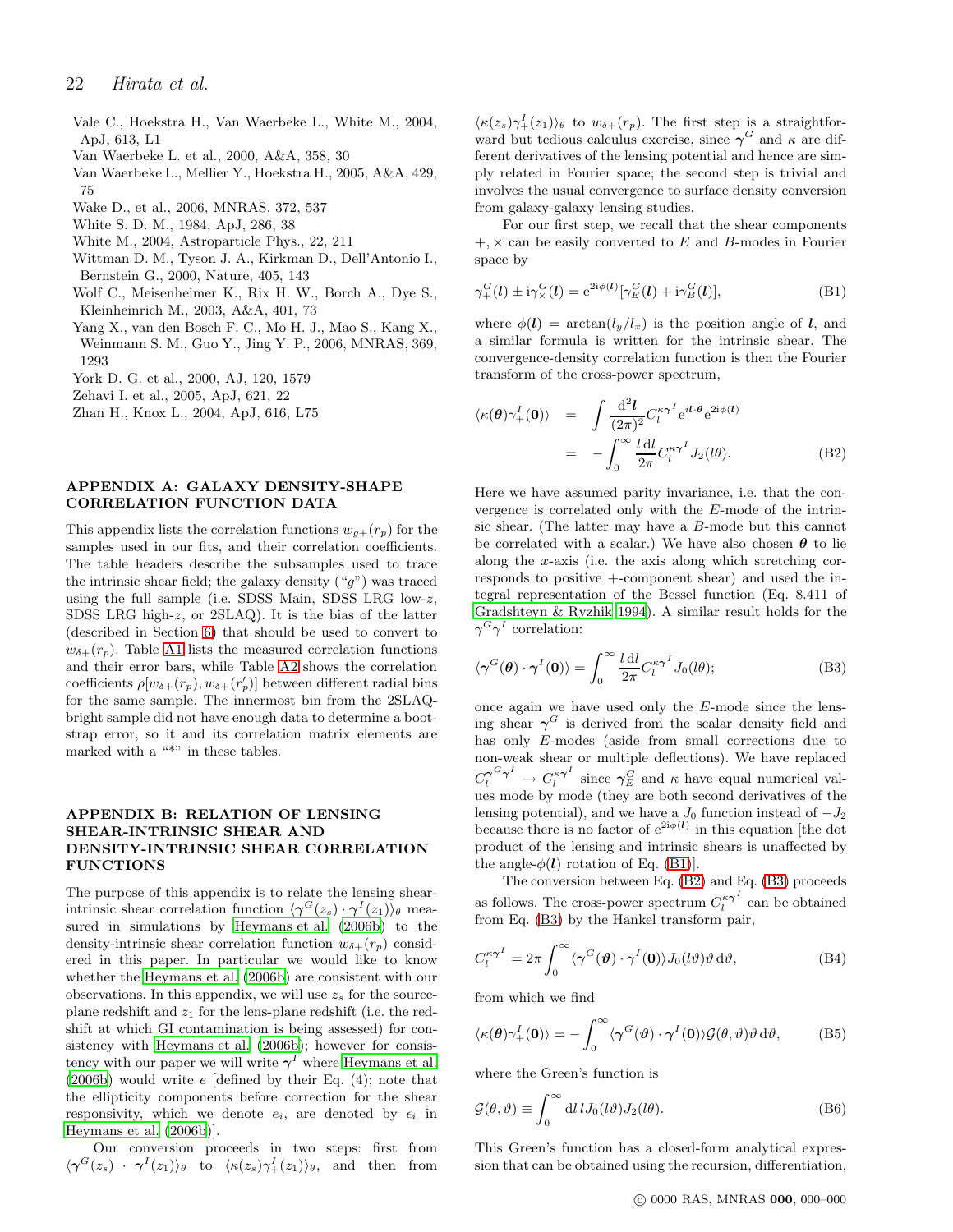<span id="page-22-0"></span>

| $r_{p,\text{min}}-r_{p,\text{max}}$       | Main.L3.blue       | Main.L4.blue       | Main.L5.blue       | Main.L6.blue       | Main.L3.red        | Main.L4.red        |
|-------------------------------------------|--------------------|--------------------|--------------------|--------------------|--------------------|--------------------|
| $0.3 - 0.6$                               | $0.145 \pm 0.198$  | $-0.177 \pm 0.194$ | $0.494 \pm 0.443$  | $-1.127 \pm 6.011$ | $0.117 \pm 0.330$  | $0.032 \pm 0.212$  |
| $0.6 - 1.2$                               | $-0.081 \pm 0.129$ | $0.118 \pm 0.108$  | $-0.106 \pm 0.215$ | $1.604 \pm 1.854$  | $0.259 \pm 0.147$  | $0.070 \pm 0.100$  |
| $1.2 - 2.4$                               | $-0.038 \pm 0.069$ | $-0.020 \pm 0.067$ | $0.100 \pm 0.134$  | $1.588 \pm 0.761$  | $0.003 \pm 0.101$  | $-0.005 \pm 0.053$ |
| $2.4 - 4.7$                               | $0.033 \pm 0.035$  | $-0.012 \pm 0.035$ | $0.018 \pm 0.088$  | $0.590 \pm 0.653$  | $0.053 \pm 0.057$  | $0.008 \pm 0.053$  |
| $4.7 - 7.5$                               | $0.017 \pm 0.034$  | $0.061 \pm 0.036$  | $-0.030 \pm 0.060$ | $0.948 \pm 0.395$  | $0.103 \pm 0.048$  | $0.024 \pm 0.036$  |
| $7.5 - 11.9$                              | $0.059 \pm 0.042$  | $0.016 \pm 0.030$  | $-0.040 \pm 0.050$ | $0.585 \pm 0.329$  | $0.110 \pm 0.042$  | $0.036 \pm 0.026$  |
| $11.9 - 18.9$                             | $-0.000 \pm 0.032$ | $0.036 \pm 0.026$  | $-0.048 \pm 0.046$ | $0.227 \pm 0.313$  | $0.073 \pm 0.041$  | $0.014 \pm 0.024$  |
| $18.9 - 29.9$                             | $-0.010 \pm 0.025$ | $0.015 \pm 0.021$  | $-0.000 \pm 0.045$ | $0.177 \pm 0.214$  | $0.059 \pm 0.040$  | $0.011 \pm 0.018$  |
| 29.9-47.4                                 | $0.003 \pm 0.020$  | $0.007 \pm 0.021$  | $-0.007 \pm 0.029$ | $0.176 \pm 0.155$  | $0.010 \pm 0.034$  | $0.008 \pm 0.013$  |
| $47.4 - 59.6$                             | $0.017 \pm 0.026$  | $0.003 \pm 0.019$  | $0.007 \pm 0.034$  | $-0.046 \pm 0.164$ | $-0.044 \pm 0.035$ | $0.010 \pm 0.019$  |
| $r_{p,\mathrm{min}}{-}r_{p,\mathrm{max}}$ | Main.L5.red        | Main.L6.red        | $LRG1, low-z$      | $LRG2, low-z$      | $LRG3, low-z$      | $LRG1, high-z$     |
| $0.3 - 0.6$                               | $0.744 \pm 0.224$  | $7.676 \pm 1.387$  | $5.075 \pm 9.556$  | $1.365 \pm 8.740$  | $2.975 \pm 6.866$  | $-1.277 \pm 8.148$ |
| $0.6 - 1.2$                               | $0.278 \pm 0.127$  | $2.906 \pm 0.644$  | $3.590 \pm 1.753$  | $1.007 \pm 2.188$  | $1.714 \pm 3.181$  | $2.784 \pm 1.583$  |
| $1.2 - 2.4$                               | $0.212 \pm 0.087$  | $0.956 \pm 0.288$  | $1.978 \pm 0.873$  | $-0.216 \pm 0.606$ | $1.633 \pm 0.769$  | $0.370 \pm 0.526$  |
| $2.4 - 4.7$                               | $0.149 \pm 0.051$  | $0.619 \pm 0.158$  | $1.033 \pm 0.327$  | $0.105 \pm 0.312$  | $0.957 \pm 0.302$  | $0.693 \pm 0.242$  |
| $4.7 - 7.5$                               | $0.039 \pm 0.036$  | $0.420 \pm 0.132$  | $0.270 \pm 0.189$  | $0.182 \pm 0.187$  | $0.362 \pm 0.190$  | $0.441 \pm 0.191$  |
| $7.5 - 11.9$                              | $0.062 \pm 0.028$  | $0.243 \pm 0.107$  | $0.274 \pm 0.130$  | $0.078 \pm 0.164$  | $0.708 \pm 0.135$  | $0.388 \pm 0.133$  |
| $11.9 - 18.9$                             | $0.046 \pm 0.030$  | $0.306 \pm 0.076$  | $0.339 \pm 0.100$  | $-0.001 \pm 0.100$ | $0.250 \pm 0.087$  | $0.349 \pm 0.076$  |
| $18.9 - 29.9$                             | $0.092 \pm 0.027$  | $0.239 \pm 0.063$  | $0.135 \pm 0.063$  | $0.035 \pm 0.059$  | $0.209 \pm 0.062$  | $0.209 \pm 0.071$  |
| 29.9-47.4                                 | $0.036 \pm 0.018$  | $0.120 \pm 0.060$  | $0.053 \pm 0.050$  | $0.106 \pm 0.055$  | $0.164 \pm 0.043$  | $0.138 \pm 0.035$  |
| $47.4 - 59.6$                             | $0.010 \pm 0.016$  | $0.016 \pm 0.038$  | $-0.036 \pm 0.057$ | $0.115 \pm 0.045$  | $0.092 \pm 0.041$  | $0.107 \pm 0.047$  |
| $r_{p,\text{min}}-r_{p,\text{max}}$       | $LRG2, high-z$     | $LRG3, high-z$     | 2SLAQ-faint        | 2SLAQ-bright       |                    |                    |
| $0.3 - 0.6$                               | $-7.429 \pm 7.872$ | $21.379 \pm 9.708$ | $-3.713 \pm 8.009$ | $\ast$             |                    |                    |
| $0.6 - 1.2$                               | $4.603 \pm 3.609$  | $7.346 \pm 3.589$  | $-3.235 \pm 3.722$ | $5.380 \pm 3.223$  |                    |                    |
| $1.2 - 2.4$                               | $2.940 \pm 1.125$  | $2.634 \pm 0.792$  | $0.425 \pm 1.327$  | $2.717 \pm 1.287$  |                    |                    |
| $2.4 - 4.7$                               | $1.950 \pm 0.444$  | $1.150 \pm 0.406$  | $-0.155 \pm 0.499$ | $0.598 \pm 0.621$  |                    |                    |
| $4.7 - 7.5$                               | $0.629 \pm 0.296$  | $0.890 \pm 0.308$  | $0.506 \pm 0.385$  | $-0.230 \pm 0.396$ |                    |                    |
| $7.5 - 11.9$                              | $0.518 \pm 0.208$  | $0.539 \pm 0.155$  | $-0.335 \pm 0.333$ | $0.469 \pm 0.214$  |                    |                    |
| $11.9 - 18.9$                             | $0.592 \pm 0.113$  | $0.365 \pm 0.107$  | $-0.168 \pm 0.161$ | $0.087 \pm 0.155$  |                    |                    |
| $18.9 - 29.9$                             | $0.344 \pm 0.103$  | $0.290 \pm 0.084$  | $0.004 \pm 0.172$  | $-0.020 \pm 0.138$ |                    |                    |
| 29.9-47.4                                 | $0.094 \pm 0.080$  | $0.257 \pm 0.054$  | $-0.085 \pm 0.157$ | $0.209 \pm 0.116$  |                    |                    |
| $47.4 - 59.6$                             | $0.103 \pm 0.077$  | $0.144 \pm 0.060$  | $-0.129 \pm 0.207$ | $0.112 \pm 0.143$  |                    |                    |

**Table A1.** The correlation functions  $w_{g+}(r_p)$  for each sample. The first column shows the range of  $r_p$ , and the remaining columns show  $w_{g+}(r_p)$  and its 1 $\sigma$  uncertainty (i.e. square root of diagonal covariance matrix element). Units are  $h^{-1}$  Mpc for all columns.

and orthonormality relations for Bessel functions:

$$
\mathcal{G}(\theta,\vartheta) = \int_0^\infty \mathrm{d}l \, lJ_0(l\vartheta) \left[ -J_0(l\theta) + \frac{2}{l\theta} J_1(l\theta) \right]
$$
  
\n
$$
= -\int_0^\infty \mathrm{d}l \, lJ_0(l\vartheta) J_0(l\theta) + \frac{2}{\theta} \int_0^\infty \mathrm{d}l \, J_0(l\vartheta) J_1(l\theta)
$$
  
\n
$$
= -\frac{\delta(\theta-\vartheta)}{\theta} + \frac{2}{\theta} \int_0^\infty \mathrm{d}l \int_\vartheta^\infty \mathrm{d}w \, lJ_1(lw) J_1(l\theta)
$$
  
\n
$$
= -\frac{\delta(\theta-\vartheta)}{\theta} + \frac{2}{\theta} \int_\vartheta^\infty \mathrm{d}w \frac{\delta(w-\theta)}{\theta}
$$
  
\n
$$
= -\frac{\delta(\theta-\vartheta)}{\theta} + \frac{2}{\theta^2} \Theta(\theta-\vartheta), \qquad (B7)
$$

where  $\Theta$  is the Heaviside step function. (The third line has used the fact that  $-J_1$  is the derivative of  $J_0$ .) Therefore

<span id="page-22-1"></span>
$$
\langle \kappa(\boldsymbol{\theta}) \gamma_+^I(\mathbf{0}) \rangle = - \langle \gamma^G(\boldsymbol{\theta}) \cdot \gamma^I(\mathbf{0}) \rangle + \frac{2}{\theta^2} \int_0^{\theta} \langle \gamma^G(\boldsymbol{\theta}) \cdot \gamma^I(\mathbf{0}) \rangle \vartheta \, d\vartheta.
$$
 (B8)

[Heymans et al. \(2006b](#page-20-38)) fit their results to the functional form

$$
\langle \gamma^{G}(z_s) \cdot \gamma^{I}(z_1) \rangle_{\theta} = \frac{A \mathcal{E}}{\theta + \theta_0},\tag{B9}
$$

where A and  $\theta_0$  are free parameters and  $\mathcal{E} = D_l D_{ls}/D_s$  is the lensing strength. Plugging this into Eq. [\(B8\)](#page-22-1) yields

<span id="page-22-2"></span>
$$
\langle \kappa(z_s)\gamma_+^I(z_1)\rangle_\theta = A\mathcal{E}\left(\frac{1}{\theta + \theta_0} - \frac{2}{\theta} + \frac{2\theta_0}{\theta^2} \ln \frac{\theta + \theta_0}{\theta_0}\right). (B10)
$$

Our second step is to convert this into a density-intrinsic shear correlation function. To do this, we recall the Born (single-deflection) approximation for the convergence,

$$
\kappa(z_s) = \frac{3\Omega_m H_0^2}{2c^2} \int \mathrm{d}r \,\mathcal{E}\delta(r),\tag{B11}
$$

where  $\delta$  is the density perturbation. If the correlations between  $\kappa(z_s)$  and the intrinsic shear field at a particular redshift  $z_l$  arise near  $z_l$ , then we may change variables from distance from the observer r to radial separation  $\Pi = r - r(z_l)$ , multiply both sides by the intrinsic shear field, and take the average:

$$
\langle \kappa(z_s)\gamma_+^I(z_1)\rangle_\theta = \frac{3\Omega_m H_0^2}{2c^2} \mathcal{E} \int d\Pi \,\xi_{\delta+}(r_p, \Pi),\tag{B12}
$$

where  $r_p = r\theta$  is the separation and we can pull  $\mathcal E$  (which varies slowly with lens redshift) out of the integral because only a small range at  $z \approx z_l$  contributes. The last integral is